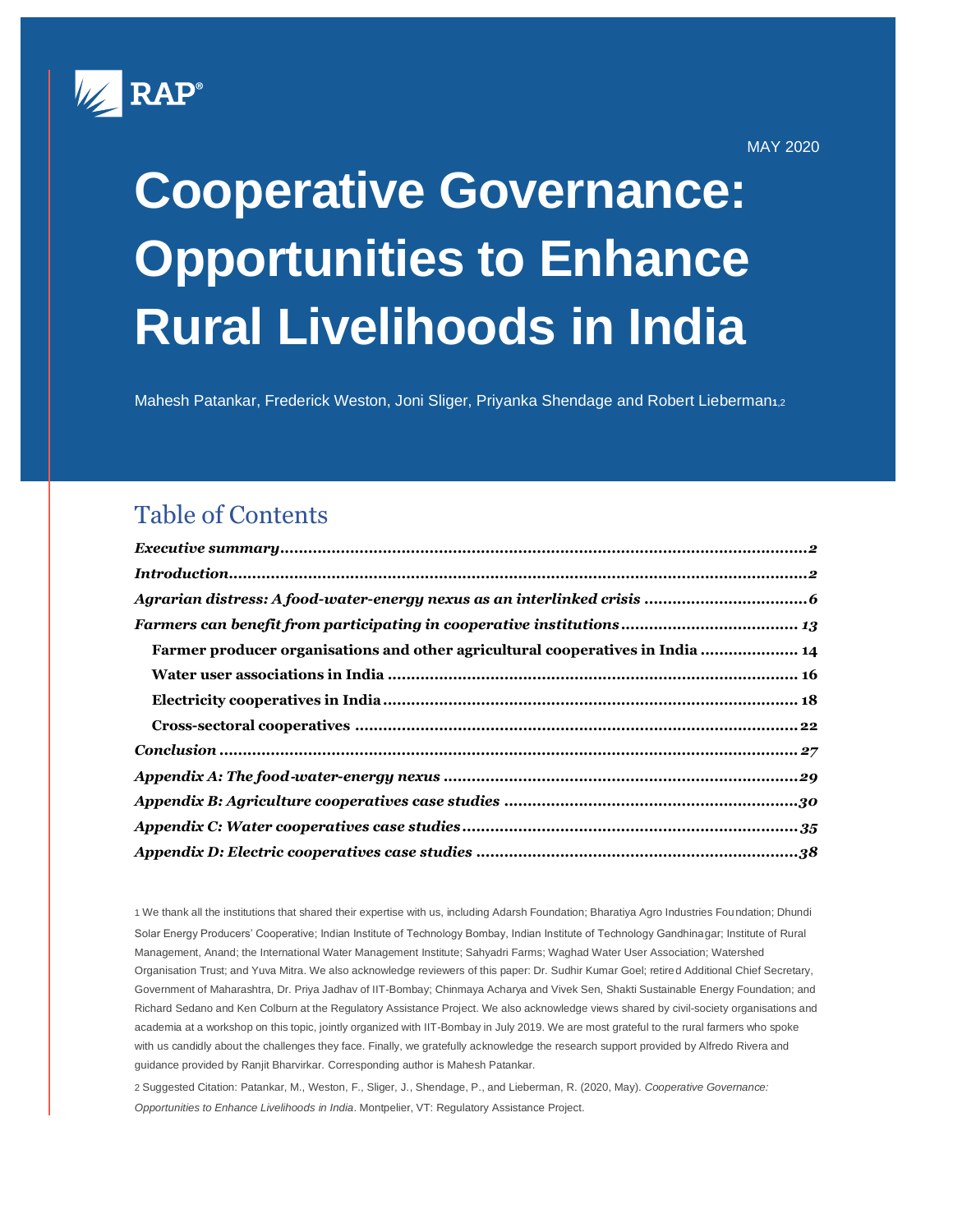# <span id="page-1-0"></span>**Executive summary**

Agriculture employs 70% of rural Indians, but it does not enable them to earn a sustainable livelihood. At first glance the solution appears deceptively simple: allow farmers access to affordable agri-inputs — including water and seeds — so they can grow and sell crops for adequate revenues to cover costs. However, in the face of climatological and environmental stress, as well as institutional and structural barriers, achieving sustainable rural livelihood is more difficult than it may seem. Climate change will have a 5%-9% negative impact on the agricultural economy each year, which translates to a 1%-1.5% annual loss in GDP.

The persistence of agrarian distress in rural India demands innovative problem-solving. Inadequate access to agricultural markets, water scarcity and unreliable power — known as food-water-energy nexus — limits improvement of rural livelihood.

Most past and current agricultural policy schemes have only attempted to address individual aspects of the nexus. We have learned that the interlinked nature of the problem demands interlinked solutions. Experience shows that tackling only one aspect is unlikely to be successful. Rural institutions — governed by farmers, for farmers — are the most likely institutions to comanage these resources and sustainably enhance rural livelihoods.

Fostering cooperative institutions can deliver substantial benefits to farmers through improved electricity reliability, more efficient use of the water supply, lowered costs for agricultural inputs, and improved access to markets for agricultural outputs.

Based on our examination of these issues and interviews with stakeholders over the past 12 months, we believe that farmer producer organisations, water user associations and electricity cooperatives could successfully enhance rural livelihoods. They will not emerge on their own, and they will require government support to reach scale. Without this support, they will certainly fail in improving rural livelihoods across India.

After reviewing both Indian and international experience, we conclude that new cooperative institutions that aggregate the needs of farmers and act in the interests of the farming sector as a whole are necessary.

In short, cooperative institutions with sustained support from civil society organisations, state and central governments can enhance rural livelihoods through capacity building in cooperative management, inclusivity in cooperative governance and tackling legislative, institutional and policy barriers. Such a possibility makes them worthy of further attention and study.

### <span id="page-1-1"></span>**Introduction**

The persistence of agrarian distress in rural India demands innovative problem-solving. Fostering cooperative institutions can deliver substantial benefits to farmers through improved electricity reliability, more efficient use of the water supply, lowered costs for agricultural inputs, and improved access to markets for agricultural outputs.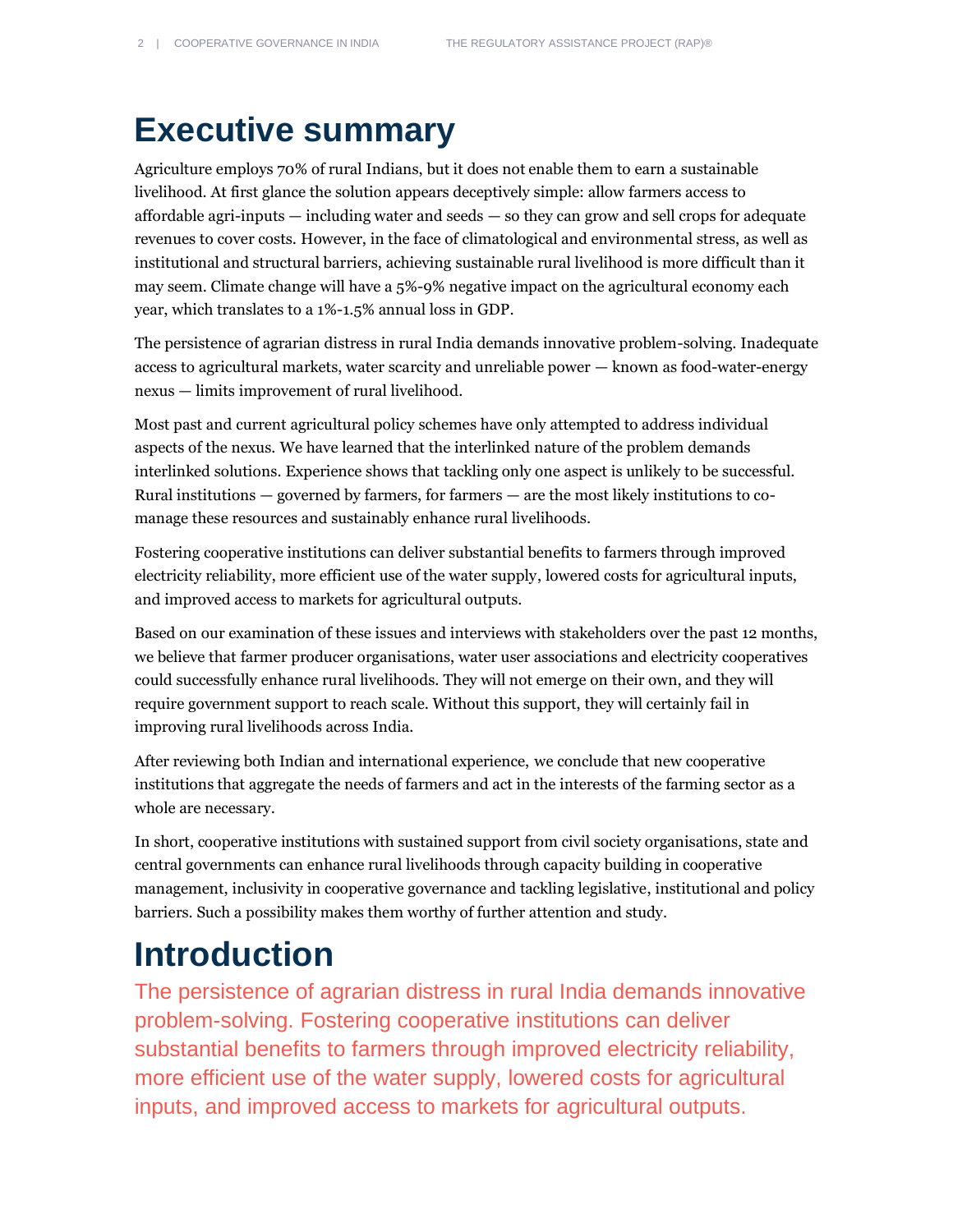Agriculture employs 70% of rural Indians, but it does not enable them to earn a sustainable livelihood. At first glance the solution appears deceptively simple: allow farmers access to affordable agri-inputs — including water and seeds — so they can grow and sell crops for adequate revenues to cover costs. However, in the face of climatological and environmental stress, as well as institutional and structural barriers, achieving this outcome is more difficult than it may seem. Climate change, which induces erratic rainfall and an unseasonal cycle of drought year upon year, has worsened and is now at the heart of agrarian distress. On average, climate change will have a 5%-9% negative impact on the agricultural economy each year, which translates to a 1%-1.5% annual loss in GDP.<sup>3</sup>

To create better resilience in the face of climate change, this paper suggests that farmers' cooperatives will be more likely to increase the adaptive capacity of farms than current organisational and institutional structures. An agrarian transition toward cooperative management and decentralisation can address these added climatological complexities through the promotion of community participation in water-users associations and the adoption of climate-tolerant crop varieties.

Beyond climatological stressors, India's existing economic institutions are also not very supportive of farmers. Farmers are not able to negotiate fair prices for input expenses or crop sales. On both the input and output sides, the individual farmers are simply "price-takers" in economics jargon, and farmers must sell at the prevailing market prices even if those prices are too low to recover their costs — although several deep structural changes remain pending in economic institutions.<sup>4</sup> The Government of India has made serious efforts to set up minimum support prices (MSP) to enable farmers to earn a sustainable wage. But there continues to be in delays in getting the MSP implemented throughout the supply chain, and far more storage processing and transportation investments are needed to boost agricultural income across India. Without these investments, farmers end up selling their entire crop at harvest when prices are low and the market is oversupplied, resulting in farmers receiving inadequate compensation. This dynamic is at the root of rural distress and has been an instigating factor to protests over the last two decades: prices have been so low at times that farmers have dumped produce in the streets, protesting its apparent worthlessness.<sup>5</sup>

The rural crisis has not gone unnoticed. Both state and centre governments have tried to address the unsustainable livelihoods of farmers. Despite myriad policy schemes and changes in business practices and financial initiatives, government efforts have had limited success. For example, most state governments offer free or heavily subsidised electricity to farmers to reduce the costs of crop irrigation. Yet such subsidies have encouraged farmers to over-pump groundwater for waterintensive crops, a practice that was causing water shortages even before the more recent concerns

5 Tripathi, B. (2018). Explained: Why farmers are angry in India's fastest-growing farm economy. *Business Standard*. Retrieved from [www.business-standard.com/article/economy-policy/explained-why-farmers-are-angry-in-india-s-fastest-growing-farm-economy-](http://www.business-standard.com/article/economy-policy/explained-why-farmers-are-angry-in-india-s-fastest-growing-farm-economy-118113000153_1.html)[118113000153\\_1.html](http://www.business-standard.com/article/economy-policy/explained-why-farmers-are-angry-in-india-s-fastest-growing-farm-economy-118113000153_1.html)

<sup>3</sup> Ministry of Finance, Government of India. (2018). *Economic Survey 2017-18*. New Delhi: Author. Retrieved from [https://mofapp.nic.in/economicsurvey/economicsurvey/pdf/082-101\\_Chapter\\_06\\_ENGLISH\\_Vol\\_01\\_2017-18.pdf](https://mofapp.nic.in/economicsurvey/economicsurvey/pdf/082-101_Chapter_06_ENGLISH_Vol_01_2017-18.pdf)

<sup>4</sup> Other inputs include soil, germ plasm, credit, machinery, agro-climate, agronomy, etc.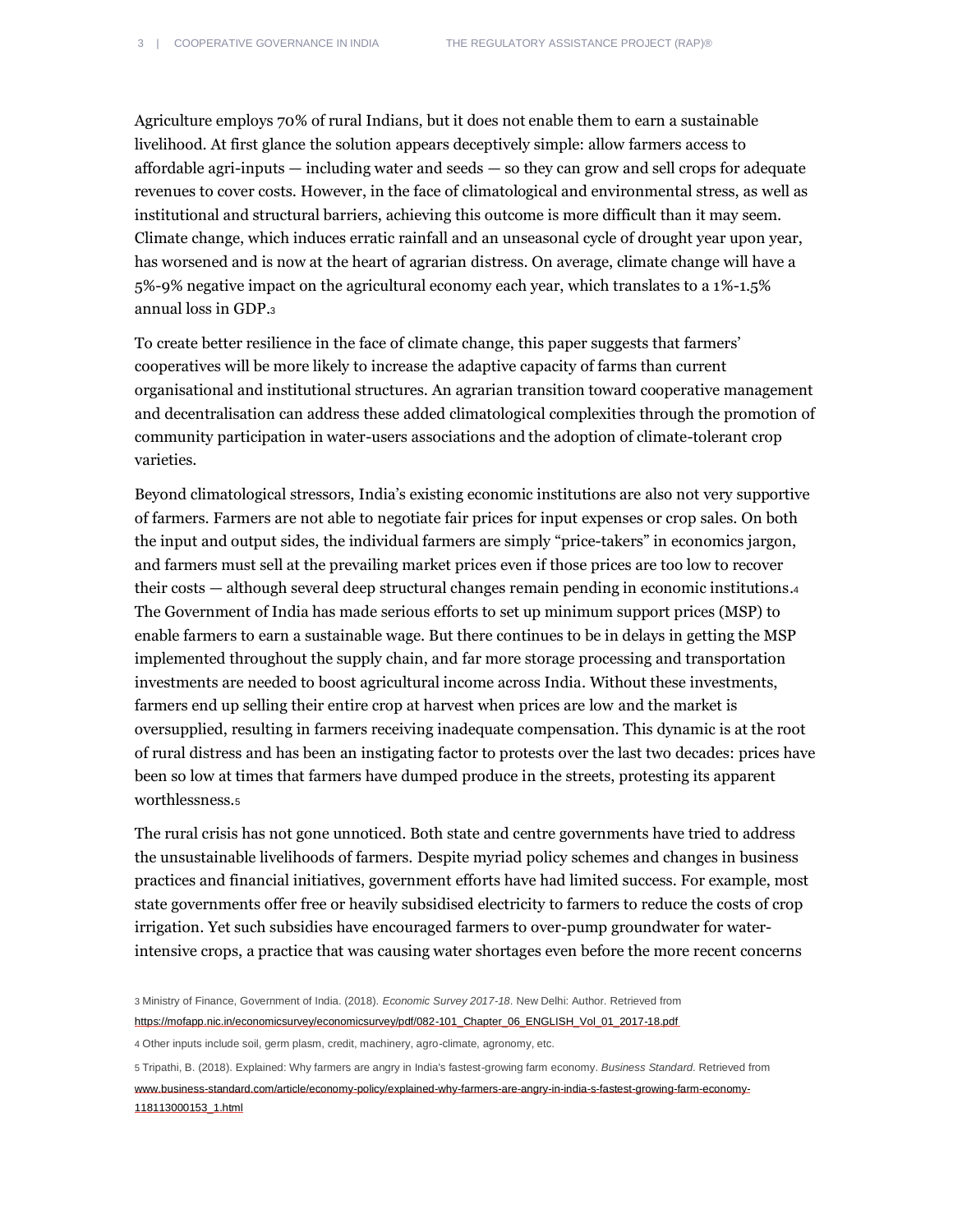about droughts caused by accelerating climate changes.

But hope is not lost. Experience both from India's past and international experience show that, to enhance rural livelihoods and increase environmental sustainability, both electricity and limited water resources must be co-optimised. One way to achieve this is to form cooperative institutions with co-optimisation of resources as their mandate. Cooperatives represent their members' shared interests enable co-optimisation of resources, thus creating both the intended economic value<sup>6</sup> as well as putting Indian agriculture on a sustainable foundation in the face of dire climatological changes. A farmers' cooperative could represent its members at both ends of the value chain: by aggregating their demand for an appropriate level of inputs at lower costs and by negotiating for better prices for their crops. With the aggregated capital of its members and support from the Central Government,<sup>7</sup> a farmers' cooperative could invest in new facilities, such as cold storage, warehouses and more, to add value to crops either through processing or delaying the sale until prices rise. In addition, cooperative management of water and electricity could deliver environmental benefits that reduce emissions and improve water and land use.

### **Cooperatives in brief**

According to the International Cooperative Alliance, a cooperative is defined as "an autonomous association of persons united voluntarily to meet their common economic, social, and cultural needs and aspirations through a jointly-owned and democratically-controlled enterprise."<sup>8</sup>

Cooperative institutions exist all over the world.<sup>9</sup> One of the earliest emerged in 1844 as a retail grocery store.<sup>10</sup> They work in numerous sectors, including utility services like water and power; banking and financial services; and health, education and social care.<sup>11</sup> Approximately a third of cooperatives globally serve the agriculture industry.<sup>12</sup>

In a 2018 analysis of agricultural cooperatives globally, Indian Farmers Fertiliser Cooperative Limited and Gujarat Cooperative Milk Marketing Federation Limited13 ranked first and second in terms of the scale of their operations relative to the national Gross Domestic Product.14

The Regulatory Assistance Project (RAP) and its partners in India have spent the last decade analysing what is needed for electricity distribution companies (discoms) to provide clean, affordable and reliable power to all. We found, as did other regulatory and financial analysis, that

6 Note: The paper uses the terms "cooperative" and "collectives" interchangeably. Co-management is defined as the practice of managing something jointly.

7 Ministry of Finance, Government of India. *Union Budget 2020-2021* [Website]. Retrieved fro[m https://www.indiabudget.gov.in/](https://www.indiabudget.gov.in/)

8 International Cooperative Alliance*. Cooperative identity, values & principles* [Website]. Retrieved from

<https://www.ica.coop/en/cooperatives/cooperative-identity>

9 World Cooperative Monitor. (2018). *Exploring the Cooperative Economy, Report 2018*. Brussels, Belgium: Author. Retrieved from <https://monitor.coop/sites/default/files/publication-files/wcm2018-web-803416144.pdf>

10 Stories.Coop. *Rochdale Society of Equitable Pioneers* [Website]. Retrieved fro[m http://stories.coop/cooperatives/rochdale-society-of](http://stories.coop/cooperatives/rochdale-society-of-equitable-pioneers/)[equitable-pioneers/](http://stories.coop/cooperatives/rochdale-society-of-equitable-pioneers/)

11 World Cooperative Monitor, 2018.

12 World Cooperative Monitor, 2018.

13 Amul. *Organisation* [Website]. Retrieved from <https://amul.com/m/organisation>

14 World Cooperative Monitor, 2018, p. 17.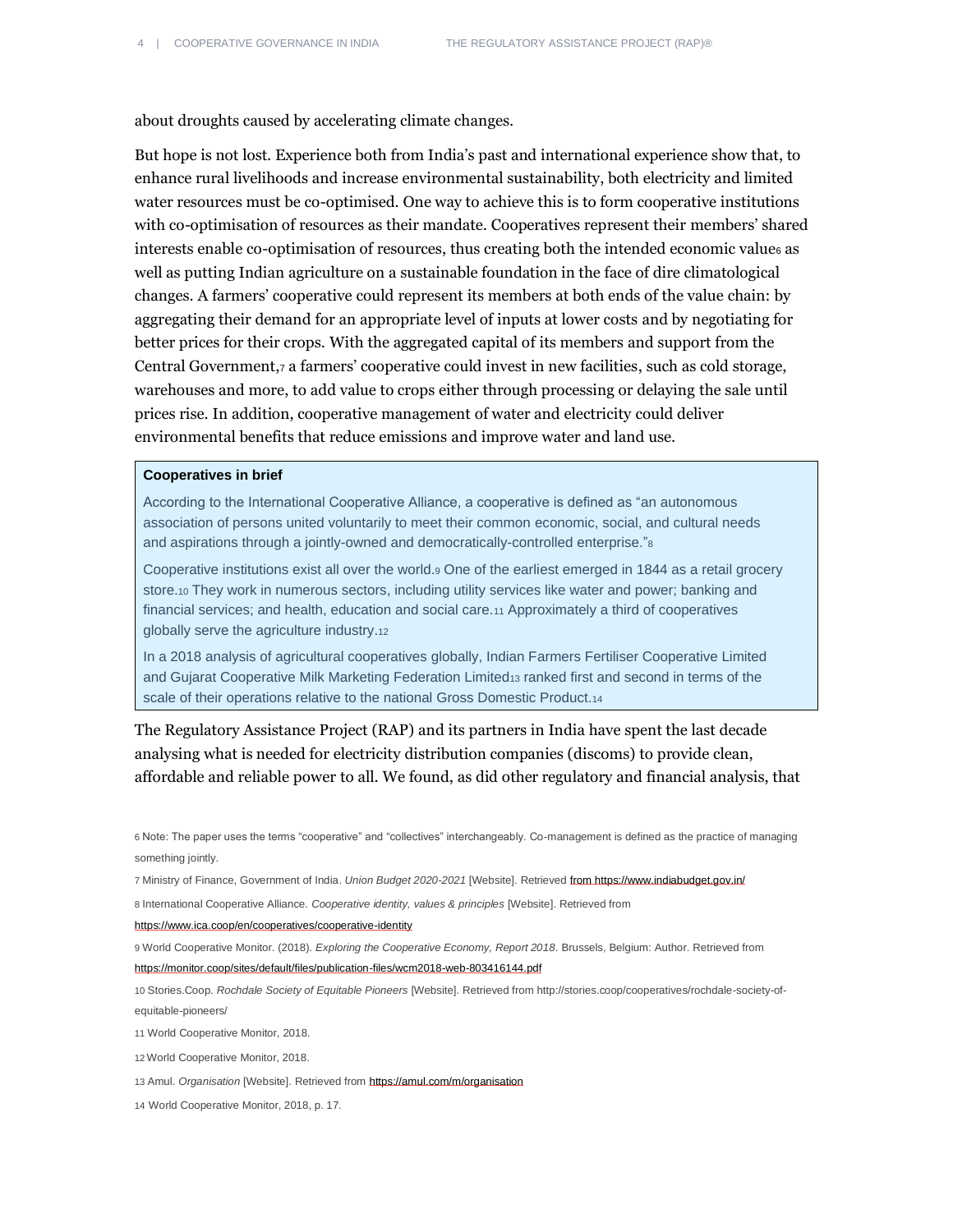the financial losses experienced by discoms as a result of non-payment of subsidies by state governments are one of the barriers to improving discom service. It is clear that electricity is an important input for farmers for crop irrigation. We recognised, however, that we did not know enough about the linkages from energy to water and to food production — the food-water-energy nexus.<sup>15</sup>

Three problems are primary contributors to agrarian distress $\frac{1}{16}$  and these components form the heart of the food-water-energy nexus.<sup>17</sup> The three are strongly interlinked, and the repercussions of their linkage are felt across all of India. (See Appendix A for further discussion.)

- **Limited access to markets** prevents farmers from securing adequate prices for the goods they successfully produce.
- An **inadequately managed water supply** limits farmers' ability to irrigate and grow crops.
- An **unreliable electricity supply** limits farmers' ability to pump groundwater for irrigation.

To learn more about the impacts of the nexus and to try to imagine policy responses that treat the whole problem, we have spent the last year studying these linkages in both the literature and in the field. We consulted groups of rural farmers and institutions with decades of experience, and held a stakeholder workshop with these institutions to explore policy options. We studied existing India cooperatives in both the agriculture and the water sectors, and the limited Indian experience in the power sector. Where cooperative experience in India was limited, we studied examples from other countries and used them to compare and contrast different models.<sup>18</sup>

In this paper, we present a summary of our research findings. The appendices contain a more detailed accounting of the research we conducted and of the farmers and institutions we spoke with. We hope to continue these discussions and help inform the development of a new approach, one that will succeed in improving rural livelihoods and driving economic development across all of India.

In the remainder of the paper, we explore in greater depth agrarian distress and the efforts made to resolve it so far. Then, we summarise our findings on cooperative organisations. Finally, we conclude by calling for additional exploration. Cooperative institutions may not be a panacea, but they do offer a feasible pathway to enhancing rural livelihoods that is well worth exploring.

15 World Economic Forum 2011, Bonn 2011 Nexus Conference, the Sixth World Water Forum, and World Water Week 2012, have emphasised taking an integrated approach to food, water and energy security.

16 Agrarian distress is a complex problem, and a full accounting of the many contributing factors is beyond the scope of this paper. These three are selected as major causes.

17 For an illustration of food-water-energy nexus, see Appendix A.

18 The purpose of the paper is to design an alternative governance model. The paper explores multiple types of cooperatives under different models of farmer collectives, associations, etc. The models adopt various business strategies including private public partnerships, government subsidies, etc., depending upon the organisation.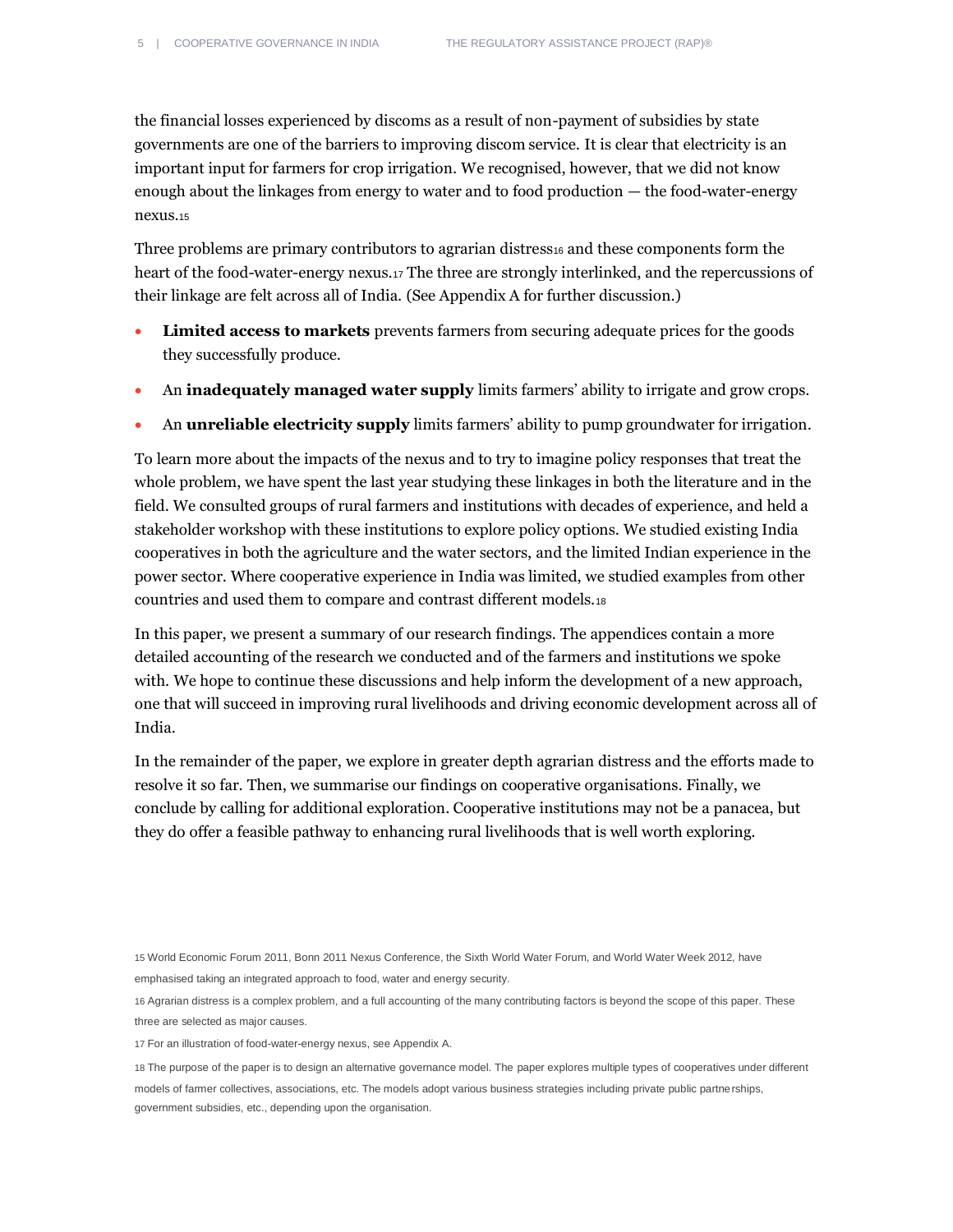# <span id="page-5-0"></span>**Agrarian distress: A food-water-energy nexus as an interlinked crisis**

The food-water-energy nexus is created by inadequate access to agricultural markets, water scarcity and unreliable power. This harms farmers' livelihood opportunities. These problems need to be solved cooperatively for India to thrive.

"Agrarian distress" describes the plight of farmers across India suffering from inhospitable economic conditions. Agri-productivity  $-$  a key indicator of economic well-being  $-$  is little more than half the global average: \$17,107 USD value added per capita worker annually in India compared to \$32,011 globally (or 534%).<sup>19</sup> Seventy percent of rural Indian households depend on the agriculture sector for their livelihood,  $20$  yet the agriculture sector is failing to provide an adequate standard of living.

At first glance, the solution may seem to be access to affordable agri-inputs and efficient market linkages. Other factors, including climatological and environmental stress, make the problem of agrarian distress more difficult to solve. Thus, the multiple interlinked factors underlying the foodwater-energy nexus need to be solved together (Figure 1).

The rest of the chapter will discuss the components of the food-water-energy nexus and their impacts on rural livelihoods.

19 World Bank. *Agriculture, forestry, and fishing, value added per worker (constant 2010 US\$) - India, World* [Website]. Retrieved from <https://data.worldbank.org/indicator/NV.AGR.EMPL.KD?end=2018&locations=IN-1W&start=1991&view=chart>The data reflect 2018 values shown in 2010 U.S. dollars.

20 Food and Agriculture Organization of the United Nations. *India at a Glance* [Website]. Retrieved from [http://www.fao.org/india/fao-in](http://www.fao.org/india/fao-in-india/india-at-a-glance/en/)[india/india-at-a-glance/en/](http://www.fao.org/india/fao-in-india/india-at-a-glance/en/)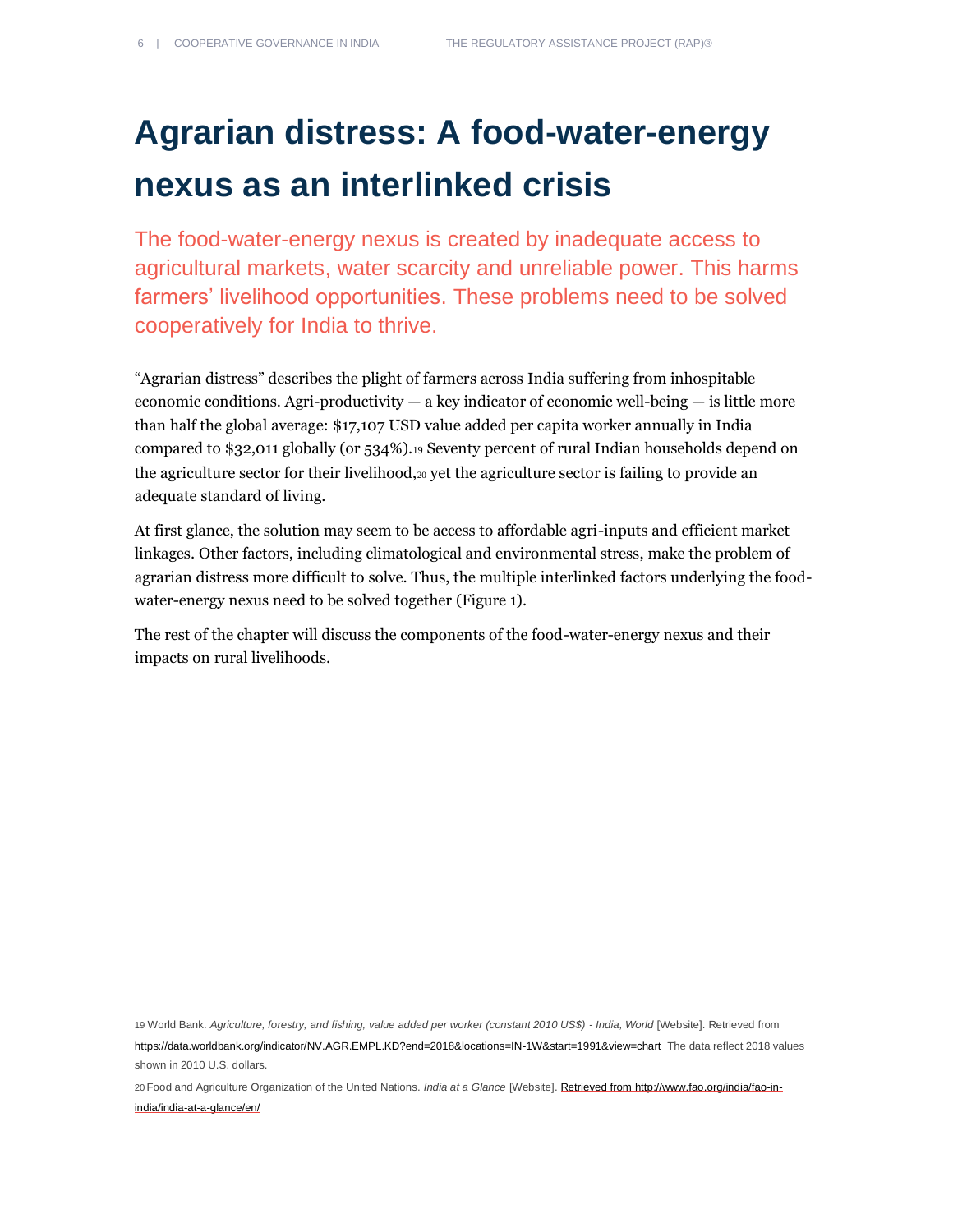

**Figure 1. Rural agrarian livelihoods depend on receiving adequate inputs and revenues**

Source: Patankar, M. (2019, July 25). *Improving Livelihoods through Alternative Governance Structure.*<sup>21</sup>

Simply put, farmers are not receiving the net revenue they need, and the stress is taking a toll in multiple forms. Examples include:

- **Farmer suicides**: More than 250,000 farmer suicides were reported between 1995 and 2012.<sup>22</sup> In 2018, more than 100,000 farmers marched in various protests across India.<sup>23</sup> Agrarian distress falls hardest on small and marginal landholders who are most susceptible to the financial pressure which leads to suicide. This group constitutes the largest group in Indian agriculture; 86% of holdings are two hectares or less.  $_{24, 25}$  Marginal farmers have little to invest in their farms, therefore, they are comparatively more vulnerable to income fluctuations as compared to large-scale farmers.
- **Agriculture waste**: News reports highlighted farmers dumping milk and other products in

22 Mishra, S. (2014). *Farmers' Suicides in India, 1995-2012: Measurement and interpretation*, p. 12. London, England: Asia Research Centre, LSE. Retrieved from [https://www.lse.ac.uk/asiaResearchCentre/\\_files/ARCWP62-Mishra.pdf.](https://www.lse.ac.uk/asiaResearchCentre/_files/ARCWP62-Mishra.pdf) (Summarising annual data from the National Crime Records Bureau of India.)

23 Middlemen are agents in the agriculture production chain who trade commodities. Mashhadi, S. (2019, February 5). Farmers, Middlemen and the Way Out. *Spontaneous Order*. Retrieved fro[m https://spontaneousorder.in/farmers-middlemen-and-the-way-out/](https://spontaneousorder.in/farmers-middlemen-and-the-way-out/)

24 Government of India. (2019). *Agricultural Census, 2015-2016*, pp. 7, 13. New Dehli, India: Author. Retrieved from

[http://agcensus.nic.in/document/agcen1516/T1\\_ac\\_2015\\_16.pdf](http://agcensus.nic.in/document/agcen1516/T1_ac_2015_16.pdf)

25 Note: Small and marginal farmers typically have a land holding of two hectares or smaller.

<sup>21</sup> Patankar, M. (2019, July 25). *Improving Livelihoods through Alternative Governance Structure* [Workshop presentation at the India Institute of Technology, Bombay]. The Regulatory Assistance Project. Retrieved from https://www.raponline.org/knowledge-center/improvinglivelihoods-through-alternative-governance-structure/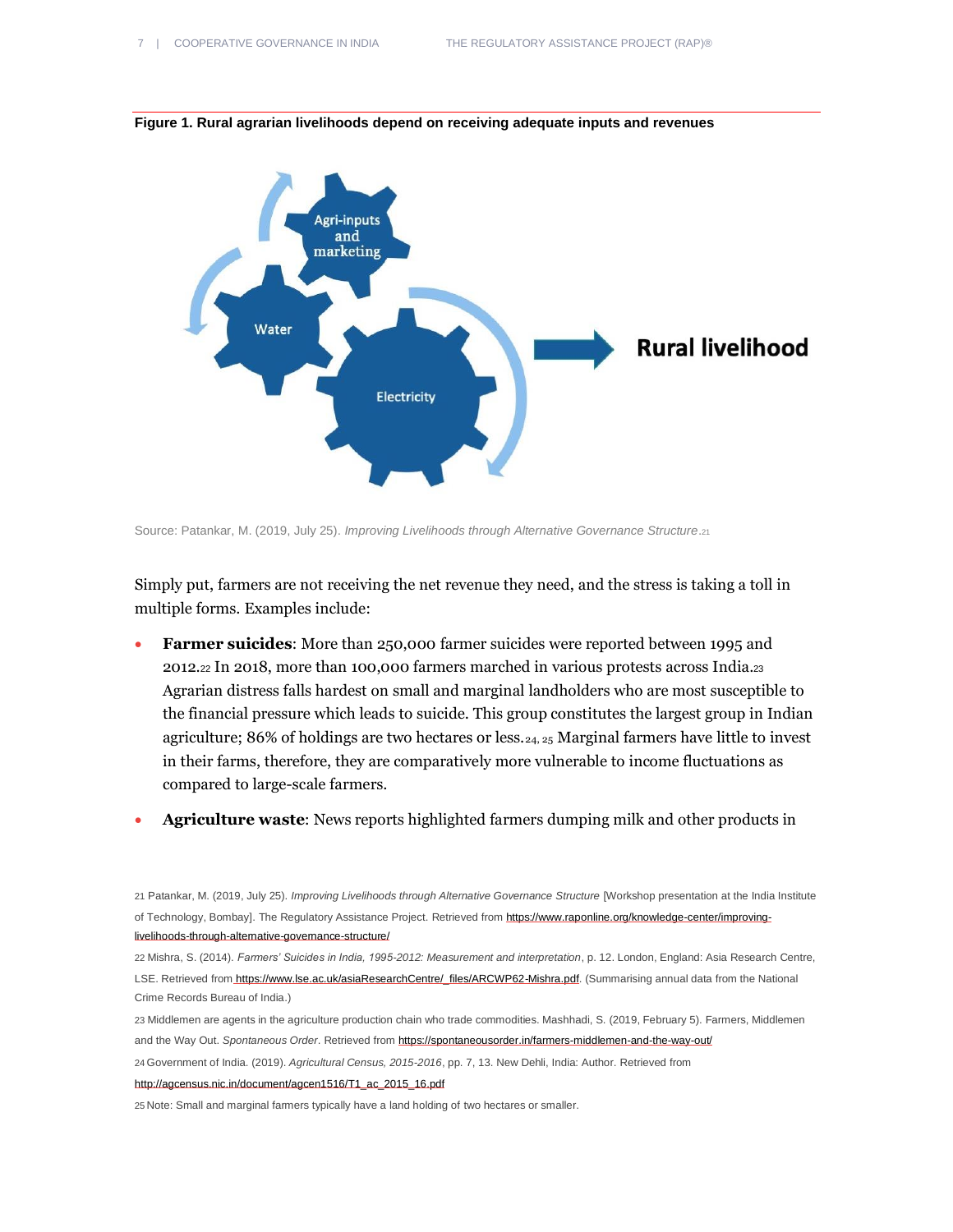the streets because the prices middlemen offered them<sub>26</sub> were too low to recover their costs<sub>27</sub> despite the government's attempt to set up minimum support prices. This lack of financial investment capacity is often caused by the prevalence of low produce prices. Low prices in turn are caused by oversupply at harvest time, which is when most farmers sell their entire crop. Too few storage and processing facilities exist to manage the supply of perishable produce.<sup>28</sup> This lack of storage costs the Indian economy dearly. There is a mismatch between storage capacity and logistical solutions available to transport produce to the market, resulting in huge losses.<sup>29</sup> In 2014, the inefficiencies in the agricultural value chain were estimated to cost India Rs. 92,000 crore (\$13 billion USD) worth of agricultural produce.<sub>30</sub> This waste harms farmers and consumers both; additionally, that produce is desperately needed to feed India's undernourished population and to finance next season's crop.<sub>31</sub>

**Debt trap:** Today, farmers have no alternative to the middlemen's price offer; in economic terms, the farmers are "price-takers" (Figure 2). These offers seldom reflect the market value of the crop. Without adequate net revenue and such low levels of income, farmers must access credit by taking out loans, thus entering a never-ending debt trap from which they cannot escape.<sup>32</sup> Concurrently, there has been a shift from formal credit sources to informal credit sources, leading to a higher interest burden on farmers. Informal sources, including family and friends, are preferable as they often do not insist on punctual repayment as compared to banks or cooperative societies.<sup>33</sup> The gap between what farmers receive from selling the produce and what they need to finance next season is often covered by debt. As long as this cycle continues, individual farmers will get deeper in the debt trap and thus increasingly exposed to financial failure. To add to the financial stress, costs of inputs are rising.

26 See Mashhadi, S., 2019.

27 Ganguly, A. (2018, June 2). Farmers dump veggies, milk. *The Telegraph*. Retrieved fro[m https://www.telegraphindia.com/india/farmers](https://www.telegraphindia.com/india/farmers-dump-veggies-milk/cid/1346999)[dump-veggies-milk/cid/1346999](https://www.telegraphindia.com/india/farmers-dump-veggies-milk/cid/1346999)

28 Mashhadi, S., 2019.

29 Ministry of Agriculture & Farmers Welfare, Government of India. (2017a) *Report of the Committee for Doubling Farmers' Income Volume III: Post-production agri-logistics: maximizing gains for farmers*, pp. 26-27. New Dehli: Author. Retrieved from

http://farmer.gov.in/imagedefault/DFI/DFI%20Volume%203.pdf

30 National Centre for Cold-chain Development. (2015). *All India Cold-chain Infrastructure Capacity (Assessment of Status & Gap)*, p. 88. New Delhi: Author. Retrieved fro[m https://nccd.gov.in/PDF/CCSG\\_Final%20Report\\_Web.pdf](https://nccd.gov.in/PDF/CCSG_Final%20Report_Web.pdf)

31 India is home to a quarter of all undernourished people worldwide. World Food Programme. *India* [Website]. Retrieved from

[https://www.wfp.org/countries/india;](https://www.wfp.org/countries/india) United Nations in India. *Nutrition and Food Security* [Website]. Retrieved fro[m https://in.one.un.org/un](https://in.one.un.org/un-priority-areas-in-india/nutrition-and-food-security/)[priority-areas-in-india/nutrition-and-food-security/](https://in.one.un.org/un-priority-areas-in-india/nutrition-and-food-security/)

32 Pradhan, N.C. (2013). *Persistence of Informal Credit in Rural India: Evidence from 'All-India Debt and Investment Survey' and Beyond*. RBI Working Paper Series. Mumbai: Reserve Bank of India, Department of Economic and Policy Research. Retrieved from [https://rbidocs.rbi.org.in/rdocs/Publications/PDFs/05WS080513\\_F.PDF](https://rbidocs.rbi.org.in/rdocs/Publications/PDFs/05WS080513_F.PDF)

33 Pradhan, 2013.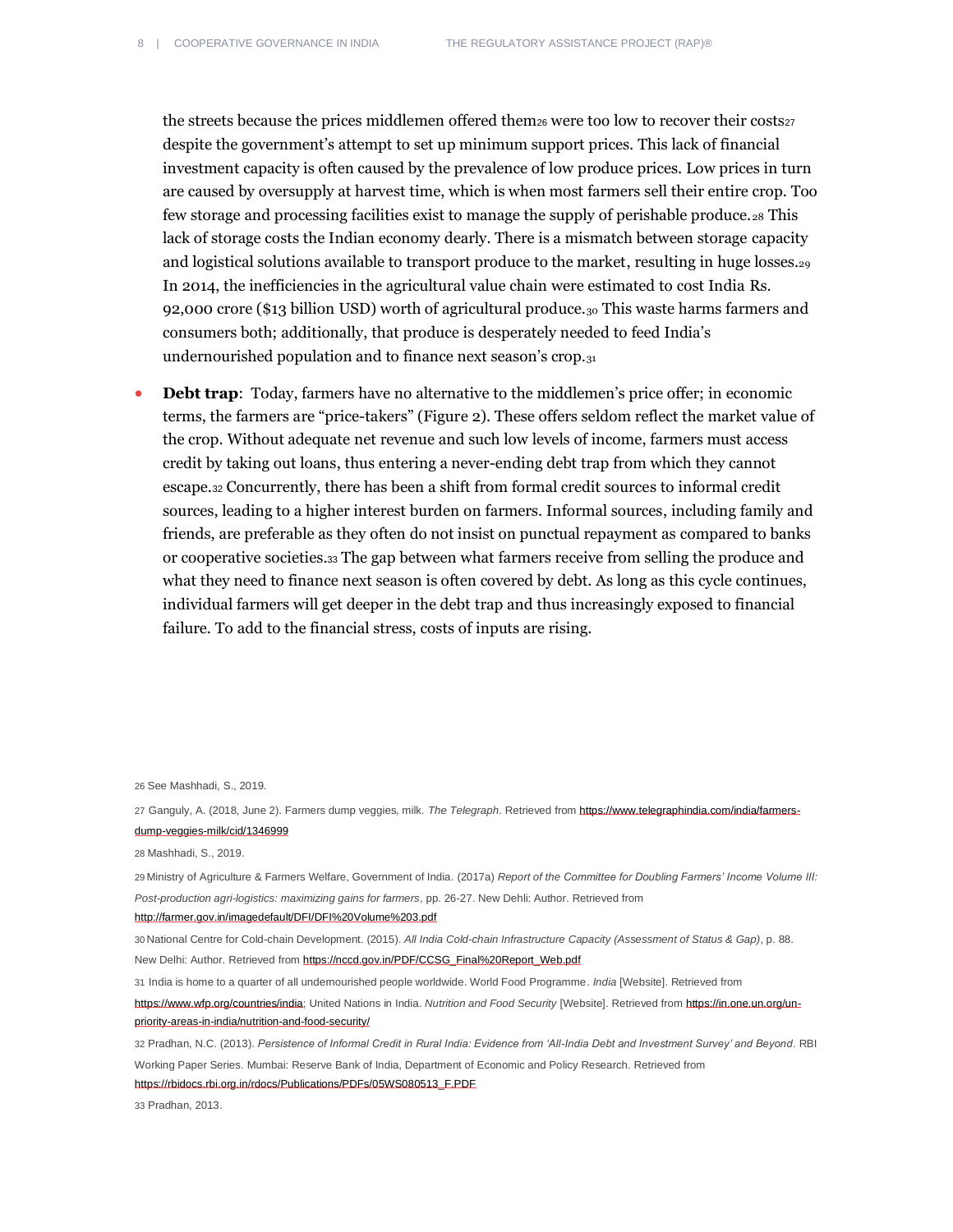



The increasing indebtedness of farmers makes it difficult to get the capital required for the next season. In addition, the costs to acquire these agri-inputs – seeds, fertilisers, etc. are increasing.<sup>34</sup> Individual farmers cannot negotiate lower prices for these inputs; here, too, they are price-takers. Although the value of agricultural output has tended to increase over time, the costs of agri-inputs like seeds, fertilisers and farming equipment tend to rise as fast or faster.<sup>35</sup> This means that, although farmers may successfully grow more than they used to, they are not realising the economic benefits because their costs have risen as fast or faster than their revenues.

Following the mid-twentieth century Green Revolution,<sup>36</sup> many farmers chose to grow different crops in the hope that the new crops would provide a better economic return. These new cropping patterns, however, have resulted in resource over-extraction.<sup>37</sup> Normal rainfall patterns in some areas were insufficient to irrigate the new crops, so farmers began pumping groundwater.<sup>38</sup> Increasing environmental stress from droughts has exacerbated the need for pumping. This has placed high demand on groundwater as well as on electricity for pumping. Low or no-cost access to electricity and groundwater has incentivised farmers to grow crops which are poorly suited to their farm's ecological conditions.<sup>39</sup> For example, today, Maharashtra has the greatest sugarcane production of any state. But since sugarcane is a water-intensive crop, Maharashtra also has the worst water stress conditions in the nation.<sup>40</sup>

34 Ministry of Agriculture & Farmers Welfare, Government of India. (2017b). *Report of the Committee on Doubling Farmers Income, Volume II: Status of Farmers' Income: Strategies for Accelerated Growth*, pp. 105-108. New Dehli: Author. Retrieved from <http://farmer.gov.in/imagedefault/DFI/DFI%20Volume%202.pdf>

35 Ministry of Agriculture & Farmers Welfare, Government of India, pp. 106-107, 2017b.

36 Frankel, F.R. (1971, republished 2016). *India's Green Revolution: Economic Gains and Political Costs*. Princeton, NJ: Princeton Legacy Library.

37 In 2017, the Central Groundwater Board of India assessed groundwater resources and found over 1,000 of India's 6,881 assessment units to be over-exploited (approximately 17%). Central Ground Water Board, Government of India. (2017). *Block wise Ground Water Resources Assessment*. New Delhi: Author. Retrieved fro[m http://cgwb.gov.in/GW-Assessment/Categorization%20of%20AU.pdf](http://cgwb.gov.in/GW-Assessment/Categorization%20of%20AU.pdf)

38 Sayre, S., and Taraz, V. (2019). Groundwater depletion in India: Social losses from costly well deepening. *Journal of Environmental Economics and Management, 93*(1). Retrieved fro[m https://www.sciencedirect.com/science/article/pii/S0095069616304442](https://www.sciencedirect.com/science/article/pii/S0095069616304442)

39 Sharma, B., Gulati, A., Mohan, G., Manchanda, S., Ray, I., and Amarasinghe, U. (2018a). *Water productivity mapping of major Indian crops*. New Delhi: National Bank for Agriculture and Rural Development (NABARD). Retrieved from

[https://www.nabard.org/auth/writereaddata/tender/1806181128Water%20Productivity%20Mapping%20of%20Major%20Indian%20Crops,%20](https://www.nabard.org/auth/writereaddata/tender/1806181128Water%20Productivity%20Mapping%20of%20Major%20Indian%20Crops,%20Web%20Version%20(Low%20Resolution%20PDF).pdf) [Web%20Version%20\(Low%20Resolution%20PDF\).pdf](https://www.nabard.org/auth/writereaddata/tender/1806181128Water%20Productivity%20Mapping%20of%20Major%20Indian%20Crops,%20Web%20Version%20(Low%20Resolution%20PDF).pdf) 

40 Central Water Commission. Ministry of Water Resources, Government of India. (2014). *Guidelines for improving water use efficiency in irrigation, domestic and industrial sectors.* New Dehli: Author. Retrieved from

http://mowr.gov.in/sites/default/files/Guidelines\_for\_improving\_water\_use\_efficiency\_1.pdf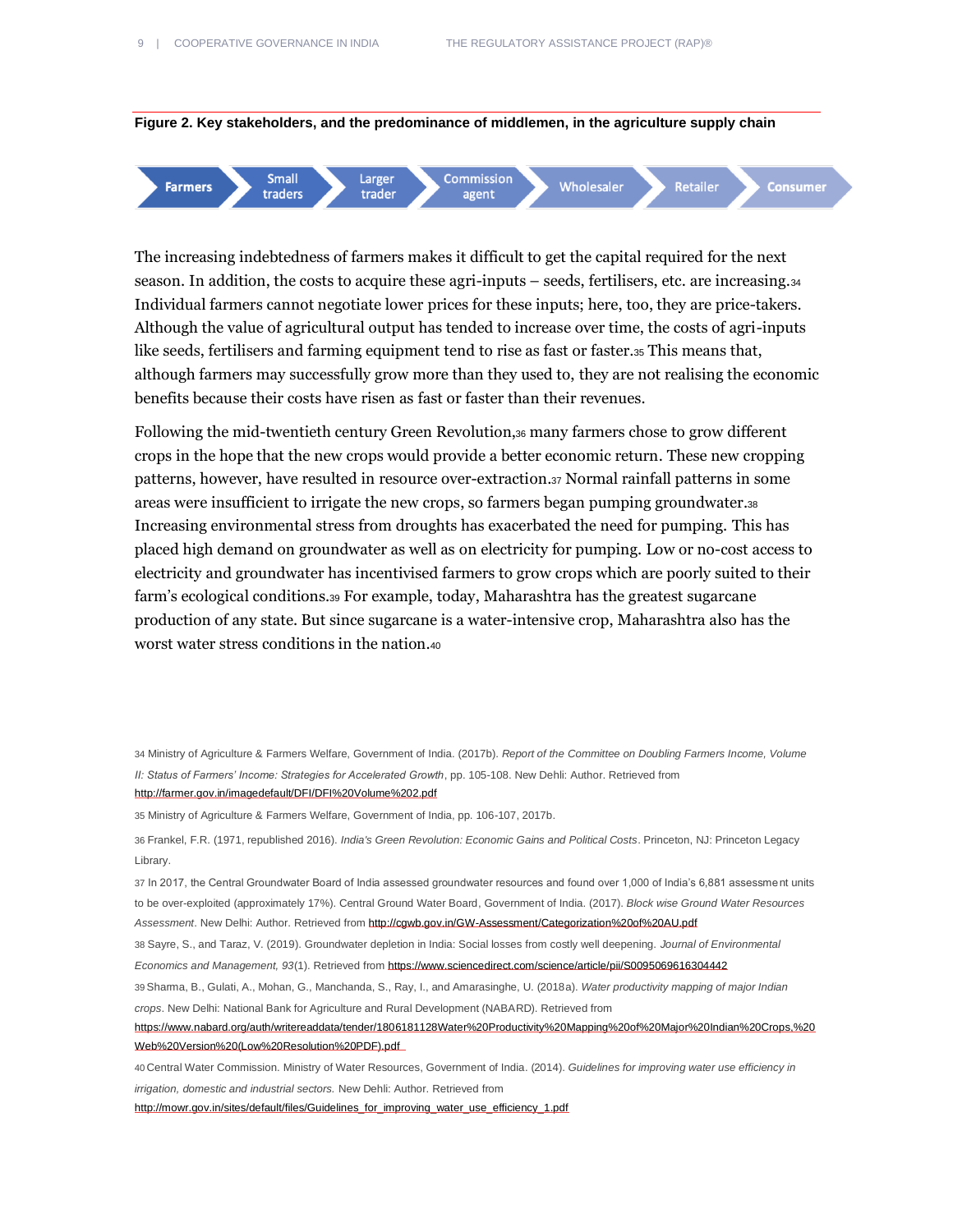These cropping patterns are in part the reason why India is in a water crisis.<sup>41</sup> Between overextraction and recent droughts, groundwater is not being adequately recharged.<sup>42</sup> As a result, farmers face an inadequate supply of water for crops that are ill-suited for drought conditions. The lack of resilience in the agricultural sector is particularly concerning as climatological changes pose an increasingly clear and present danger. The remaining water supply urgently needs an efficient management system.

In addition, the electricity subsidies which have incentivised the current system may not continue. Financially pressed state governments providing electric subsidies are unable to pay the discoms on time. As a result, discoms are carrying financial losses in excess of \$4 billion USD.<sup>43</sup> Facing these losses, discoms view agricultural consumers as a burden and a non-priority sector, hence poor reliability is provided to the farmers. Although subsidy provisions are made, power shortages are still prevalent.

As a result, many farmers continue to find electricity service inadequate for their needs. A 2019 research study of Bihar, Uttar Pradesh, Odisha, and Rajasthan highlights that one in two agriculture grid-users faces power cuts for at least eight hours each day.<sup>44</sup> Power may be available only at nighttime, when farmers cannot enter their fields without risking exposure to wildlife such as snakes.<sup>45</sup> Some farmers leave their pumps on at all hours to ensure they receive adequate water without endangering their health, but this can lead to over-pumping, exacerbating water scarcity. Others turn to alternative means of irrigation; for example, more than 9 million farmers rely on diesel pumps.<sup>46</sup> Many farmers spend as much as \$400 USD per hectare as a one-time capital investment on diesel pumps and \$330 per year on operation and maintenance costs per hectare.<sup>47</sup> This could be as much as 45% of the average farmer's annual income on diesel pumps alone.<sup>48</sup>

Policy decisions made two decades ago have affected multiple sectors in the country.<sup>49</sup> A number of problems have emerged as a result, and there are no strong reasons available with the players (e.g.,

45 We heard this from several farmers.

46 SmartPower India, 2019, p.63.

47 De Fraiture, C., & Giordano, M. (2014). Small private irrigation: A thriving but overlooked sector. *Agricultural Water Management, 131*, 167–174. Retrieved fro[m https://doi.org/10. 1016/j.agwat.2013.07.005](https://doi.org/10.%201016/j.agwat.2013.07.005)

48 This was calculated using the figure by NABARD All India Rural Financial Inclusion Survey: average agriculture household income as Rs 8,931 per month in 2016-17. See NABARD. (2018b). *NABARD All India Rural Financial Inclusion Survey*, p. 22. New Dehli: Author. Retrieved fro[m https://www.nabard.org/auth/writereaddata/tender/1608180417NABARD-Repo-16\\_Web\\_P.pdf](https://www.nabard.org/auth/writereaddata/tender/1608180417NABARD-Repo-16_Web_P.pdf)

49 Sahai, S. (n.d.). *India Can Beat The Food Crisis*. Gene Campaign. New Dehli: Retrieved fro[m http://www.cbd.int/doc/external/mop-04/gc](http://www.cbd.int/doc/external/mop-04/gc-en.pdf)[en.pdf](http://www.cbd.int/doc/external/mop-04/gc-en.pdf)

<sup>41</sup> NITI Aayog (2018). *Composite water management index: A tool for water management*, p. 27. New Dehli: Author. Retrieved from [https://niti.gov.in/writereaddata/files/document\\_publication/2018-05-18-Water-index-Report\\_vS6B.pdf](https://niti.gov.in/writereaddata/files/document_publication/2018-05-18-Water-index-Report_vS6B.pdf)

<sup>42</sup> Shankar, P.S., Kulkarni, H., and Krishnan, S. (2011, 8 January). India's Groundwater Challenge and the Way Forward*. Economic & Political Weekly (46)*2. Retrieved fro[m https://casi.sas.upenn.edu/sites/default/files/iit/EPW%20-](https://casi.sas.upenn.edu/sites/default/files/iit/EPW%20-%20Shankar%2C%20Kulkarni%2C%20Krishnan.pdf)

[<sup>%20</sup>Shankar%2C%20Kulkarni%2C%20Krishnan.pdf](https://casi.sas.upenn.edu/sites/default/files/iit/EPW%20-%20Shankar%2C%20Kulkarni%2C%20Krishnan.pdf)

<sup>43</sup> Discoms' financial losses stood at Rs 28,369 crore at the end of FY19, up 88.6% year-on-year, according to the updated data provided to the power ministry. Retrieved from https://www.financialexpress.com/economy/uday-scheme-discoms-losses-rise-89-in-fy19/1660106/ 44 SmartPower India. (2019). *Rural electrification in India: Customer behaviour and demand*. New Dehli: Author. Retrieved from https://www.rockefellerfoundation.org/report/rural-electrification-india-customer-behaviour-demand/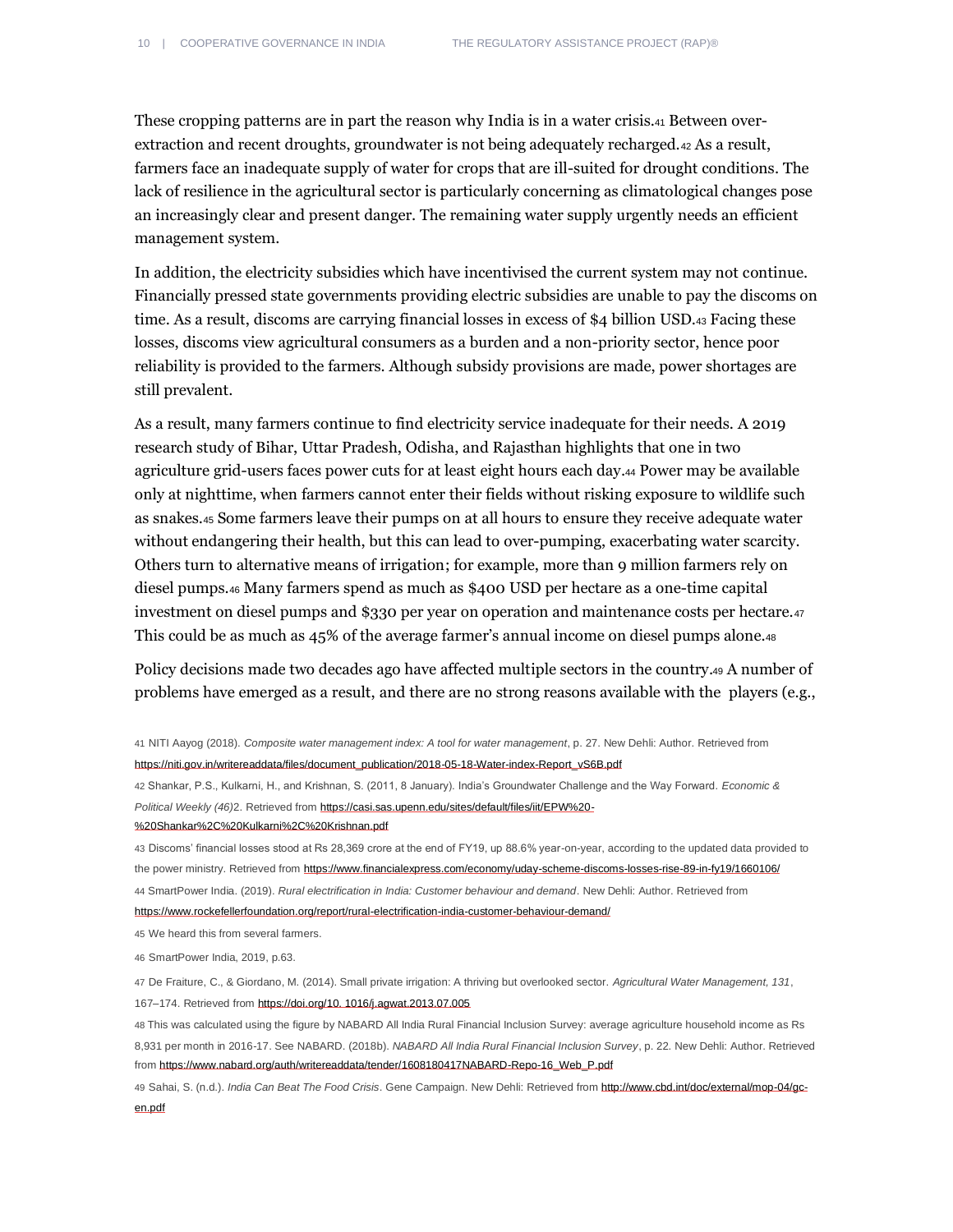farmers and utility officials) to promote resource efficiency. This, in turn, has led to a crisis in all three sectors — energy, groundwater and agriculture. Here are some examples of government initiatives which have tried to tackle these problems within the energy, water and food sector:

**Energy**: Multiple regulatory reforms were made to connect rural households to the grid: In 1950, out of 500,000 villages, only 3,000 had electric poles.<sup>50</sup> By the mid-1980s, there was an electric pole in two-thirds of the villages.

#### **Power sector government interventions:**

- Rajiv Gandhi Grameen Vidhyuktikaran Yojana (RGGVY): a government scheme launched in 2007 by the Ministry of Power to achieve rural electrification by 2009 and energy access to all households by 2012.<sup>51</sup>
- Although 100% electrification was not achieved by the scheme, it brought electricity to villages in underdeveloped districts. <sup>52</sup>
- RGGVY scheme was subsumed under Deendayal Upadhyaya Gram Jyoti Yojana (DUGJY) in 2015.<sup>53</sup> DUGJY scheme: Separated agriculture feeders from other consumption, strengthened sub-transmission and distribution through rural infrastructure and metering.
- In 2018, 100% rural electrification was declared by the government by extending infrastructure to villages.<sup>54</sup> The ongoing task is to enable quality supply to each household.<sup>55</sup>

Agriculture consumes 18.33% of total electricity consumption (2016-17)<sup>56</sup> at highly subsidised rates, and is believed to be one of the most important causes of the power crisis and discom losses. Industry and traction (rail) cross-subsidise agriculture, which is the lowest tariff paying sector.<sup>57</sup> Growing power subsidies have drained the states financially and are on the rise in Andhra Pradesh, Punjab, Tamil Nadu and Madhya Pradesh.<sup>58</sup>

50 Khandker, S. R., Samad, H. A., Ali, R., and Barnes, D. F. (2012). *Who benefits most from rural electrification? Evidence in India*. Washington, DC: The World Bank. Retrieved from http://documents.worldbank.org/curated/en/374171468331748897/Who-benefits-mostfrom-rural-electrification-evidence-in-India

51 United Nations Development Program. (2012). *Energizing India: Expanding Electricity Access in Rural Areas*. Bangkok, Thailand: Author. Retrieved from https://www.undp.org/content/dam/rbap/docs/Research%20&%20Publications/environment\_energy/energy-plus/EE-2012- Case12-RGGVY.pdf

52 Oda H. and Tsujita Y. (2015). *Rural electrification revisited: the case of Bihar, India Progress and Ground Realities*. Chiba, Japan: Institute of Developing Economies. Retrieved from https://www.ide.go.jp/English/Publish/Download/Report/2013/2013\_C04.html

53 Ministry of Power, Government of India. (2015). *Guidelines: Deendayal Upadhyaya Gram Jyoti Yojana (DDUGJY)*. New Delhi: Author. Retrieved fro[m http://www.ddugjy.gov.in/assets/uploads/1548234273fykio.pdf](http://www.ddugjy.gov.in/assets/uploads/1548234273fykio.pdf)

54 PTI. (2018, April 30). All villages in India electrified: PM. *Times of India*. Retrieved from https://timesofindia.indiatimes.com/business/indiabusiness/all-villages-in-india-electrified-pm/articleshow/63972628.cms

55 SmartPower India, 2019.

56 Central Statistics Office. (2018). Energy Statistics, 2018. Retrieved from

mospi.nic.in/sites/default/files/publication\_reports/Energy\_Statistics\_2018.pdf

57 Kishore, A., Sharma, A., and Scott, C. A. (n.d.). *Power supply to agriculture: Reassessing the options*. Gujarat: IWM-Tata Water Policy Program. Retrieved fro[m www.iwmi.cgiar.org/iwmi-tata\\_html/PM2003/PDF/07\\_Highlight.pdf](http://www.iwmi.cgiar.org/iwmi-tata_html/PM2003/PDF/07_Highlight.pdf)

<sup>58</sup> Power Finance Corporation. (2009). *Report on the performance of state power utilities for the years 2005-06 to 2007-00*. New Delhi: Author. Retrieved from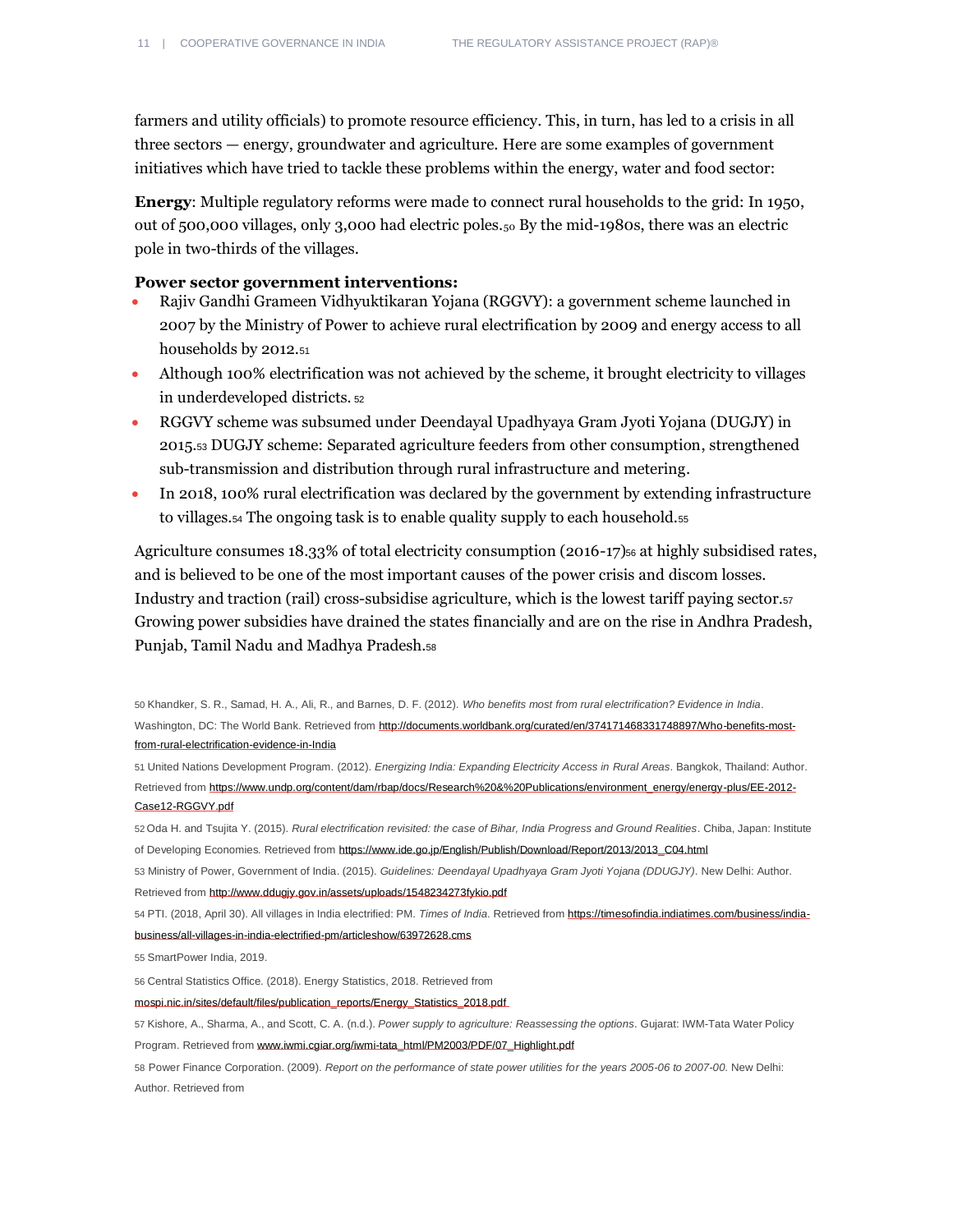Poor electricity service is in part due to farmers receiving heavily subsidised service. Since little or no payment charges are incurred by farmers, discoms neglect the agriculture sector. To aggravate the situation, subsidy payments to discoms are delayed, reducing discom investment into service delivery. On one side, discoms perceive the sector as a burden and on the other side, farmers blame the electricity sector for undermining service delivery. The complexity of the issue highlights strong linkages between the agriculture and electricity sector.

**Water**: Groundwater use for irrigation has dramatically increased in India, with more than 230 billion metre cube drawn out each year.<sup>59</sup> The key reasons for over-extraction are inefficient water usage and subsidised rates for energy. Simultaneously, weak rainfall patterns and prolonged droughts have reduced the rate of groundwater replenishment, exacerbating water issues in the country.

With reduced water availability, farmers either deepen existing wells and buy higher capacity pumps to pump the water from greater depths or reduce the acreage of farmland that's irrigated. Well deepening requires a higher investment and increases both maintenance costs and energy consumption.

Exacerbating resource overextraction, cropping patterns have changed and water-stressed regions now grow water-intensive crops, e.g., sugarcane, paddy.<sup>60</sup> For example, Maharashtra (MH) faces the worst water-stressed conditions but is also the largest state with sugarcane cultivation.<sup>61</sup> Now in the face of droughts, farmers are facing additional distress. A shift toward less water-intensive crops would result in more efficient water use relative to regional capacity and water availability, as demonstrated by the results of a study on how free electricity incentivises water-intensive crops.<sup>62</sup>

The state government tried a number of schemes to address the water crisis:

- MH provided a subsidy to construct farm ponds for rainwater collection. The challenges that emerged included the evaporation of pond water due to summer heat, and the increase in energy use and the cost to pump water into the farm ponds.
- MH introduced a scheme to construct water bodies as a drought-free mechanism known as Jal Yukt Shivar Abhiyan. Although ground level implementation took place, the program focused on the straightening, widening and deepening of water bodies rather than contextual water studies prior to implementation.

Such schemes have been less effective than planned because water was managed in isolation, leading to problems in the energy sector and the agriculture supply chain.

59 Mishra, V., Asoka, A., Vatta, K., and Lall, U. (n.d.). Groundwater depletion and associated CO2 emissions in India. New Dehli: India Environmental Portal. Retrieved fro[m www.indiaenvironmentportal.org.in/files/file/groundwater\\_depletion\\_CO2\\_emissions\\_India.pdf](http://www.indiaenvironmentportal.org.in/files/file/groundwater_depletion_CO2_emissions_India.pdf)

60 Tiwari, P. (2019, 23 August). Agricultural solutions to help curb India's water woes. SocialStory. Retrieved

from <https://yourstory.com/socialstory/2019/08/agriculture-india-water-scarcity>

61 Central Water Commission. Ministry of Water Resources, Government of India, 2014.

62 Sharma, B., et al., 2018.

https://www.pfcindia.com/DocumentRepository/ckfinder/files/Operations/Performance\_Reports\_of\_State\_Power\_Utilities/3\_Report%20on%20 the%20Performance%20of%20State%20Power%20Utilities%202011-12%20to%202013-14.pdf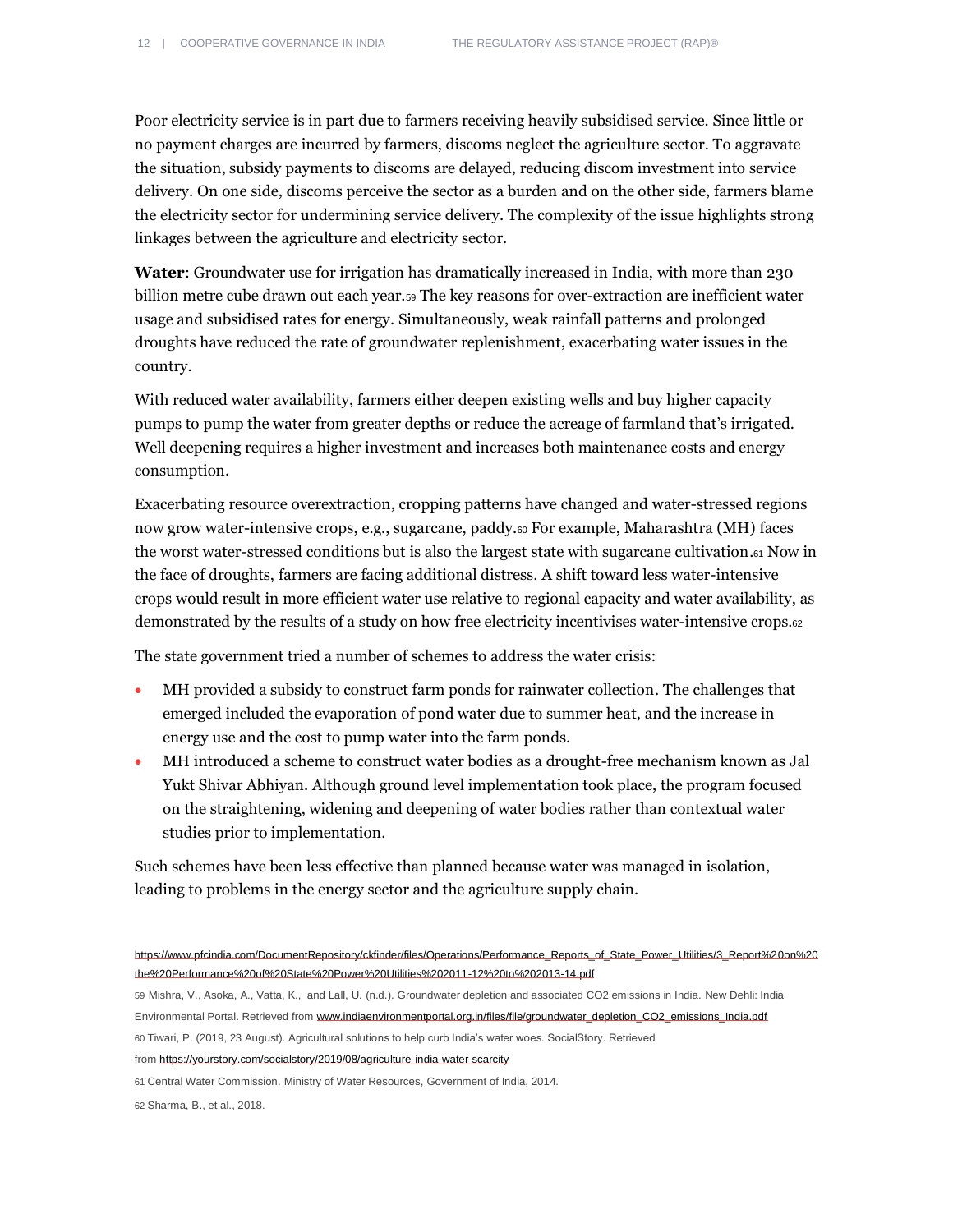### **Government enactments under the food sector:**

- In 1963, the Government of India introduced the Agricultural Produce Market Committee (APMC) Act to reduce farmer exploitation by middlemen.<sup>63</sup> Under the Act, markets ('*mandis'*) were set up as a trading platform. The APMC Act prevents farmers from selling their produce directly to consumers, which means they can only sell in *mandis* to licensed middlemen.<sup>64</sup> Without market linkage, farmers have no choice but to sell to middlemen. The goal of APMC was to provide a platform for marketing and reducing control by traders. However, since farmers are not allowed to sell in the open market, a state monopoly has formed.<sup>65</sup> By giving license and authority solely to middlemen, barriers to open market access, a lack of competition and indirect transaction to farmers have increased price distortions.
- NABARD's All India Rural Financial Inclusion Survey (NAFIS) stated the average farmer's household income was just Rs 8,931 per month in 2016-17.<sup>66</sup>

# <span id="page-12-0"></span>**Farmers can benefit from participating in cooperative institutions**

The interlinked nature of the problem demands interlinked solutions; tackling only one aspect is unlikely to be successful. Rural institutions — governed by farmers, for farmers — are the most likely institutions to co-manage these resources and sustainably enhance rural livelihoods, but such institutions face barriers to success.

India's government has engaged in multiple efforts to address the agrarian crisis, $\sigma$  but relatively little has been done to foster new rural institutions as a means to address it. A few new institutions have emerged on their own that are capable of addressing the problems of limited market access, inadequate water and unreliable power, but they, as yet, lack experience, expertise and scale. These are farmer-producer organisations, water user associations and electricity cooperatives.

One commonality between these institutions is that they share aspects of *cooperative* economic enterprises. Cooperative organisations exist to serve the common needs of their members, who govern the institutions.

While our research indicates that the cooperative model offers the potential to alleviate agrarian

63 Reddy, A. A. (2017). Status of Market Reforms in India. *Indian farming 66*(8) 33-37. Retrieved from [https://papers.ssrn.com/sol3/papers.cfm?abstract\\_id=3037093](https://papers.ssrn.com/sol3/papers.cfm?abstract_id=3037093)

64 Pingali, P., Aiyar, A., Abraham, M., and Rahman A. (2019). Linking farms to markets: Reducing transaction costs and enhancing bargaining power. *Transforming Food Systems for a Rising India*. Palgrave Macmillan, Cham: Palgrave Studies in Agricultural Economics and Food Policy. Retrieved fro[m https://link.springer.com/chapter/10.1007/978-3-030-14409-8\\_8](https://link.springer.com/chapter/10.1007/978-3-030-14409-8_8)

65 Mashhadi, S. (2019, 5 February). Farmers, Middlemen and the Way Out. *Spontaneous Order*. Retrieved from

<https://spontaneousorder.in/farmers-middlemen-and-the-way-out/>

66 NABARD, 2018b.

67 See Appendix B.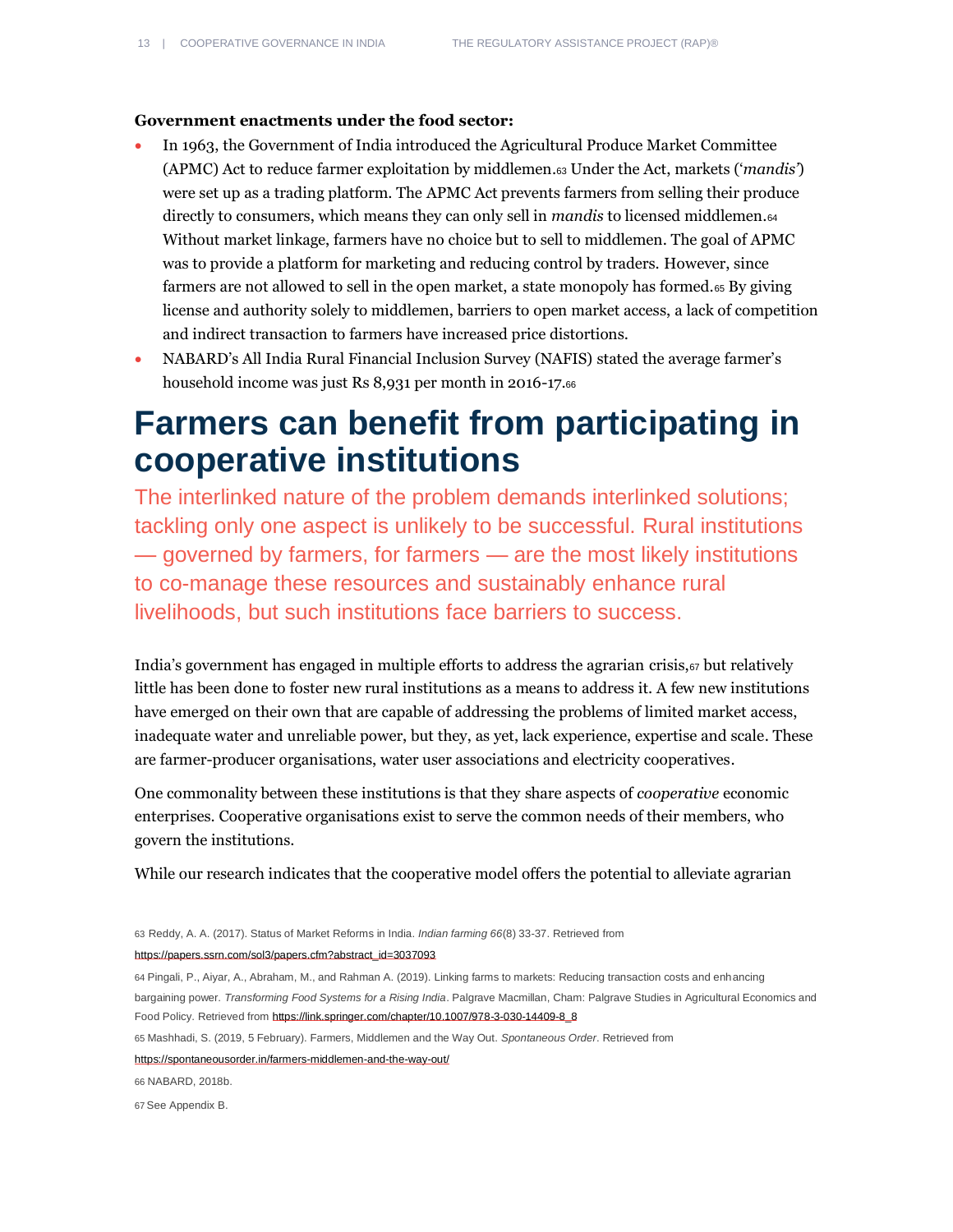distress, these emerging institutions have struggled and continue to face many barriers to success. The following sections explore India's experience with each institution and how each might be able to benefit rural farmers.<sup>68</sup>

### <span id="page-13-0"></span>**Farmer producer organisations and other agricultural cooperatives in India**

Agricultural cooperatives enable farmers to access the benefits of economies of scale through mass purchasing of crucial inputs and managed supply of outputs. The aggregation of producer demand helps to reduce the costs of accessing and delivering resources and services.<sup>69</sup> These institutions/organisations could also – with assistance from state and national governments – enable necessary investments in the agricultural supply chain, such as in cold-storage facilities, so that outputs are sold in good condition and when most valuable.

India has decades of experience with agricultural cooperatives. During the 1950s and 1960s, Kaira District Cooperative Milk Producers' Union Ltd, popularly known as Amul, demonstrated the potential of cooperatives as a successful driver for dairy development. $\tau_0$  As a consequence, the National Dairy Development Board (NDDB) implemented "Operation Flood Programme," which revolutionised the dairy industry through a cooperative model of procurement and marketing of milk and milk products. The establishment of 170 cooperative unions led to 10.7 million farmer members by 1999-2000.<sup>71</sup> Milk production in rural milk sheds was channelled on a prescribed pathway and a ready market for milk was developed. See more details on Amul at Appendix B.1.

Today, there is rising interest in forming farmer-producer organisations (FPOs). Numerous studies have shown that FPOs promote collective action and increase farmer bargaining strength in markets for land, labour, capital and outputs.<sup>72</sup> Legal authority to form FPOs has existed since 2003.<sup>73</sup> In 2011, the central government launched an initiative to promote FPOs in partnership with

69 Pingali P. et al., 2019.

73 Electricity Act, 2003 (Amendment). Retrieved fro[m http://www.cercind.gov.in/Act-with-amendment.pdf](http://www.cercind.gov.in/Act-with-amendment.pdf)

<sup>68</sup> Other than cooperatives, alternative solutions to a distressed rural economy are crop insurance, loan waivers, investment into cold storage, etc.

<sup>70</sup> Singh, K. (2009). *Rural development: Principles, policies and management*, p. 275. Thousand Oaks, CA: SAGE Publications. Retrieved fro[m https://books.google.co.in/books?id=hngBwLgYGHEC&printsec=frontcover#v=onepage&q&f=false](https://books.google.co.in/books?id=hngBwLgYGHEC&printsec=frontcover#v=onepage&q&f=false)

<sup>71</sup> Joshi, P.K., Gulati, A., and Cummings, R.W., eds. (2007). *Agricultural diversification and smallholders in South Asia*, p. 236. New Delhi: Academic Foundation. Retrieved fro[m https://books.google.co.in/books?id=dBT\\_LML9wQIC&printsec=frontcover#v=onepage&q&f=false](https://books.google.co.in/books?id=dBT_LML9wQIC&printsec=frontcover#v=onepage&q&f=false)

<sup>72</sup> Desai, R. M., and Joshi, S. (2014). Can producer associations improve rural livelihoods? Evidence from farmer centres in India. *Journal of Development Studies, 50*(1), 64-80. Retrieved from

https://www.researchgate.net/publication/279013836\_Can\_Producer\_Associations\_Improve\_Rural\_Livelihoods\_Evidence\_from\_Farmer\_Cen tres\_in\_India\_vol\_50\_pg\_64\_2014; Bernard, T. and Spielman, D. J. (2009). Reaching the rural poor through rural producer organizations? A study of agricultural marketing cooperatives in Ethiopia. *Food Policy, 34*(1), 60–69. Retrieved from

[https://www.sciencedirect.com/science/article/abs/pii/S030691920800064X;](https://www.sciencedirect.com/science/article/abs/pii/S030691920800064X) Fischer, E. and Qaim, M. (2012). Linking smallholders to markets: Determinants and impacts of farmer collective action in Kenya. *World Development, 40*(6), 1255–1268. Retrieved from https://www.sciencedirect.com/science/article/abs/pii/S0305750X11003020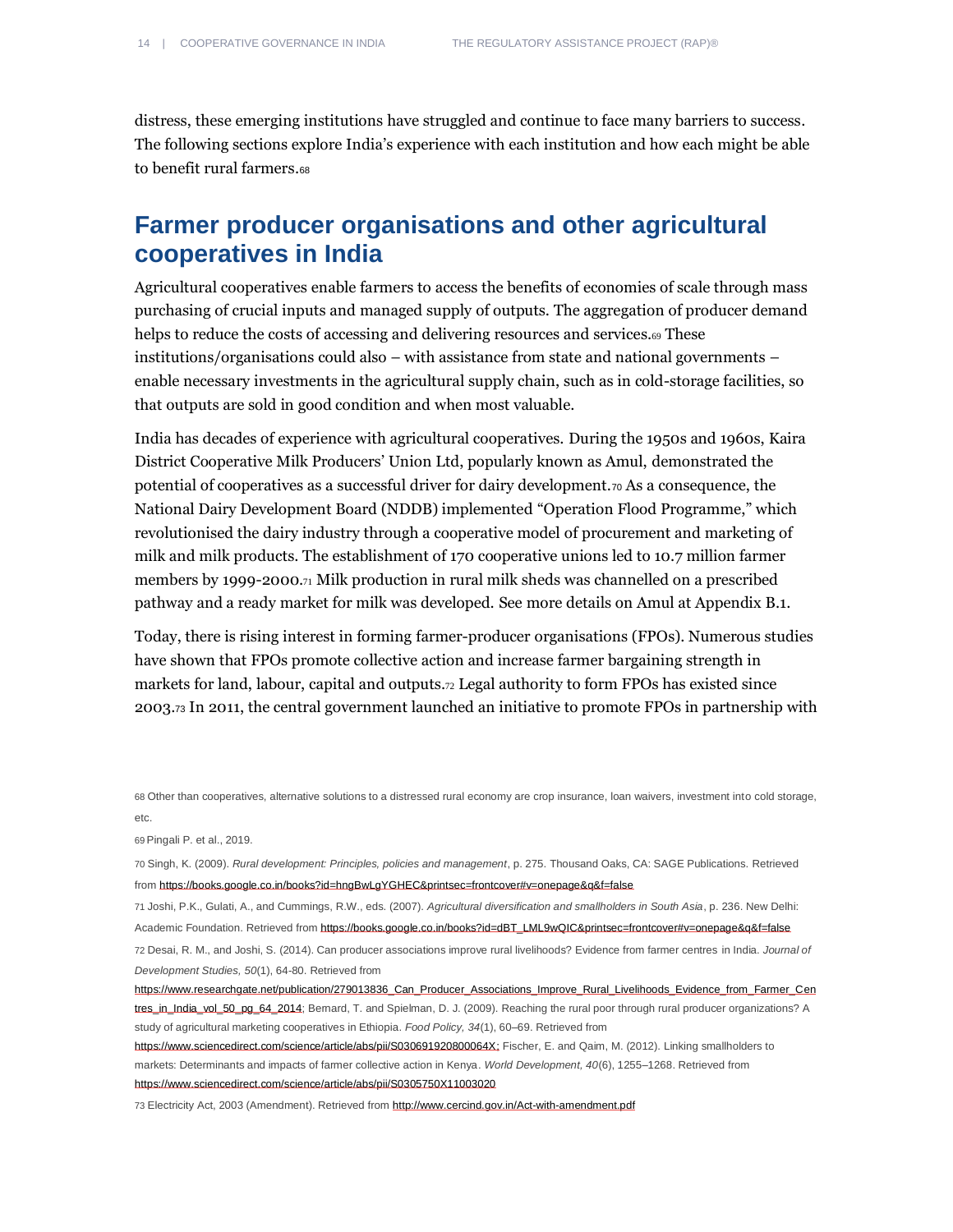state governments.74 Now there are more than 800 registered FPOs.<sup>75</sup> FPOs can be federated and expanded into larger regional entities to aggregate farmers' needs and establish a platform for participative governance.<sup>76</sup>

Sahyadri Farms $\pi$  is one successful example of an FPO. It has successfully formed an association of approximately 8,000 small and marginal farmers who grow various crops near Nashik, Maharashtra. By aggregating production, Sahyadri Farms has effectively achieved strong market linkages, especially with international markets. The organisation's main crop is grapes. In 2018 alone, the farm exported 1162 metric tons of grapes.<sup>78</sup> Sahyadri Farms members receive better market prices for their produce as well as access to shared facilities, including post-harvest processing facilities to enhance the holding life of produce to fetch better market prices. Members combine capital to invest in such facilities, thus increasing overall income. See more details on Sahyadri Farms at Appendix B.2.

One key aspect of the agricultural value chain is market access. A few examples of social enterprises — including G4Fresh, BigBasket, Grofers, Future Group and Amazon — have effectively created linkages between farmers and consumers. Market linkages along with post-harvest processing, however, need to be strengthened to fully gain economic outputs. Further study is needed to propose farmer cooperatives as social enterprises that will connect farmers with consumers and reinforce integrated value chains.

Not all FPOs have succeeded, however. The social development organisation, Yuva Mitra,<sup>79</sup> has observed that many FPOs lack resources such as finance and skilled labour to effectively meet their objectives. FPOs with limited capital can only fulfil agricultural inputs, such as seed and fertiliser supplies. To overcome this challenge, Yuva Mitra has organised an FPO Facilitation Centre, where farmers in FPOs can learn more about how to manage their new institutions.

In addition, Yuva Mitra notes that legal barriers also exist. For instance, FPO membership is legislatively restricted to land-holding farmers, thus preventing farmers who rent farmland from joining. See more on Yuva Mitra at Appendix B.3.

In the U.S., two multistakeholder cooperatives appear to be succeeding: the Oklahoma Food Cooperative and the Fifth Season Cooperative. While most multistakeholder cooperatives appear to have two or three stakeholder groups, the Fifth Season Cooperative is unusual in embracing six

77 Sahyadri Farms [Website]. Retrieved fro[m http://www.sahyadrifarms.com/index.php](http://www.sahyadrifarms.com/index.php)

78 Interview with Sahyadri Farms.

79 Yuva Mitra [Website]. Retrieved fro[m http://yuvamitra.org/](http://yuvamitra.org/)

<sup>74</sup> Small Farmers' Agri-Business Consortium. (2013). Policy & process guidelines for farmer producer organisations, p. 18. New Dehli: Author. Retrieved fro[m http://sfacindia.com/UploadFile/Statistics/Farmer%20Producer%20Organizations%20Scheme.pdf](http://sfacindia.com/UploadFile/Statistics/Farmer%20Producer%20Organizations%20Scheme.pdf)

<sup>75</sup> Small Farmers' Agri-Business Consortium. (2019). *State Wise Progress of FPO Promotion as on 31.10.2019*. New Dehli: Author. Retrieved from

[http://sfacindia.com/UploadFile/Statistics/State%20wise%20summary%20of%20registered%20and%20the%20process%20of%20registration](http://sfacindia.com/UploadFile/Statistics/State%20wise%20summary%20of%20registered%20and%20the%20process%20of%20registration%20FPOs%20promoted%20by%20SFAC%20(as%20on%2031st%20October,%202019).pdf?var=9958288.25888) [%20FPOs%20promoted%20by%20SFAC%20\(as%20on%2031st%20October,%202019\).pdf?var=9958288.25888](http://sfacindia.com/UploadFile/Statistics/State%20wise%20summary%20of%20registered%20and%20the%20process%20of%20registration%20FPOs%20promoted%20by%20SFAC%20(as%20on%2031st%20October,%202019).pdf?var=9958288.25888)

<sup>76</sup> Ministry of Agriculture & Farmers Welfare, Government of India. (2018). *Report of the Committee on Doubling Farmers Income, Volume XIII: Structural reforms and governance framework*, pp. 110. Retrieved from http://agricoop.gov.in/sites/default/files/DFI%20Volume%2013.pdf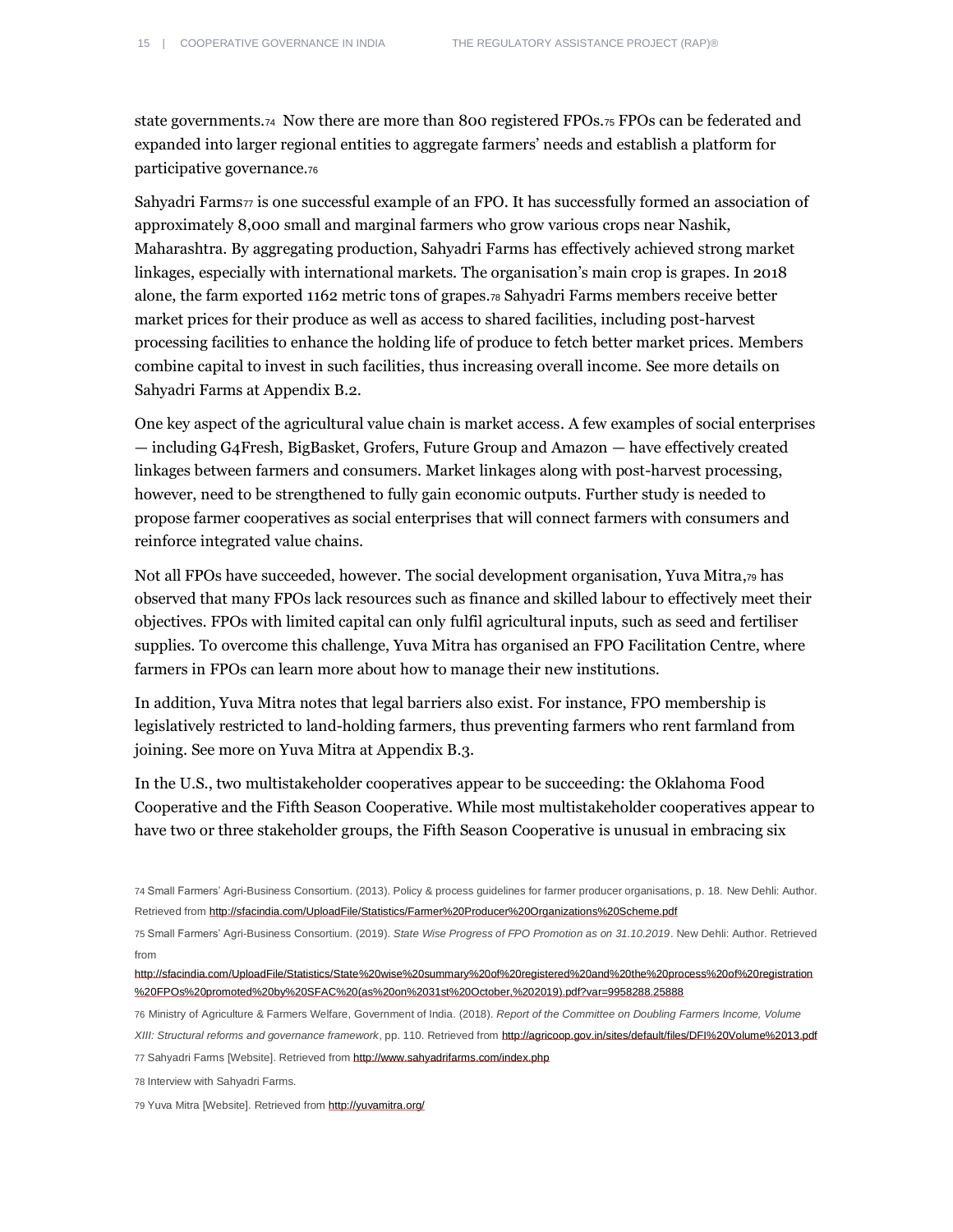groups: producers, producer groups, processors, distributors, buyers and workers. This cooperative is agriculturally based.<sup>80</sup>

The Oklahoma Food Cooperative only involves consumers and producers. The case study language, however, is aligned with the notion of promoting rural community wellbeing through cooperation.

The Oklahoma co-op has two sets of decision-makers: consumers and producers. Although both membership classes have the same voting power, the board has designated a minimum of one seat each to producers and consumers so that each class has at least one representative.

Some friction is inevitable with the two classes involved with the cooperative at various levels. One board member puts it this way: "The producer class is in a better position to become the squeaky wheel because they are more visible; you are dealing with their livelihood. The stakes are not as high for consumer members." Reserving a vice president seat on the board of equal power for each class, the board member says, ensures continued education, communication and understanding between the two groups.

Oklahoma Food Cooperative's goal is not to get the best deal for one party, but rather to run a business that serves the community's food economy. One cooperative member explains, "We want the farmers to live off of the food they sell and the consumers to be able to afford it."<sup>81</sup>

### <span id="page-15-0"></span>**Water user associations in India**

Even before the current concerns about increasing climatological stress, poor maintenance of irrigation systems and gradually weakening infrastructure has led to water management problems.<sup>82</sup> The government had constructed irrigation facilities without the consultation of farmers in its design/management.<sup>83</sup> Consequently, local user groups (later, water user associations) were formed to manage irrigation facilities.

Many local farmers strongly believe that, as the primary users of irrigation projects, they are better suited to oversee the management of water and ensure irrigation needs than the state's water department. Cooperative planning enables this management to serve the needs of all farmers in a given watershed; it is also conducive to long-term sustainable management. This approach is

80 Fifth Season Cooperative. *Our Story* [Website][. http://www.fifthseasoncoop.com/our-story](http://www.fifthseasoncoop.com/our-story)

81 Lund, M. (n.d.). *Solidarity as a Business Model: A Multi-Stakeholder Cooperatives Manual*, p. 38. Kent, OH: Cooperative Development Center @ Kent State University. Retrieved from https://community-wealth.org/sites/clone.community-wealth.org/files/downloads/tool-oeocmultistakeholder-coop.pdf

82 Pant, N. (2007). *PIM/IMT: Conditions of success in large canal systems of India* [Presented at the 4th Asian Regional Conference & 10th International Seminar on Participatory Irrigation Management, Tehran, Iran, 2nd-5th May]. Lucknow: Centre for Development Studies. Retrieved from www.irncid.org

83 Geijer, J. C. M. A., Svendsen, M., and Vermillion, D. L. (1995). *Transferring irrigation management responsibility in Asia: Results of a workshop*, p. 3 [Presented at the FAO/IIMI Expert Consultation on Irrigation Management Transfer in Asia, Bangkok and Chiang Mai, 25-29 September 1995]. Food and Agriculture Organization of the United Nations and the International Irrigation Management Institute. Retrieved from dlc.dlib.indiana.edu/dlc/bitstream/handle/10535/4425/transferring-irrigation-management-responsibility-in-asia-results-of-aworkshop.pdf?sequence=1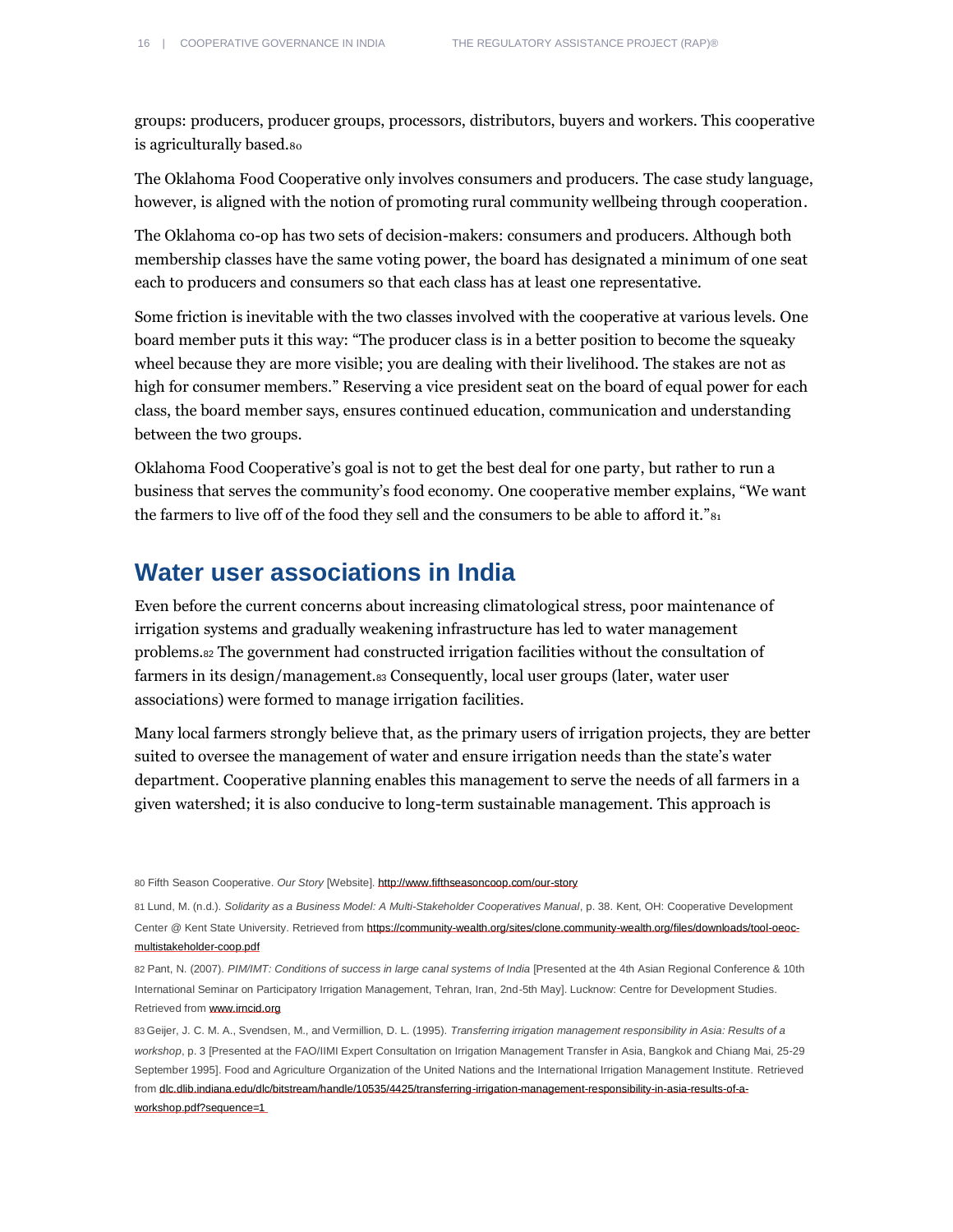known as participatory irrigation management (PIM).<sup>84</sup>

The Government of India has promoted farmer-run water cooperatives called "water user associations" (WUAs) since 1985.<sup>85</sup> Current law allows WUAs to foster PIM by grouping farmers, usually of one hydraulic unit, command or irrigation district, in one formal body for the purpose of managing parts of an irrigation system.<sup>86</sup> The current WUA plans water allocations and annual cropping patterns, and determines the volumetric water charges to collect from farmers for canal maintenance. In our strategic recommendations, we envision a expanded role for WUAs for managing water availability.

In Maharashtra, mandatory water charges are paid to the Water Resources Department (WRD), and 78% of the payment is refunded back to the WUAs for maintenance and operation as part of sectoral allocation (Figure 3). This institutional mechanism has supported the organisation's financial maintenance. WUAs use the refund in part for system maintenance and farmer training (28%); primarily, however, it supports the activities of the WUAs (50%).<sup>87</sup>



**Figure 3. Financial flows involved in running WUA**

### Currently, 24 states have incorporated PIM partly or fully by forming WUAs by either enacting PIM

84 The World Bank defines PIM as "the involvement of irrigation users in all aspects and all levels of irrigation management." See World Bank (1998). *Electronic learning guidebook for participatory irrigation management*. Washington, DC: Author. Retrieved from https://www.eldis.org/document/A26594

85 Ministry of Water Resources, Government of India. (n.d.). *Status of participatory irrigation management (PIM) in India – Policy initiatives taken and emerging issues*. New Delhi: Author. Retrieved fro[m http://mowr.gov.in/sites/default/files/CADWM\\_Status\\_of\\_PIM\\_0.pdf](http://mowr.gov.in/sites/default/files/CADWM_Status_of_PIM_0.pdf) 86 Salman, S. M. A. (1997). *The legal framework for water users' associations: a comparative study (English)*. World Bank technical paper; no. WTP 360, p. 1. Washington DC: World Bank. Retrieved fro[m http://documents.worldbank.org/curated/en/272041467980487313/The](http://documents.worldbank.org/curated/en/272041467980487313/The-legal-framework-for-water-users-associations-a-comparative-study)[legal-framework-for-water-users-associations-a-comparative-study](http://documents.worldbank.org/curated/en/272041467980487313/The-legal-framework-for-water-users-associations-a-comparative-study)

87 We learned this from discussions. See Appendix C.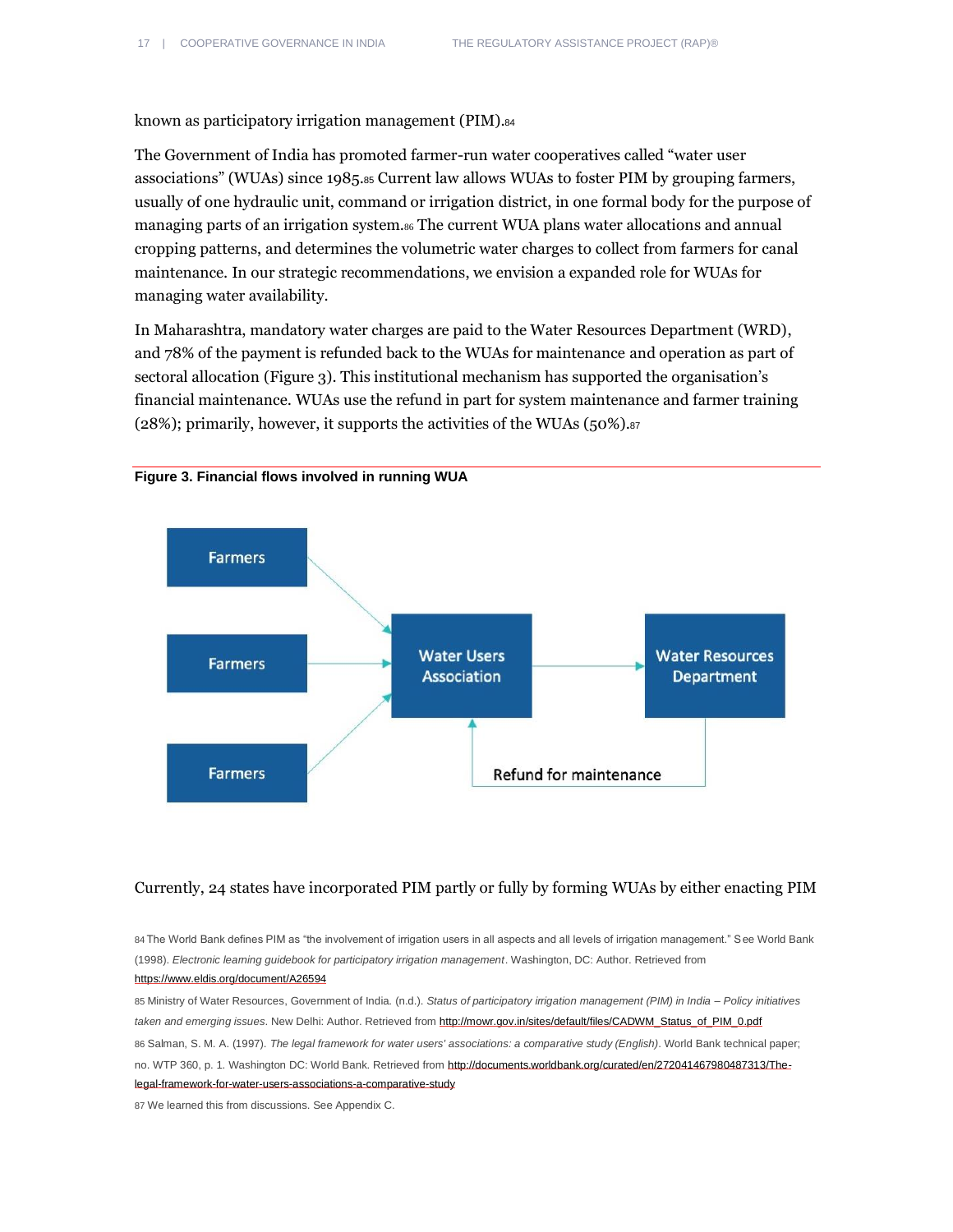Acts or amending existing irrigation acts.<sup>88</sup> Altogether, this support has helped 84,779 WUAs to form.<sup>89</sup>

One success story is Waghad Project Level Water Users (WPLWU).<sup>90</sup> Multiple WUAs formed around the Waghad dam outside of Nashik, Maharashtra to address water supply issues. Before that, the Waghad dam was irrigating less than 1% of its total irrigatable command area. In 2003, these WUAs joined to form WPLWU, increasing the irrigated area, using both canal water and wells, from 7,377 ha to 10,400 ha by 2008. Waghad farmers are now able to rotate crops at least five to seven times in the Rabi and hot weather seasons together.<sup>91</sup> Five years after the project began, average member-farmer incomes doubled.<sup>92</sup>

For additional details and success stories, see Appendix B.

Not all WUAs have succeeded. They often struggle with a lack of technical expertise and a shortage of capital. NGOs have tried to help many WUAs register under the Cooperative Societies Act, but not all WUAs have succeeded in improving water management.

In addition, WUAs face legal barriers. For instance, they only have legislative support to form in canal irrigation systems today, but other areas — such as areas with river basins and lakes — also need improved water management regulations.

### <span id="page-17-0"></span>**Electricity cooperatives in India**

Electricity cooperatives are authorised under the Electricity Act of 2003,<sup>93</sup> but few have emerged.

The Act permits state commission/government to exempt local bodies, cooperatives societies, franchisees, and generator-distributors from license requirements under the specified conditions set by the regulator or by notifying the rural areas to be covered. There is legal support in forming a cooperative to distribute power in a rural area. Under the RGGVY programme, the franchisee option was adopted to address regulated tariff principles through a revenue collection model.<sup>94</sup>

Additionally, the Rural Electrification Policy 2006, inter alia, advocated the setting up of district committees to coordinate and review electrification extension. Although there have been alternative participatory approaches such as village electricity representatives, local bodies, and cooperatives, such bottom-up approaches have not been implemented. There are several reasons

89 Ministry of Water Resources, Government of India, n.d.

90 Waghad Project [Website][, https://waghadproject.org/aboutus.htm.](https://waghadproject.org/aboutus.htm) We spoke with Waghad representatives. See Appendix C.

91 IWMI-Tata Water Policy Program. (2012). *Maharashtra Water Resources Regulatory Authority: An assessment*, p. 4. Gujarat: Author. Retrieved fro[m http://www.iwmi.cgiar.org/iwmi-tata/PDFs/2012\\_Highlight-33.pdf](http://www.iwmi.cgiar.org/iwmi-tata/PDFs/2012_Highlight-33.pdf)

92 Somawanshi, S. M., Bharat Kawale, B., and Belsare, S. M. (2009). *Transformation of irrigation through management transfer*, p. 5. New Dehli: International Commission on Irrigation and Drainage. Retrieved fro[m https://www.icid.org/ws1\\_2009.pdf](https://www.icid.org/ws1_2009.pdf)

93 Electricity Act, 2003 (Amendment); see sections 5, 13. Retrieved fro[m http://www.cercind.gov.in/Act-with-amendment.pdf](http://www.cercind.gov.in/Act-with-amendment.pdf)

94 Bhattacharyya, S. C., and Srivastava, L. (2009). Emerging regulatory challenges facing the Indian rural electrification programme. *Energy Policy, 37*(1), 68-79

<sup>88</sup> Singh, A., Saha, D., and Tyagi, A. C. (Eds.). (2019). Water governance: Challenges and prospects. Singapore: Springer. Retrieved from https://www.springer.com/gp/book/9789811326998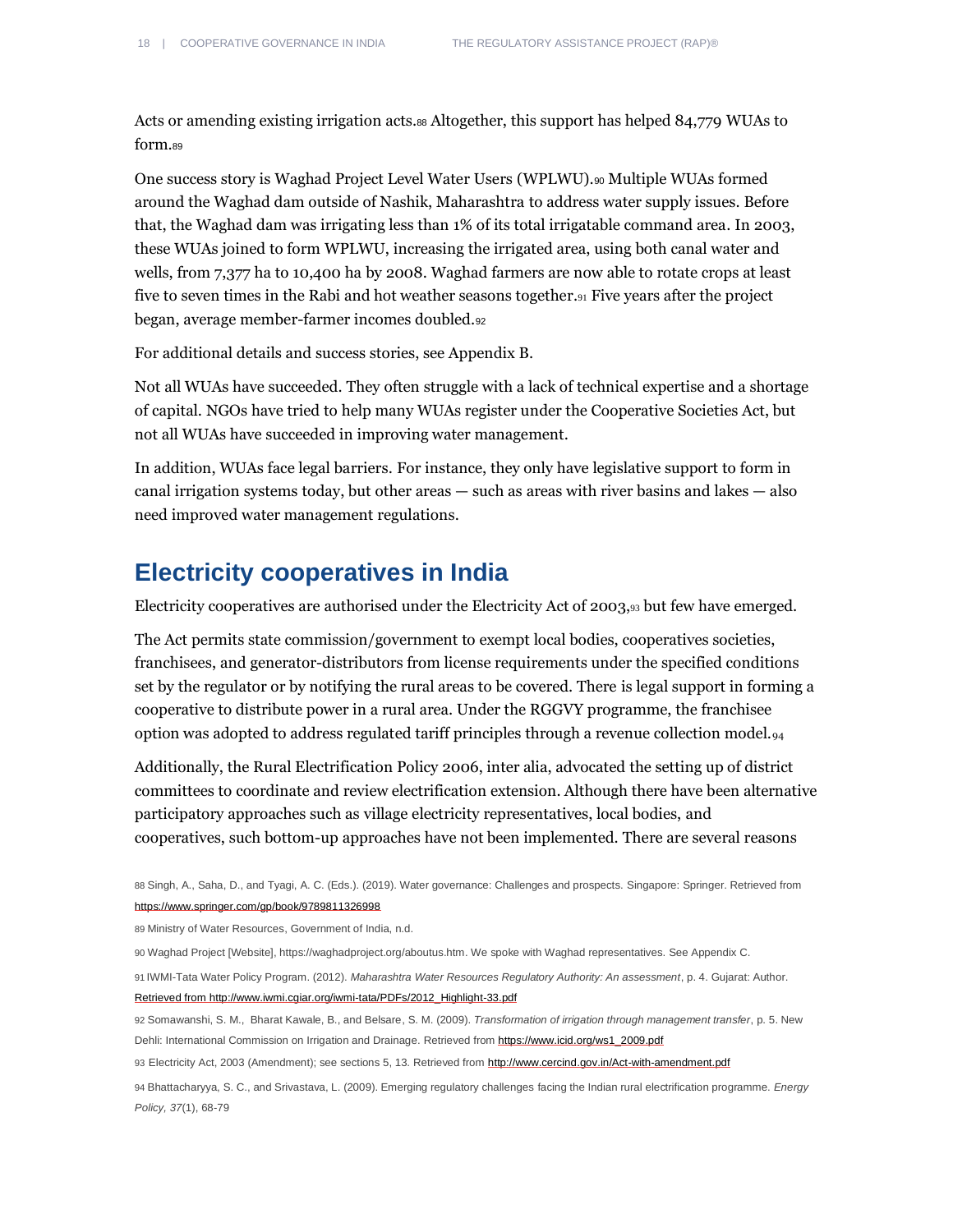for this, including discoms's reluctance to alternate approaches, the politicised power sector, control authority, accountability and, perhaps most importantly, lack of technical and financial assistance.

#### **Relevant provisions of the Electricity Act 2003**<sup>95</sup>

The relevant rural electrification legal provisions of the Act are as follows:

- Section 5 mandates the formulation of national policy on rural electrification emphasising local distribution through Panchayat Institutions, users' associations, cooperative societies, non-Governmental organisations or franchisees.
- Section 6 requires central and state government to provide access to electricity to all areas including villages and hamlets through rural electricity infrastructure and electrification of households.
- Section 13 authorises the regulatory commission to exempt any local level organisation or franchisee from the license requirement.
- Section 14 permits:
	- o Distribution licensees to engage an agent for undertaking distribution.
	- o Exemption from license requirements for any person engaged in rural electricity generation and distribution of electricity in notified rural areas.

One place where an electric cooperative has had some success, although on a very small scale, is in the village of Dhundi, Gujarat, which previously lacked access to the grid. In 2016, the International Water Management Institute<sub>96</sub> helped six farmers organise to form the Solar Pump Irrigator's Cooperative Enterprise (SPiCE). $_{97}$  With supporting capital to build the necessary grid and install solar panels, SPiCE has electrified the six participants' farms. The farmers can export unneeded solar back to the grid at a negotiated price, and such exports provide an additional source of income. Some participants have found they can supplement their income and also help their neighbours by selling them solar-pumped water at lower cost than their neighbours would otherwise spend on diesel pumping. If this model can be scaled up using public resources, the management of electricity in rural India would be dramatically improved.

The SPiCE concept of decentralised electricity systems owned by groups of farmers was received positively by other farmers. Our conversations with farmers in rural parts of Gujarat and Maharashtra highlighted the unreliability in the quality of their power supply, with agricultural electricity feeders receiving approximately eight to nine hours of power supply during the nighttime. Uncertainties in the timing of supply have affected irrigation and labour fees, increasing the burden on other power sources (e.g., diesel pump sets) and adding to the overall input cost. We found that most farmers were keen to pay for 24/7 access to electricity and were eager to install decentralised energy production such as a solar plant to ensure reliable supply of power at a timing

<sup>95</sup> Electricity Act, 2003.

<sup>96</sup> International Water Management Institute [Website]. Retrieved from <http://www.iwmi.cgiar.org/>

<sup>97</sup> Dhundi Saur Urja Sahkari Majdali (DSUUSM). (2019). *Dhundi solar energy producers' cooperative society: Tri-annual report, 2015-18*. Gujarat: Author. Retrieved fro[m https://wle.cgiar.org/dhundi-solar-energy-producers%E2%80%99-cooperative-society-tri-annual-report-2015-](https://wle.cgiar.org/dhundi-solar-energy-producers%E2%80%99-cooperative-society-tri-annual-report-2015-18)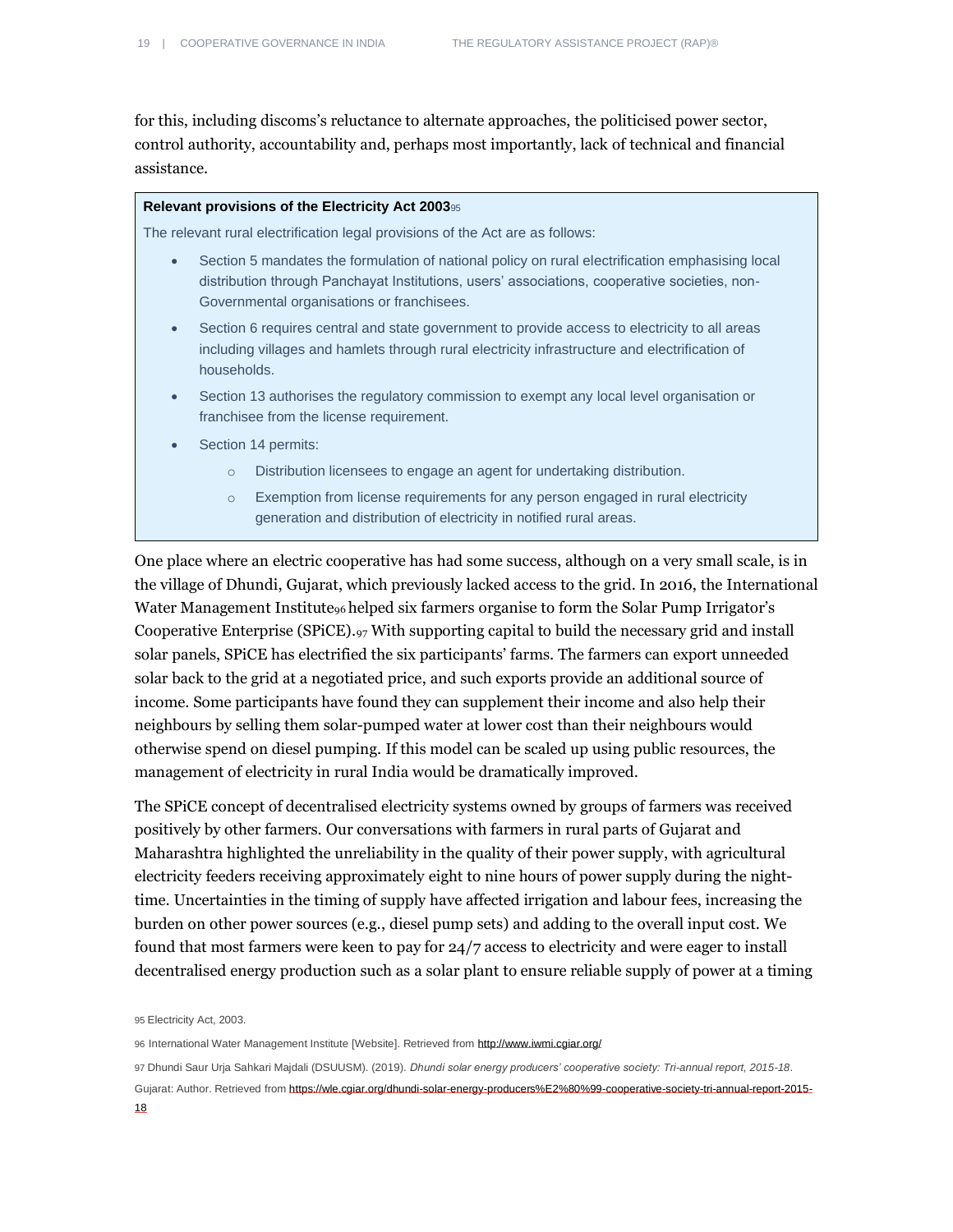suitable for the crops.

Although not an electricity cooperative, sugar cooperatives in western Maharashtra offer an example of energy efficient irrigation under cooperative governance. They run large irrigation cooperative schemes of 500 - 1000 ha with central pumping stations and water distribution structures with staggered watering schedules. While the structure may not be suited to every agroclimatic condition or water availability option, it serves as an example of energy management in the agriculture sector.

While experience of electric cooperatives in India is limited, thousands of successful rural electricity cooperatives exist all over the world.<sup>98</sup> Here are a few international examples (for more detailed examples, see Appendix D):

Today in the U.S., for instance, there are almost 1,000 rural electric cooperatives. They own and maintain 2.6 million miles of the nation's electric distribution lines (42%) covering 75% of the nation's landmass, deliver 11% of the total kilowatt hours sold, and generate nearly 11% of the total electricity produced in the country each year.<sub>99</sub> Cooperatives also pay over \$1 billion USD in state and local taxes.<sup>100</sup>

Electricity cooperatives were created in the U.S. to bring electric power services to rural areas and did not emerge on their own. Since the early 1930s, they received substantial and consistent governmental support, including financing support through low-interest loans and significant technical assistance. While the effort has been significant, electricity cooperatives have also been an undeniable success story in helping electrify rural America.

All the U.S. cooperatives analysed in our study began life by taking on huge amounts of subsidised government debt relative to the equity contributions from their membership. This availability of low-cost public debt may have been the single biggest contributor to the long-run success of the rural electrification policy. Due to the nature of rural electrification, new cooperatives are likely to require carefully crafted loans and government assistance to ensure that they can begin to operate. In the United States, the new rural electric cooperatives took on large amounts of government debt to begin to electrify their regions. Once the money was available, however, they still faced the challenge of finding skilled workers capable of building and operating new electrical generation and distribution systems. To meet the loan requirements, projects needed to be carefully designed to assure the repayment of loans, the suitability of the system and revenues. In the U.S. case studies, this assistance — at least initially — always came from government officials or publicly financed contractors.

To be fully prepared for the agricultural transition in India, reliability of electricity service is crucial

98 Richmond, J. and Patwardhan, A. (2018). Universal electricity access - Can cooperatives strengthen electric connections? p.53. *Economic and Political Weekly 23*(09).Retrieved fro[m https://www.epw.in/journal/2018/23/commentary/universal-electricity-access.html](https://www.epw.in/journal/2018/23/commentary/universal-electricity-access.html) 99 National Rural Electric Cooperatives Association. (2017). *Electric Co-op Facts & Figures*. Virginia: Author. Retrieved from <https://www.electric.coop/electric-cooperative-fact-sheet/>

100 Yadoo, A. and Cruickshank, H. (2010). The value of cooperatives in rural electrification*. Energy Policy, 38*(6), 2941–2947. Retrieved from <https://doi.org/10.1016/J.ENPOL.2010.01.031>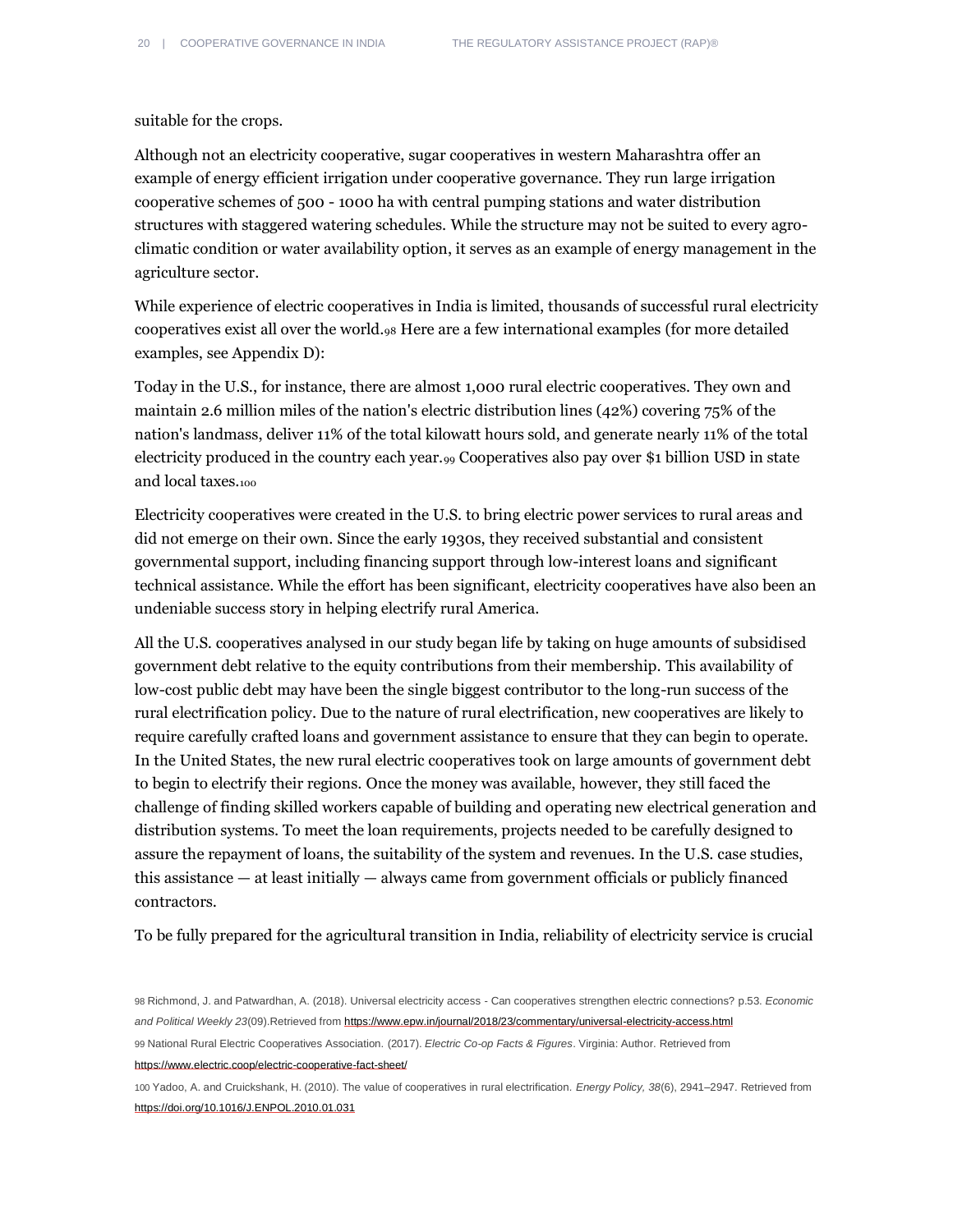amongst other services. The U.S. experience pinpoints a number of factors in making cooperatives successful for rural electrification, including continuous and sustained government policy and support through substantial funding, technical expertise and institutional legitimacy.

With the appropriate level of support to overcome the significant financial and institutional barriers, electricity cooperatives can also benefit India's rural farmers.

### **Barriers to promoting cooperative institutions must be overcome**

Unfortunately, there remain multiple barriers in forming cooperatives in the food, water and energy sectors. Our interviews across rural areas of Maharashtra and Gujarat revealed legal, financial and institutional barriers to cooperatives. Although collective forms of institutions have multiple benefits to farmers, such as the ability to aggregate produce to get higher returns and market linkages, there are multiple challenges that need to be addressed. In order to fulfil the ultimate objective of sustainable livelihood enhancement, barriers must be critically analysed to be able to identify relevant policy interventions.

Having identified FPOs as an effective mechanism to link farmers to the market, the legislative changes should address capacity building, financial challenges and value chain investment to foster an ecosystem to support a market and establish FPOs. During the study, multiple organisations pointed out the need for effective management in cooperatives being key to financial viability. The current economic policy encompassing deregulation, delicensing and privatisation demands the professionalisation of cooperatives to keep up with the competitive market.101 In the past, cooperatives have failed for many reasons. Some of the reasons were external, such as government interference. Often the failures were internal, as the nascent cooperative leadership suffered from a lack of cooperative management knowledge and an inability to scale cooperative membership fast enough to take advantage of economies of scale.

In any case, new start-up cooperatives will require substantial technical and business assistance to be successful. Technological capacity building including training for farmers, ranging from optimising pump sizes to region-specific cropping patterns that will increase overall agriproductivity. Sahyadri Farms has gained support from external funding to establish an agriindustry skill development academy to train youth on FPO management. For long-term sustainability of FPOs, however, technical capacity building and training in cooperative management needs to be strengthened.

FPOs and cooperatives have often struggled to meet financial requirements in their start-up stages. Due to their initial small scale of operations, the net revenues generated by the FPO are usually not sufficient to meet capital requirements. At such a nascent stage, obtaining commercial loans based on limited revenue are unviable as well. Many FPOs such as Avirat in Gujarat have found access to capital as the main challenge.<sup>102</sup> Farmers struggle to meet their financial needs and hence cannot afford investment in FPOs, resulting in low financial stability overall. A robust model with

101 Singh, K., 2009.

<sup>102</sup> Bikkina, N., Turaga, R. M. R., and Bhamoriya, V. (2015). *Farmer producer organizations as farmer collectives: A case study from India*. Retrieved fro[m https://web.iima.ac.in/assets/snippets/workingpaperpdf/10539809132015-01-05.pdf](https://web.iima.ac.in/assets/snippets/workingpaperpdf/10539809132015-01-05.pdf)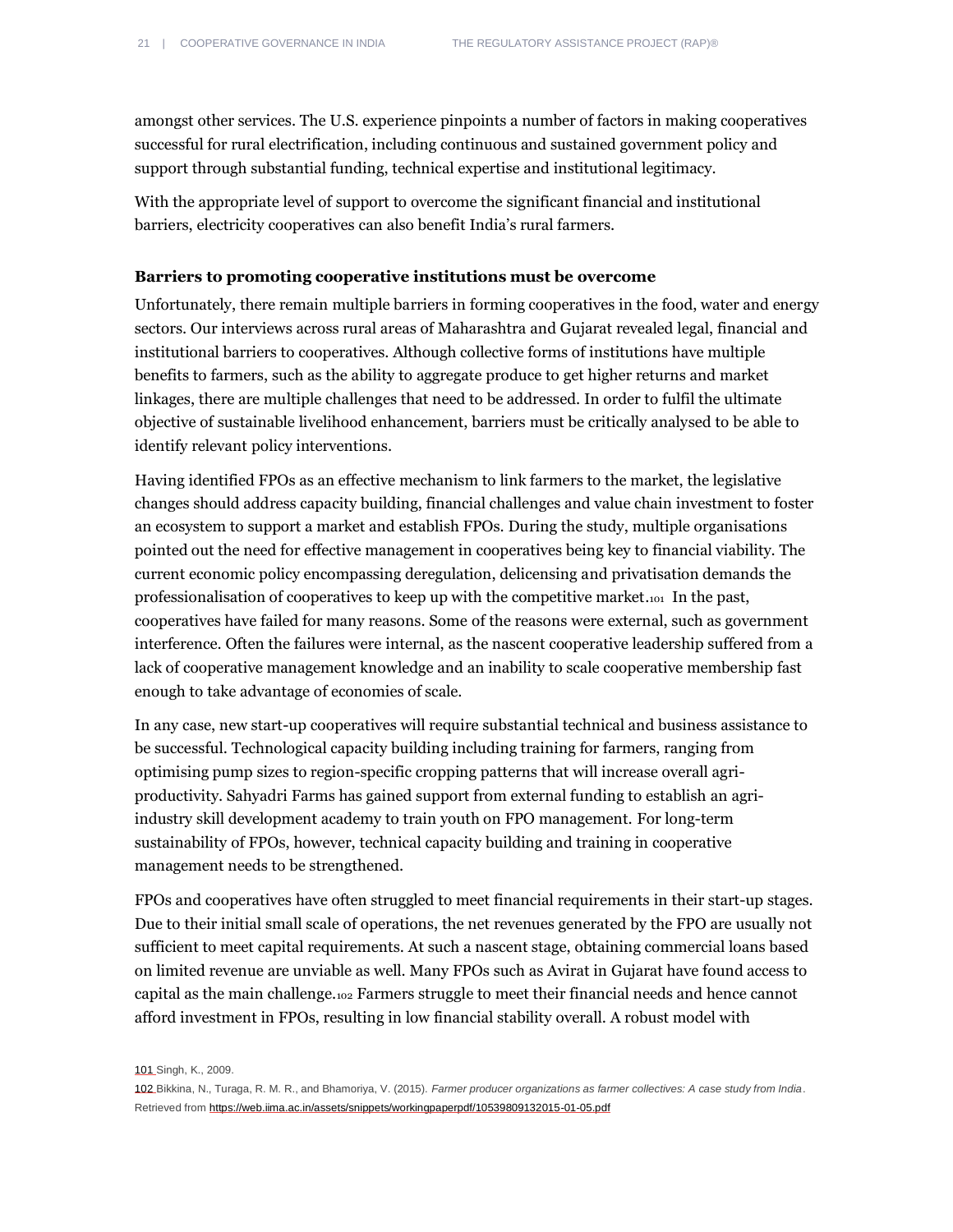additional support from the state can alleviate the financing challenges faced by FPOs. Government oversight can also convince farmers to invest in new ways of marketing and retail activities.

The Waghad Federation, a successful WUA mentioned earlier, told us about their venture into FPOs that illustrate some of the pitfalls for start-up cooperatives. Waghad Agricultural Producer Company (WAPCO) was formed to enable market linkages. However, due to insufficient capacity of storage, poor infrastructure and lack of access to capital, the organisation was not effective. Their core problem was financial. Without access to capital, they were unable to build the strong linkages that are required to enable market growth and input facilities. They needed cold storage facilities and collection center infrastructure to achieve scale, drive down input costs and raise farmer revenues.

There are a number of legislative barriers affecting FPOs and WUAs. Under the Companies Act, Sahyadri Farms was informed that the FPO membership is limited to land-holding farmers. Farmers relying on rental farmland do not have legal authority to be a part of FPOs. Yuva Mitra has noted that the regulations for WUAs are limited to villages in the vicinity of canal irrigation systems. Other areas have no legislative support or authority to operate and manage water allocation. There is a lack of clarity about who is allowed under WUA registration.

### <span id="page-21-0"></span>**Cross-sectoral cooperatives**

Most producer cooperatives are organised around single products (e.g., almonds, milk, sugar). Multiproduct cooperatives are rare. Given the risk that a cooperative operating in one product sector could exacerbate issues in other product sectors, one must wonder if cooperation is possible across multiple products. Research of experiences around the world suggests such a multisector, multipurpose cooperative is a relatively new approach. Historically, most cooperative organisations have operated as single-purpose entities. One could imagine a multiproduct cooperative feasibly operating as a single organisation working in multiple sectors or as a group of individual product cooperatives working together. In considering an expansion of services, it is prudent to consider the barriers and risks. This section describes the research findings and calls for further discussion among stakeholders.

### **Multipurpose cooperatives struggle but can succeed**

Few multipurpose cooperatives exist around the world. Most cooperatives are single-purpose entities, managed and operated in pursuit of a single unifying goal. For example, an electric cooperative seeks to provide electricity service to consumers, while a water cooperative seeks to manage the water needs of consumers. Most agricultural producer cooperatives are organised by product: a dairy cooperative would not typically also be a mango cooperative. Some cooperative organisations may have subsidiary organisations that offer a different service, but the two are managed and operated separately.<sup>103</sup> The predominant cooperative model appears to be single-

103 For instance, Talquin Electric Cooperative (a U.S. cooperative) appears to offer both electric and water service, but a closer examination reveals two separate entities exist, which means two separate governance structures. Talquin Electric. *Board Meetings & Workshops* [Website]. Retrieved fro[m https://www.talquinelectric.com/about/board-meetings-workshops/](https://www.talquinelectric.com/about/board-meetings-workshops/)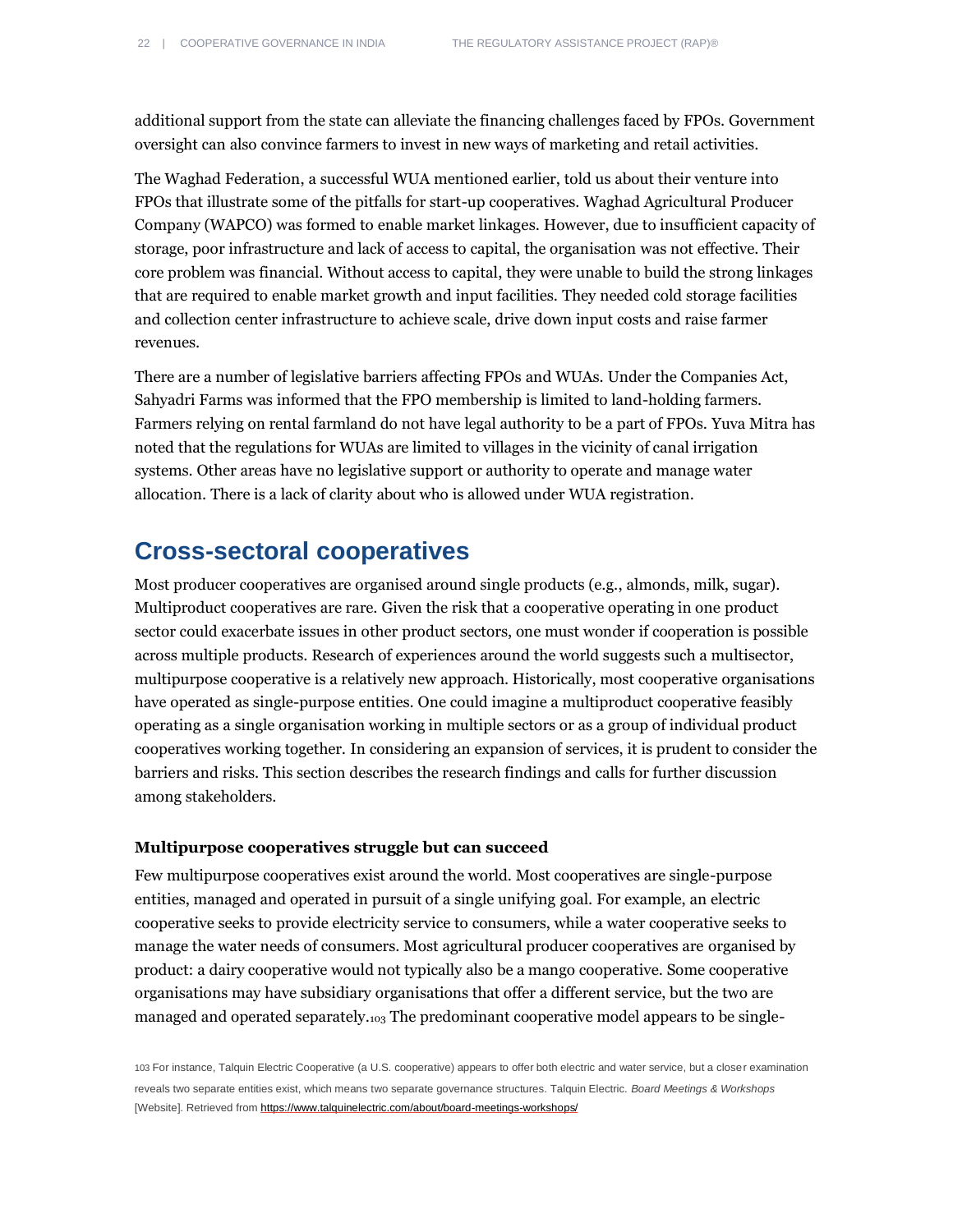#### purpose.

The reasons appear to be both contextual and managerial. For instance, the context in which electric and water cooperatives emerged in the U.S. appears to largely explain why they typically operate separately. First, they emerged at different times: the electric cooperatives largely organised in the 1930s and 1940s, whereas efforts to form water cooperatives began in the 1940s and proliferated later in the century.<sup>104</sup> Second, they emerged to solve different infrastructure problems, involving different economies of scale. Consider: around 900 electric cooperatives exist and serve about 16,000 consumers on average, while over 3,000 water cooperatives exist and serve about 2,000 consumers on average.<sup>105</sup> In short, electrics are bigger but fewer than water coops. Finally, they likely faced differing levels of government support and involvement.106

The context in the United States led to a separation of water and electric cooperatives. However, this context may not be relevant in India. For instance, conversations in the U.S. are ongoing about whether rural water cooperatives should consolidate, reflecting economies of scale more similar to those of electric cooperatives.<sup>107</sup> In addition, other utility organisations in the U.S., such as municipalities, often already provide both water and electric service.<sup>108</sup> In fact, anecdotal evidence suggests the established electric cooperatives supported the organisation of water cooperatives, suggesting synergy may be possible between the two.

The managerial reasons for forming a single-purpose entity rather than a multipurpose one appears more pressing. A single-purpose entity benefits from simplicity: it has one goal and one membership base. In contrast, a multipurpose entity must balance potentially competing goals and address potentially competing demands from different members. This competition can lead to inefficiencies, which one report refers to as "influence costs."<sup>109</sup> Influence costs rise, the authors

104 Deller, S., Hoyt, A., Hueth, B., and Sundaram-Stukel, R. (2009, March). *Research on the Economic Impact of Cooperatives*, p. 54. Madison, WI: University of Wisconsin Center for Cooperatives. Retrieved fro[m http://cccd.coop/sites/default/files/UWiscReportFULL.pdf](http://cccd.coop/sites/default/files/UWiscReportFULL.pdf) 105 University of Wisconsin Center for Cooperatives. *Research on Economic Impact of Cooperatives* [Website]. Retrieved from <http://reic.uwcc.wisc.edu/utilities/>

106 Many factors could explain the separate formation of electric and water cooperatives in the United States. There may be legal issues, such as whether the enabling statute for cooperative formation allows for multiple services. See Dominion Energy. (2018). *Broadband Feasibility Report to the Governor, the State Corporation Commission, the Broadband Advisory Council, and the Chairmen of House and Senate Committees on Commerce and Labor*, p. 33 n.23. Richmond, VA: Author. Retrieved fro[m http://surrychamber.org/broadband](http://surrychamber.org/broadband-feasibility-report.pdf)[feasibility-report.pdf.](http://surrychamber.org/broadband-feasibility-report.pdf) ("No corporation shall be organized under the [Virginia Stock Corporation Act] for the purpose of conducting more than one kind of public service business [excepting the telephone and telegraph businesses and the water and sewer businesses, which may be combined]"). However, cooperates in Virginia are allowed to do things "related or incidental" like electric co-op leasing space for telephone lines. See Ministry of Agriculture & Farmers Welfare, Government of India. (2017b). Similarly, there may be financing issues, such as whether the provision of multiple services would disallow or simply complicate the entity's efforts to obtain favourable tax treatment. Seto, M. and Chasin, C. (2002). *General Survey Of I.R.C. 501(c)(12) Cooperatives And Examination Of Current Issues. Internal Revenue Service of the United States*. Washington, DC: Author. Retrieved fro[m https://www.irs.gov/pub/irs-tege/eotopice02.pdf](https://www.irs.gov/pub/irs-tege/eotopice02.pdf)

107 CoBank. (2017). *When rural water systems combine*. Greenwood Village, CO: Author. Retrieved fro[m https://www.cobank.com/-](https://www.cobank.com/-/media/files/ked/power-energy-and-water/water-consolidation-report--oct-2017.pdf)

[/media/files/ked/power-energy-and-water/water-consolidation-report--oct-2017.pdf](https://www.cobank.com/-/media/files/ked/power-energy-and-water/water-consolidation-report--oct-2017.pdf)

108 Eugene Water & Electric Board. About Us [Website]. <http://www.eweb.org/about-us>

109 Iliopoulos, C. and Hendrikse, G. (2008) *Influence Costs in Agribusiness Cooperatives: Evidence from Case Studies, Erasmus Research Institute of Management (ERIM), RSM Erasmus University / Erasmus School of Economics*. Rotterdam, Netherlands: Erasmus University. Retrieved from <https://www.researchgate.net/publication/4780808>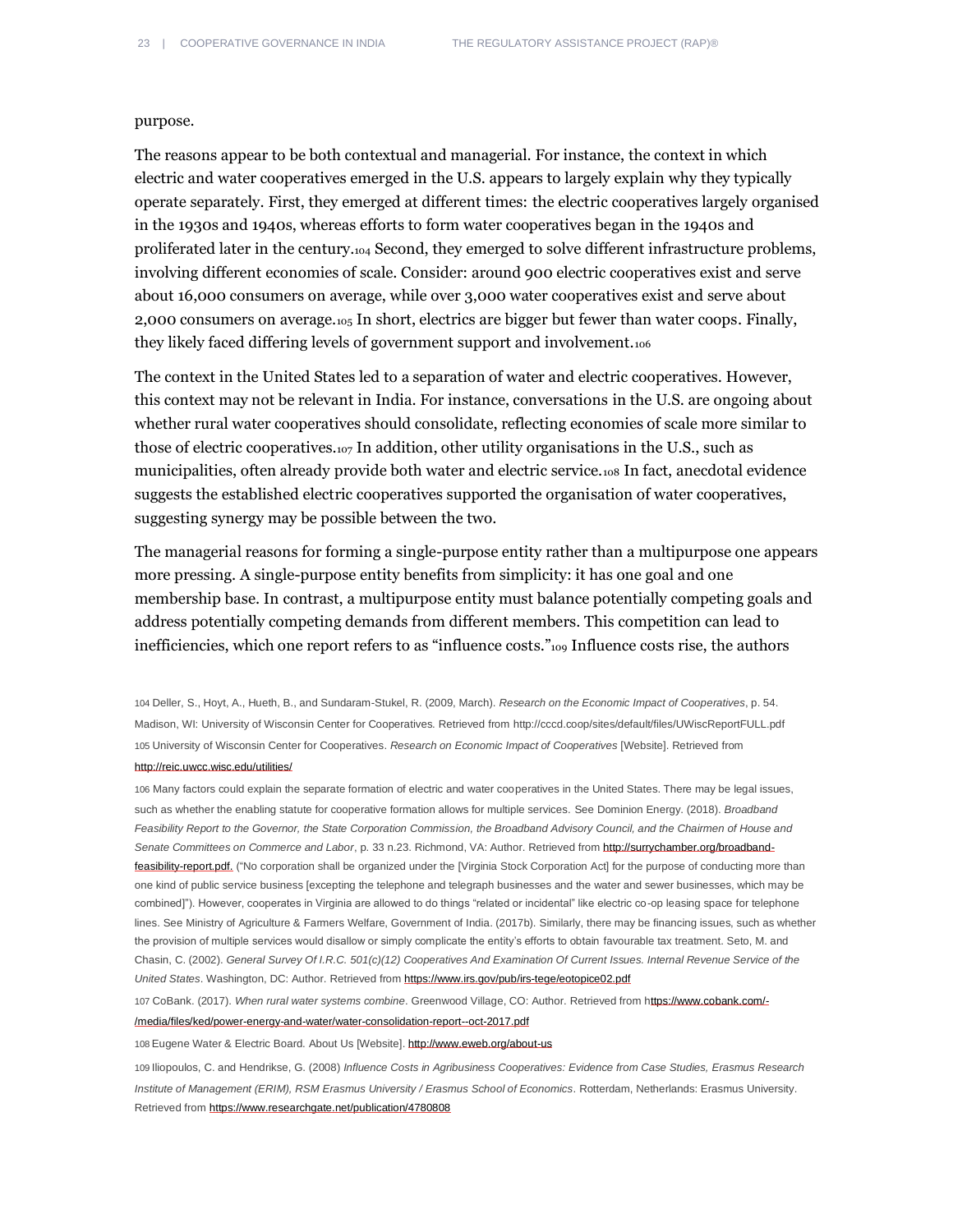argue, when the membership becomes more heterogenous and when the cooperative pursues to fulfil multiple goals (e.g., marketing both milk and mangoes). $110$  These costs – possibly – can be alleviated, however, by strong and effective leadership.

Creating a multipurpose cooperative may require significant planning and institutional capacity.<sup>111</sup> It is possible a cooperative can effectively offer multiple services, but this appears to depend on the extent to which the provision of services is synergistic rather than merely additive and the extent to which membership remains uniform across service groups. The management must be prepared to overcome member disagreements and to balance competing concerns. But with adequate support, this appears possible.

Some successes have already been realised in forming multipurpose cooperatives in India. At least two civil society organisations, Yuva Mitra and the BAIF Foundation, are already supporting and promoting the formation of rural organisations that serve both as water user associations and as farmer producer organisations. Yuva Mitra refers to this approach as the "WUA+ model." The model expands the role of WUAs to include technical and market interventions to increase agriproductivity.<sup>112</sup>

### **Multistakeholder cooperatives struggle but can succeed**

As noted with multipurpose cooperatives, heterogeneity in the membership of a cooperative can lead to institutional inefficiencies. However, an emerging cooperative model embraces different member groups: the multistakeholder cooperative. Where a multipurpose cooperative may face members with similar but competing interests (such as marketing milk or marketing mangos), a multistakeholder cooperative may face members with entirely opposing views, such as consumers and producers. Multistakeholder cooperatives can include consumers, workers, producers, processors, marketers and/or investors.

Because they are comparatively new, the literature on multistakeholder cooperatives is underwhelming and the authorship is very limited. Discussions appear more aspirational about the potential of this form, rather than evidence-based about the few examples' actual performance. In addition to the literature being limited, much of it is focused on entities serving the primary stakeholder and also enabling involvement of a second, like investors. This may not inspire confidence in forming a multistakeholder cooperative in India, such as with the case of farmers needing irrigation and non-farming consumers needing drinking water. However, the aspirational language and a few agricultural examples seem well aligned with the discussion of possibilities in rural India.

One oft-cited resource manual on multistakeholder cooperatives $n_3$  provides the following

110 Iliopoulos, C. et al., 2008.

111 Koch, E., Maharjan, R. C., Sharma, J. K., and Wehnert, U. (2004). *A decade of pro poor institution building in Nepal – Innovations and lessons learned from the small farmer cooperatives Ltd. (SFCLs)*. Kathmandu, Nepal: Rural Finance Nepal. Retrieved from https://www.findevgateway.org/case-study/2005/01/decade-pro-poor-institution-building-nepal-innovations-and-lessons-learned-small

112 Currently being experimented within the organisation.

113 Lund, M. (n.d.).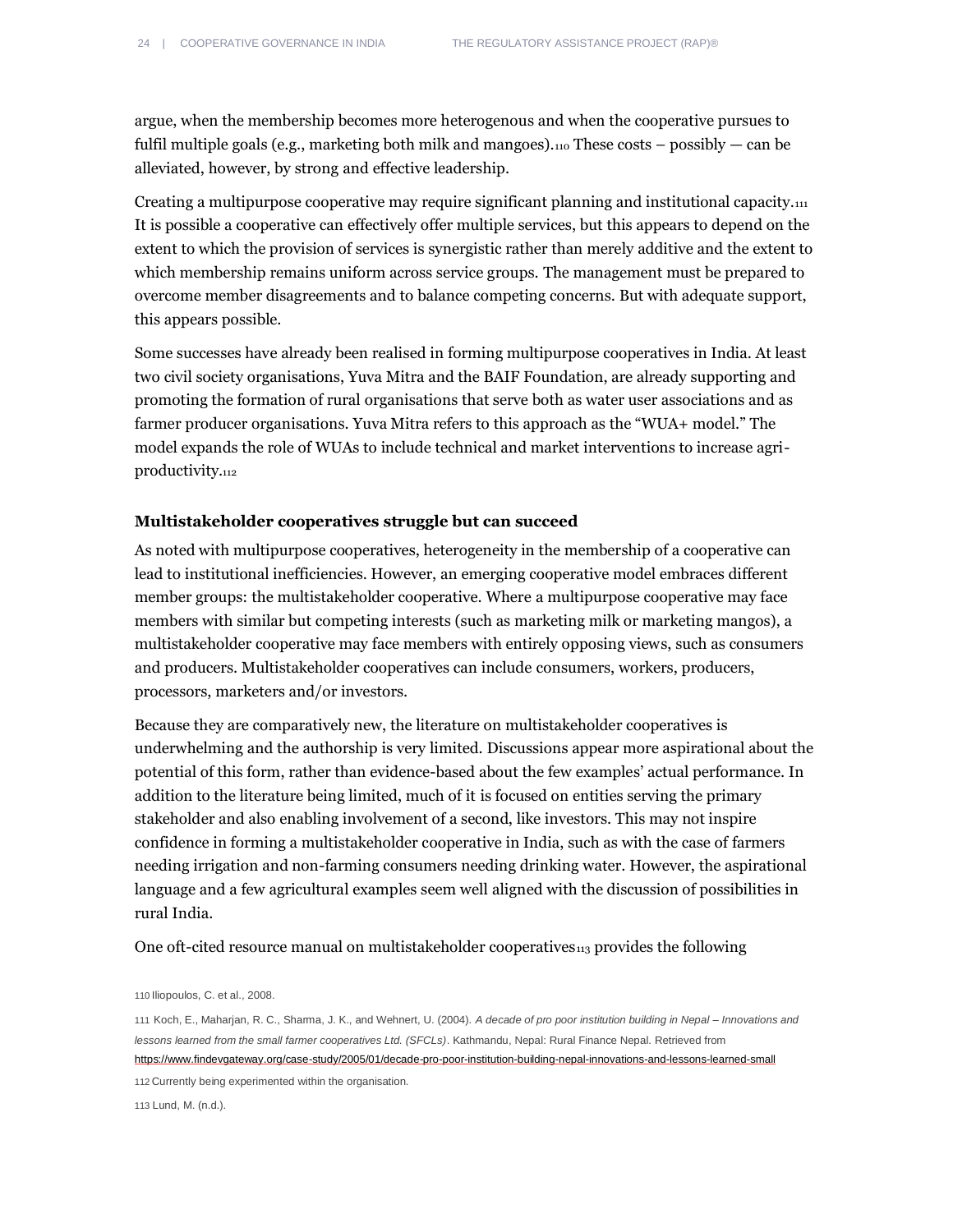#### description:

"Early cooperatives focused on correcting blatant market failures — bringing electricity to rural America in the 1930s is one primary example in this country. Even bringing to market something as basic as safe, unadulterated food — the need that spurred the formation of the original Rochdale Pioneers cooperative in 1849 and birthed the modern cooperative movement — can essentially be seen as correcting market failure. Multistakeholder cooperatives represent a more nuanced development. They have emerged recently not so much in response to the complete lack of availability of a particular good or service in the marketplace, but rather a rejection of the quality of an important good or service as it is presented in a conventional investor-driven or government-controlled marketplace. When the perception of the absence of certain desirable qualities is coupled with the confidence that it is possible for constituents to build a better way themselves, a fruitful ground for multistakeholder cooperatives is born."<sup>114</sup>

Moreover, although some stakeholder conflict may emerge and disadvantage the cooperative, the belief appears to be that multistakeholder cooperatives are nevertheless better off. The resource noted above gives the following quixotic description:

"the disadvantage of increased costs cause by interest harmonization and decision-making is balanced by a number of advantages of this specific organizational typology, namely better quality of services (services correspond to the users' needs) and the reduced transaction costs (due to trust relations, resulting from knowledge of local conditions and stakeholders' involvement)."<sup>115</sup>

As noted earlier, a recurring issue is institutional capacity. This may be exacerbated for multistakeholder cooperatives because of the differing governance structure. Unlike a singlepurpose cooperative, the governance must be divided in some way so as to ensure the engagement of each stakeholder group. Rather than all members having equal voting rights to each board position, each stakeholder group must be assigned a share of the governing board, and members vote for the representatives of their stakeholder group(s).

As with a multipurpose cooperative, there are barriers to success for multistakeholder cooperatives. However, the model could be a fruitful area for discussion.

114 Lund, M. (n.d.). 115 Lund, M. (n.d.).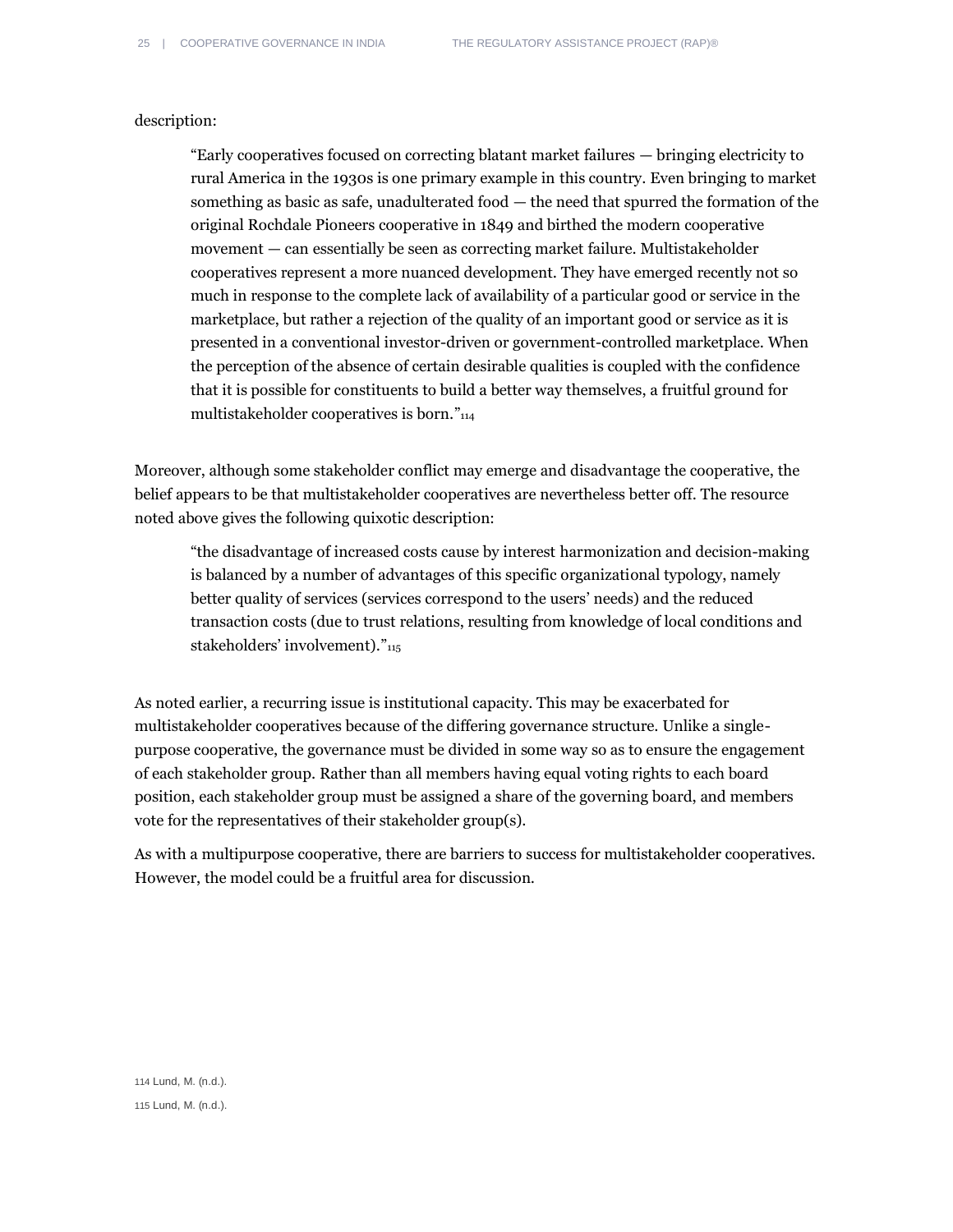

**Figure 4. Krushak Mitra Agro Services: A succeeding multistakeholder enterprise**

#### **A cooperative federation could serve as an umbrella organisation**

One way to alleviate the managerial problems of multipurpose or multistakeholder cooperatives could be through forming an umbrella organisation known as a cooperative federation. Rather than have individuals as members, a cooperative federation's members are other cooperatives. While the "primary" cooperatives would continue to govern themselves and pursue their own mission, the governance and operations of the cooperative federation may provide a platform for addressing internal conflicts. One could imagine each primary cooperative having a representative member attend the meetings for the cooperative federation, during which the various representatives could discuss the competing needs of all the different members.

There appear to be examples of these in India, such as the National Agricultural Cooperative Marketing Federation of India (NAFED).<sup>118</sup> Formed in 1958, NAFED today promotes cooperative marketing of agricultural produce for over 850 member organisations, including over 800 primary marketing organisations.119 Similarly, Sahyadri Farms appears more analogous to a cooperative

116 As noted, we held a stakeholder workshop with various organisations, including Yuva Mitra.

117 Krushak Mitra Agro Services, eight farmer producer organisations, and several investors have jointly promoted a multistakeholder organisation. Its goal is to market the products of the various FPOs. This organisation appears to be a multistakeholder cooperative federation.

118 National Agricultural Cooperative Marketing Federation of India Ltd [Website]. Retrieved from<http://www.nafed-india.com/>

119 National Agricultural Cooperative Marketing Federation of India Ltd. *Origin of NAFED* [Website][. http://www.nafed](http://www.nafed-india.com/Home/ContentPage/1)[india.com/Home/ContentPage/1;](http://www.nafed-india.com/Home/ContentPage/1) National Agricultural Cooperative Marketing Federation of India Ltd. *Membership of NAFED* [Website]. <http://www.nafed-india.com/Home/Membership/26>

Source: Yuva Mitra, presentation from workshop.116,<sup>117</sup>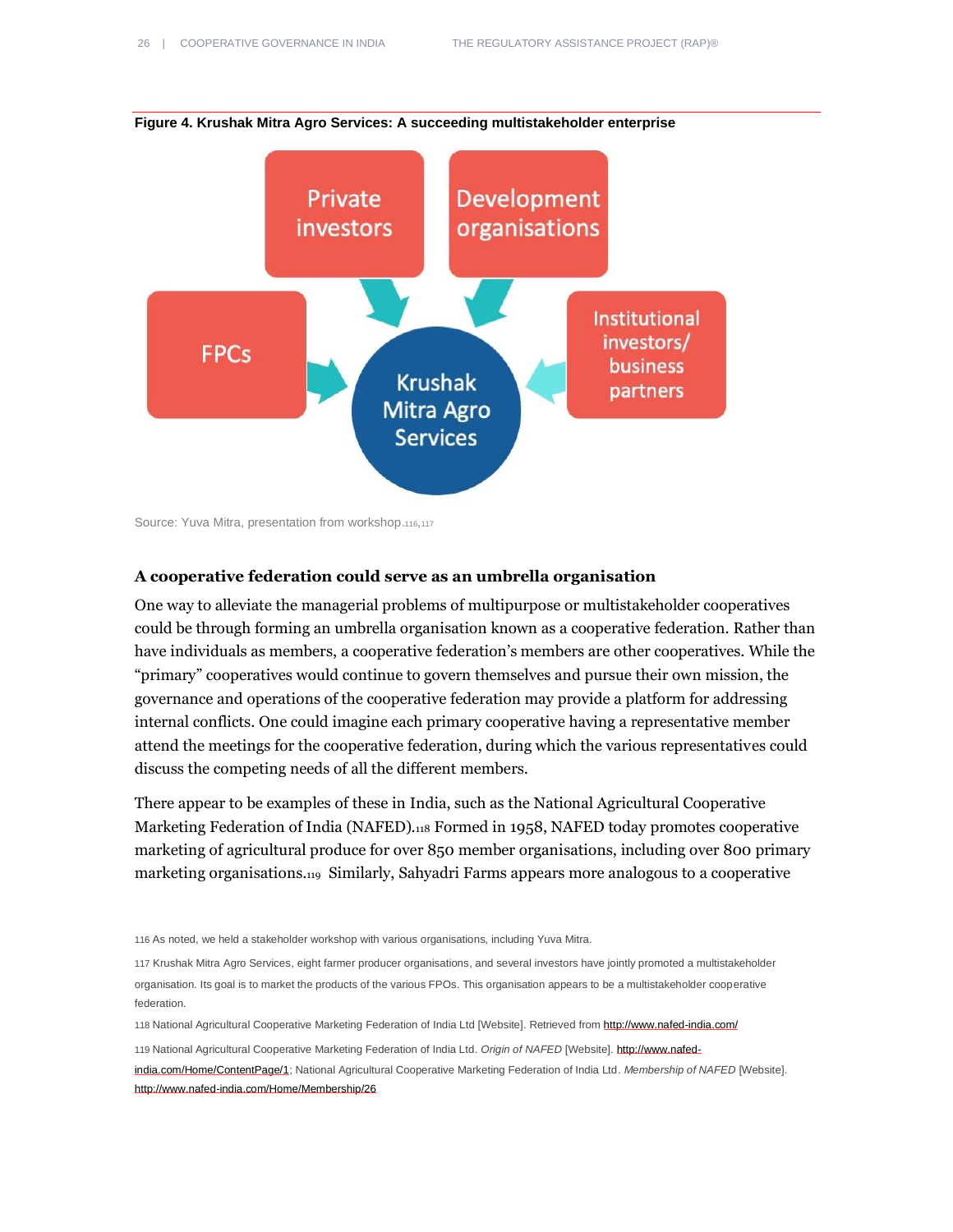federation than a primary cooperative. Sahyadri Farms itself is a "parent" organisation with several "child" farmer producer organisations that specialise in specific crops, such as floriculture, grapes and mangos.

# <span id="page-26-0"></span>**Conclusion**

### Together, farmer producer organisations, water user associations and electricity cooperatives could enhance rural livelihoods.

Roughly 80% of India's farmers are small (largely poor) landholders whose aspirations and livelihoods are constrained by limited market access, intermittent electricity service and endemic water shortages. These circumstances have led to low agricultural productivity, rising (and unsustainable levels) of agricultural debt, and to increasing frustration and protest by desperate farmers. More extreme climatological and environmental conditions are likely to threaten the very viability of farming.

A large part of the agricultural crisis stems from the imbalance in power relationships that exist between individual farmers and the larger economic and political institutions with whom they, by necessity, must interact, i.e., electricity distribution companies, water suppliers, and seed, fertiliser and other input suppliers, as well as state and central government agencies. In the jargon of economics, the individual farmers are simply "price-takers." Results from these bilateral relationships seldom produce economic outcomes that reflect the broader collective interests of the agricultural sector.

Any sustained and comprehensive effort to improve both agricultural productivity and farmer livelihood will, by necessity, need to address these imbalances. After reviewing both Indian and international experience, we conclude that new cooperative governance institutions that aggregate the needs of farmers and act in the interests of the farming sector as a whole are necessary.

Farmer producer organisations, water user associations and electricity cooperatives face barriers to success in India. They will not emerge on their own, and they will require government support to reach scale. Without this support, they will certainly fail in improving rural livelihoods across India.

However, cooperative institutions also offer hope for a better India. They can help farmers escape the current patterns that have led to farmer indebtedness and resource overextraction. They can help farmers adopt new cropping patterns that offer both improved revenues as well as improved resilience to ecological stress and climate change. They can reduce water scarcity and alleviate the financial pressures on India's discoms. There is also tremendous potential for solar- and biomassbased energy cooperatives to provide reliable power for irrigation and serve as an additional source of income to farmers.

### **Further research is needed**

Various avenues exist for pursuing collective action in rural India. Single-purpose cooperatives may be the simplest to organise and manage, while multipurpose or multistakeholder cooperatives may enable greater synergy among differing consumer groups. Adding an additional layer of governance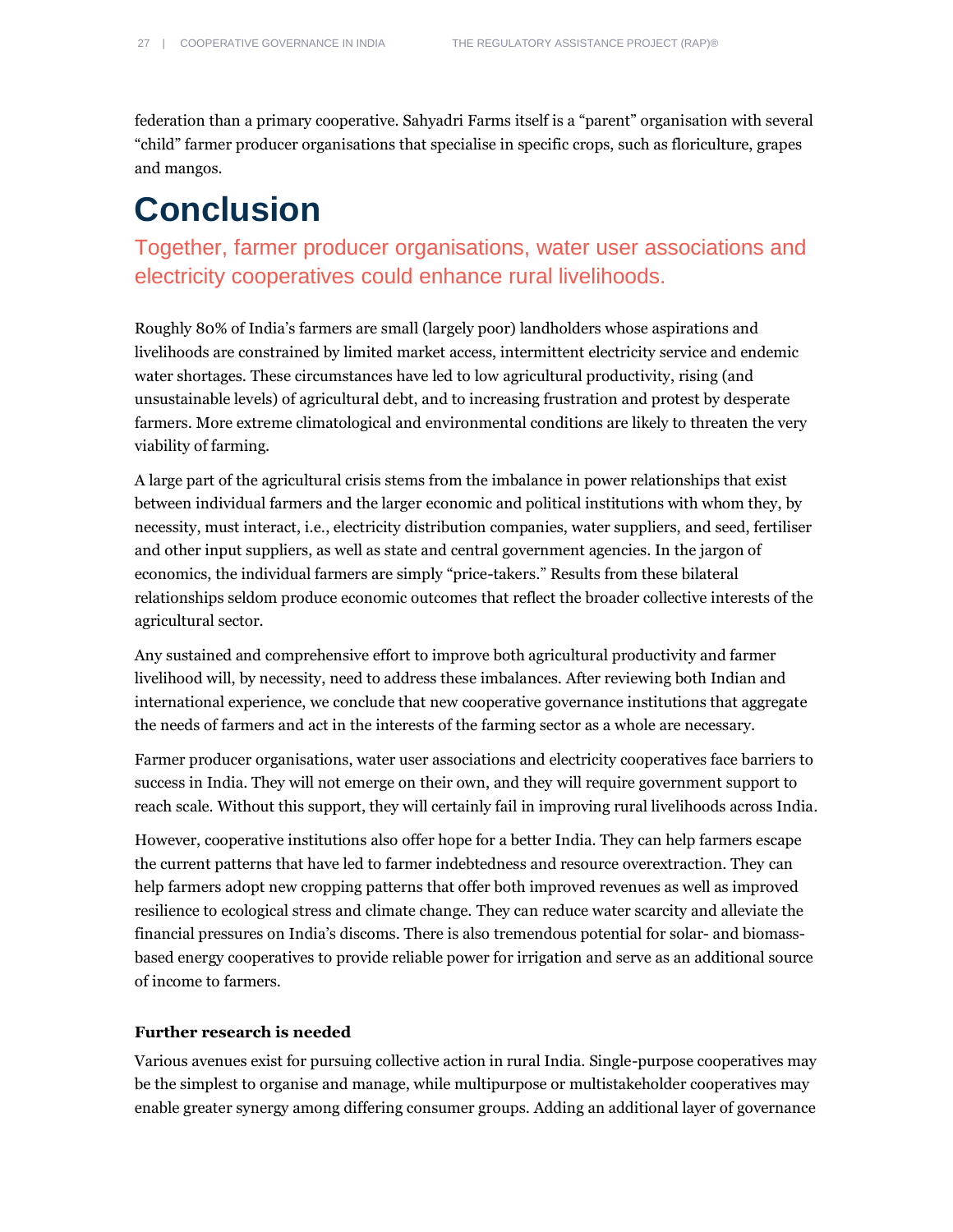through the formation of cooperative federations may be worthwhile. Further consideration of the contextual circumstances of rural India are necessary to judge the likelihood of success of any given approach. Quite possibly, different approaches may be necessary in different states or localities.

In short, cooperative institutions with sustained support from civil society organisations, state and central governments can enhance rural livelihoods through capacity building in cooperative management, inclusivity in cooperative governance and tackling the legislative barriers noted throughout the paper. Such a possibility makes them worthy of further attention and study. Further study is also needed on climate change and its impact on farmers' adaptive capacity to manage climate variability.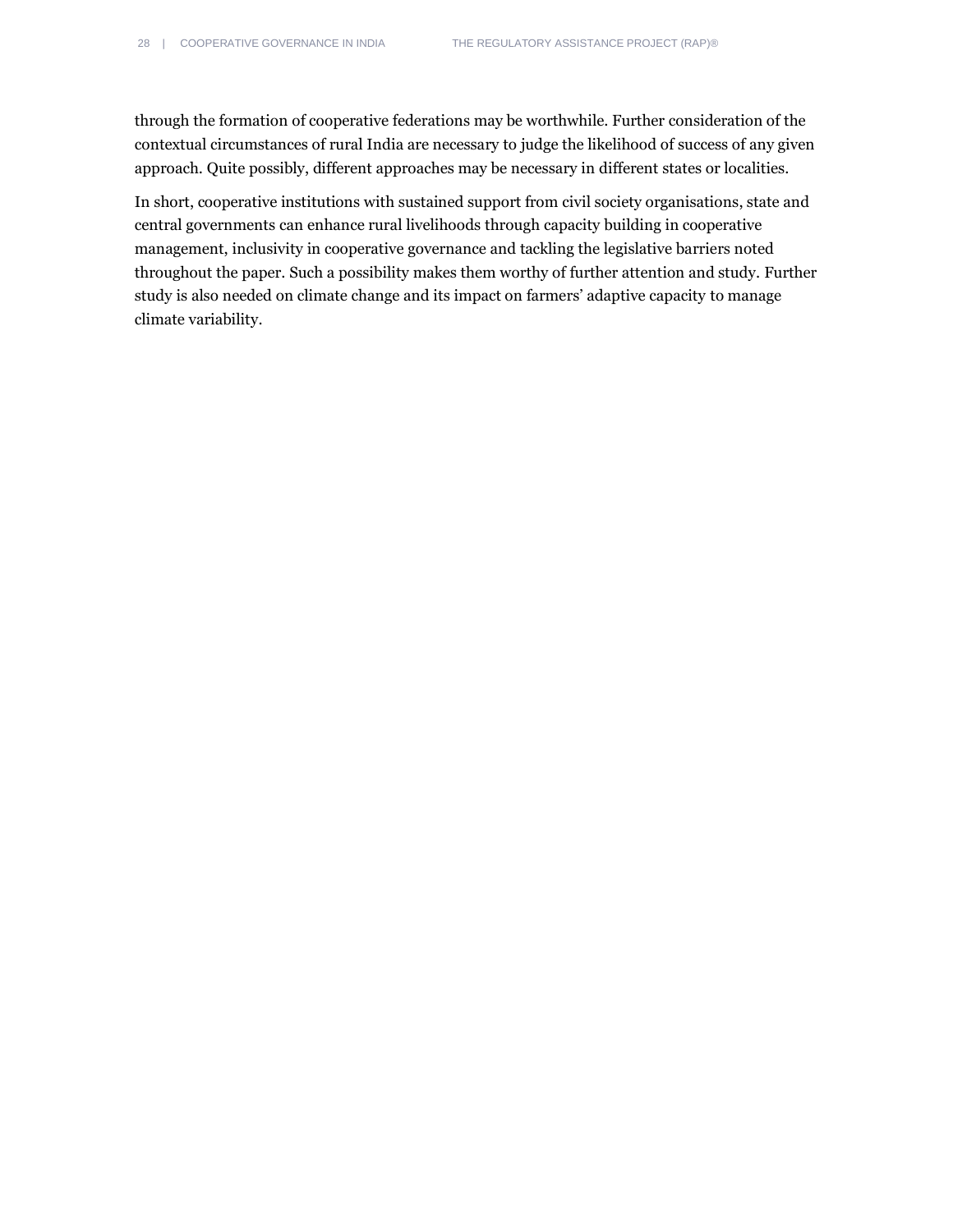# <span id="page-28-0"></span>**Appendix A: The food**‑**water-energy nexus**

#### **Figure 5. Food-water-energy nexus**

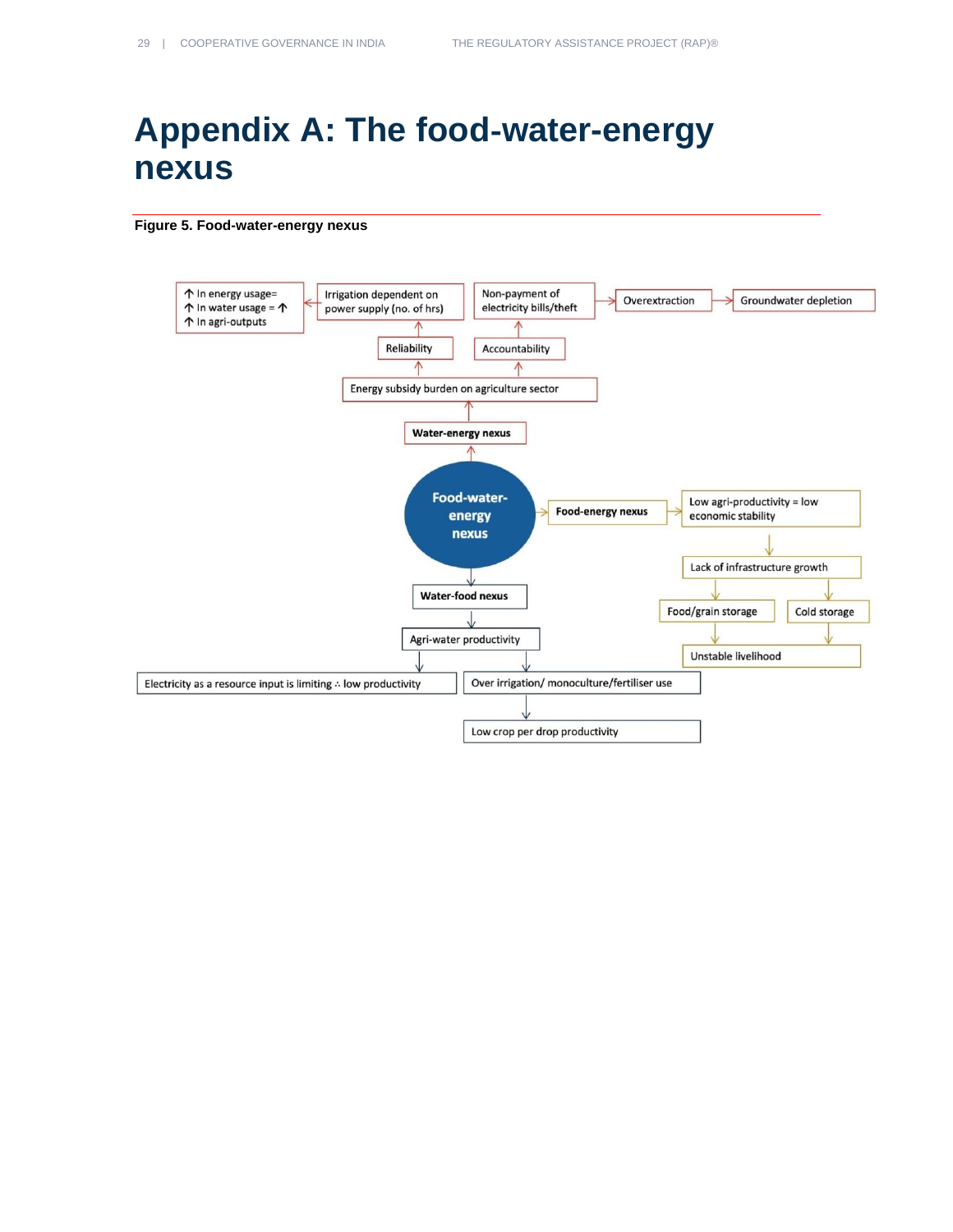# <span id="page-29-0"></span>**Appendix B: Agriculture cooperatives case studies**

To reduce the economic vulnerability of farmers, market failures need to be addressed. One of the biggest challenges faced by small-holder agriculture is linking small producers directly to markets and reducing the price risks subjected to primary produce. The integration of farmers with the value chain is crucial for the net return to be large enough to sustain their livelihood. A communitydriven solution of aggregation will derive benefits from economies of scale. Innovative institutional models have attempted to link primary producers to the agriculture value chain such as self-help groups, farmer interest groups and farmers' cooperatives.<sup>120</sup> Although there is policy support to solve agriculture supply chain issues in the form of seeds, fertilisers and price incentives, investment on the demand side of agriculture needs to be made, i.e., in building the institutional capacity of farmers to strategically solve local challenges.

Aggregation of producers has multiple benefits associated.<sup>121</sup> An approach increasingly supported by governments, bilateral and multilateral donors has been the formation of farmer producer organisations (FPOs), membership-based organisations to aggregate agricultural produce. Numerous studies have shown that FPOs promote collective action and increase farmer bargaining strength in markets for land, labour, capital and outputs. 122,123,124

The past experience of cooperatives included political interference, corruption, elite capture and similar issues, thus producer companies were given more freedom to operate as businesses in a competitive market.<sup>125</sup> Producer companies were to be registered under the amended Section 581 of the Companies Act 1956, in 2003, as limited companies by equity contribution through members. Over a specific tenure, a General Body will elect members of the Board of Directors who must manage the daily operations.<sup>126</sup>

During 2012-13, the Government of India launched an initiative to promote FPOs in partnership with 25 state governments and supported over 695,000 farmers to form 694 FPOs – 428 registered and 266 under the process of registration under the Companies Act, 1956.<sup>127</sup> Small Farmers

 Mukherjee, A., Singh, P., Ray, M., Priya, S., and Burman, R. R. (2018). Enhancing farmers income through farmers' producer companies in India: Status and roadmap. *Indian Journal of Agricultural Sciences, 88*(8), 1151-1161. Retrieved from https://www.researchgate.net/publication/327174741\_Enhancing\_farmers\_income\_through\_farmers%27\_producers\_companies\_in\_India\_Sta tus\_and\_roadmap Pingali, P. et al., 2019. Desai, R. M. et al., 2014. Bernard, T. et al., 2009. Fischer, E. et al., 2012.

125 Singh, S. (2008). Producer Companies as New Generation Cooperatives. *Economic and Political Weekly, 43*(20), 22-24. Retrieved from <http://www.jstor.org/stable/40277684>

126 Mondal A. (2010). Farmers' producer company (FPC) concept, practices and learning: A case from action for social advancement. *Financing Agriculture, 42*(7):29-33.

127 Raju, K.V., Kumar, R., Vikraman, S., Moses, S. D., Srikanth, R., Kumara, C. D., and Wani, S. P. (2017). *Farmer producer organisation in*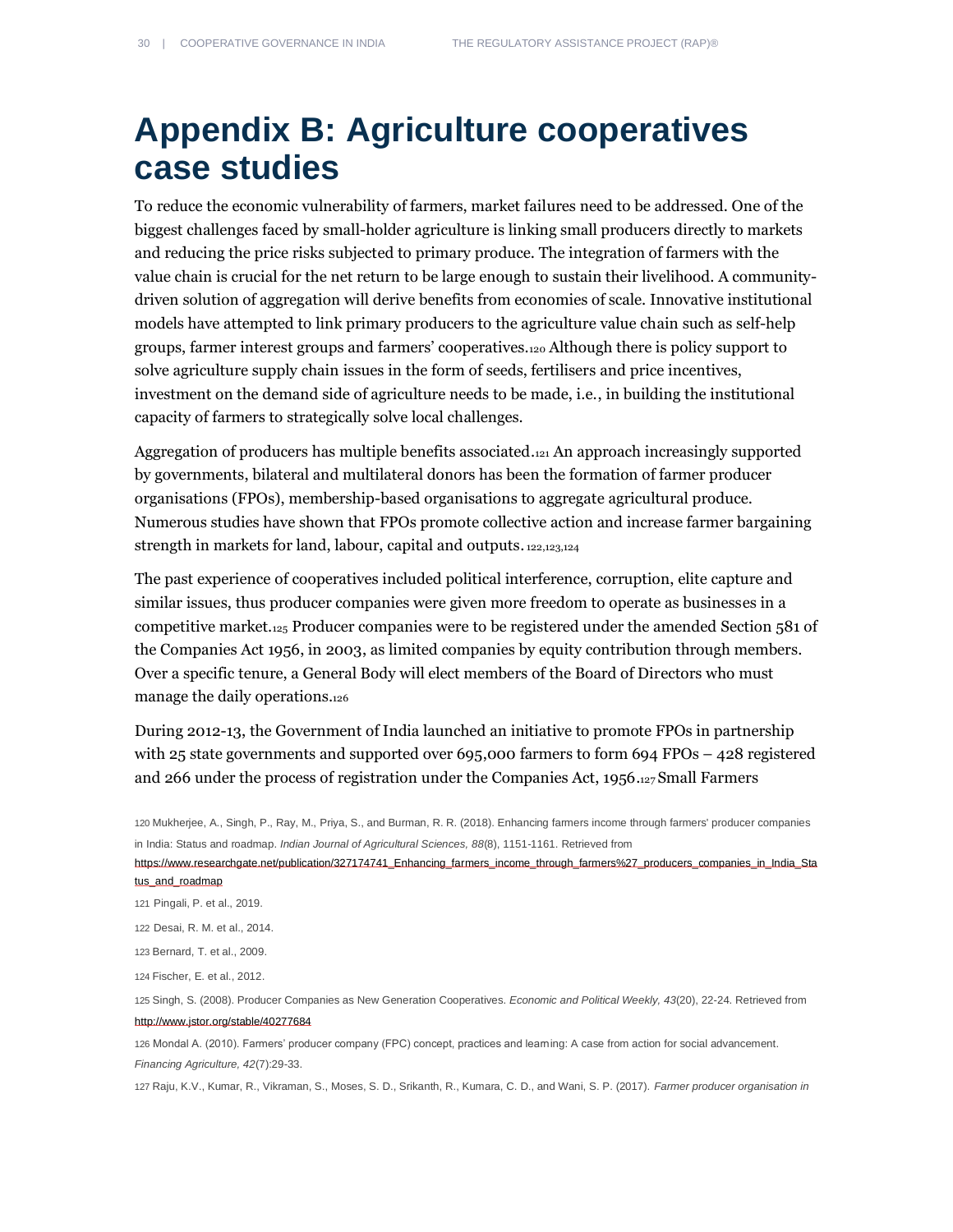Agribusiness Consortium (SFAC) and National Bank for Agricultural & Rural Development (NABARD) are the two major institutional mechanisms who established FPOs across different states. SFAC is the agency of Department of Agriculture and Cooperation providing technical support, training, research and management to establish market linkages.<sup>128</sup> Both are key stakeholders having great potential in developing water management and market linkage structures to enhance agriculture productivity.

### **Appendix B.1: Amul Dairy Cooperative case study**

Individual small farmers have been overcoming challenges through the power of collective action for a long time.<sup>129</sup> The potential of cooperatives as a successful driver for dairy development was demonstrated by Kaira District Cooperative Milk Producers' Union Ltd, popularly known as Amul, during the 1950s and 1960s.<sup>130</sup> As a consequence, the National Dairy Development Board (NDDB) implemented "Operation Flood Programme," revolutionising the dairy industry through a cooperative model of procurement and marketing of milk and milk products. The establishment of 170 cooperative unions led to 10.7 million farmers becoming members by 1999-2000 (NDDB, 2002). Milk production in rural milk sheds has a fixed pathway set by the cooperatives, one of the major reasons for developing a ready milk market. It is also important to note that unlike the governmental restrictions in market access imposed on the rest of the agricultural sector, the dairy industry is subject to limited government intervention. The precedence of cooperatives has since grown to reach almost all villages of India. As a result of investment into cooperative infrastructure, the shares of the livestock sector in the agricultural gross domestic product increased from 17% in 1970 to 29% by 2014.<sup>131</sup>

### **Appendix B.2: Sahyadri Farms case study**

Sahyadri Farms is a farmer producer company that has successfully formed a collective group of approximately 7,000 marginal farmers. The organisation covers more than 21,050 acres of farmland non-contiguously located in 15 areas surrounding Nashik. To tackle challenges faced in the current agriculture sector, the organisation set up input services including an agri-input facility center (supplying fertilisers, pesticides), an aseptic processing plant with capacity of 150 metric ton/day, weather stations, as well as crop-based management assistance using mobile phone technology. Cold storage with a capacity of 2000 metric ton has also been made available to farmers

128 Department of Agriculture and Cooperation, Ministry of Agriculture, Government of India. (2013). *Policy and process guidelines for farmer producer organizations*. New Delhi: Author. Retrieved from

https://mofpi.nic.in/sites/default/files/fpo\_policy\_process\_guidelines\_1\_april\_2013.pdf

129 Poole, N. (2017). *Smallholder Agriculture and Market Participation*, p. 110. Rugby, UK: Practical Action Publishing.

130 Singh, K., 2009.

131 Birthal, P. S., Joshi, P. K., Negi, D. S., and Agarwal, S. (2014). *Changing sources of growth in Indian agriculture: Implications for regional priorities for accelerating agricultural growth*. Washington, DC: International Food Policy Research Institute. Retrieved from https://www.researchgate.net/publication/274454659\_Changing\_Sources\_of\_Growth\_in\_Indian\_Agriculture\_Implications\_for\_Regional\_Priorit ies\_for\_Accelerating\_Agricultural\_Growth

*Andhra Pradesh: A scoping study*. Rythu Kosam Project. Research Report IDC-16. Patancheru 502 324. Telangana: International Crops Research Institute for the Semi-Arid Tropics. 160 pp. ISBN 978-92-9066-592-2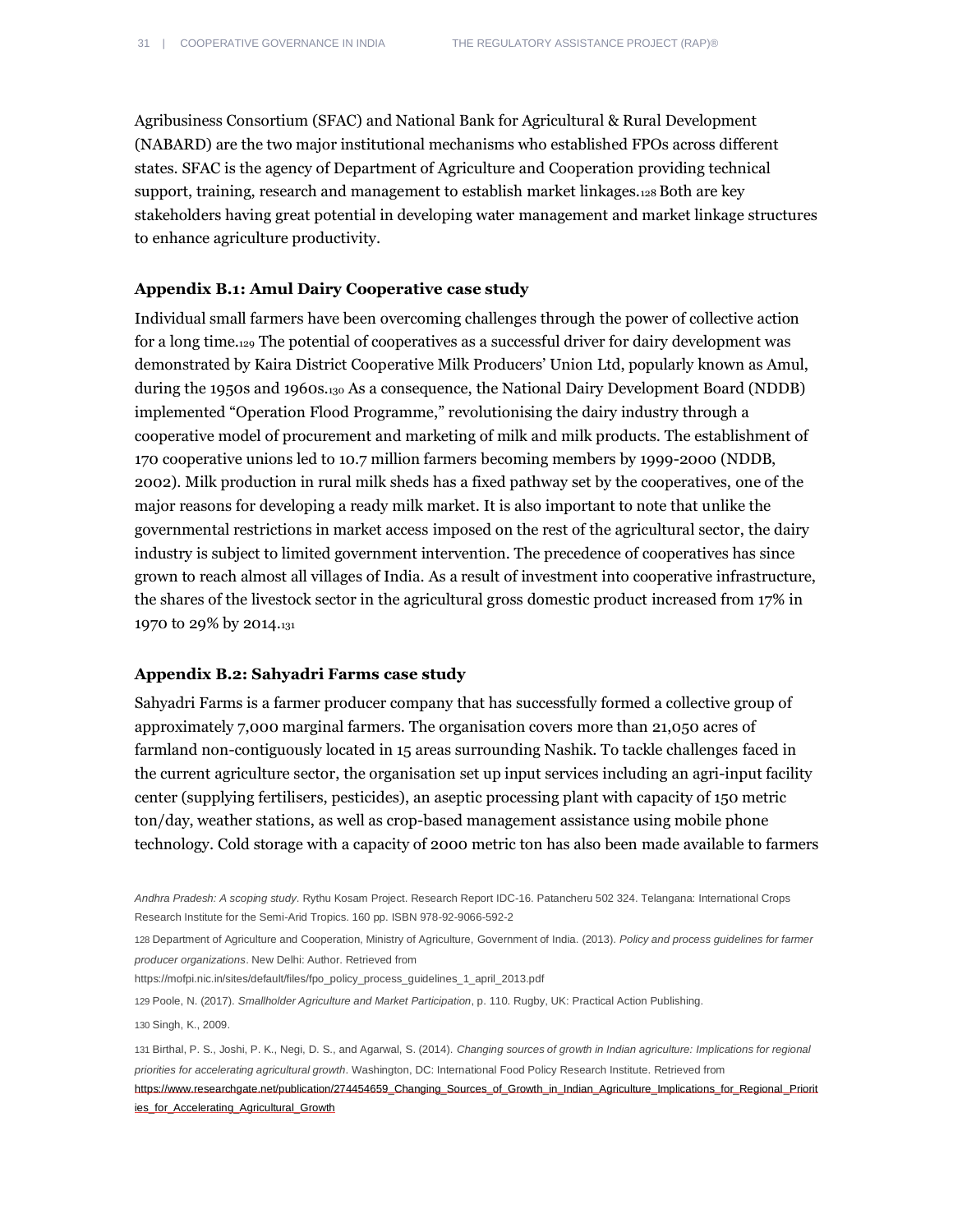who would not have had the access otherwise. Crop-wise, FPCs are registered to aggregate each crop in mass quantity. The main crop of Nashik is grapes, yielding a high return on investment. As part of Sahyadri Farms membership, the organisation is responsible for market linkages and produce retailing. In 2018 alone, 1,162 metric ton of grapes were exported reaching international markets.

The governance structure of the organisation consists of 650 members in the parent company who are individual shareholders. Each of the members have one vote irrespective of how many shares a particular member holds. Under registered FPCs, dividends are provided in proportion to production. Sahyadri Agro Retails Ltd is a subsidiary retail marketing company, in which 36% shares of Farmer/FPO/Non-farmer investors and 64% shares of the parent company.

A pilot solar project supplies power to a part of their premises. They are also keen on developing a long-term solution to the reliability issue of power. There are key concerns about the renewable sector, including recent changes in net-metering policies causing uncertainties about the investment in solar. Policies also seem to be favouring the interests of power companies, according to the organisation. There are also uncertainties as to whether discoms are ready to buy from local consumers. <sup>132</sup> Such uncertainties should be addressed when considering regulatory reforms.

#### **Appendix B.3: Yuva Mitra case study**

Yuva Mitra is a social development organisation founded in 1995 focusing on rural development by institutional building and livelihood strengthening in Sinnar, Nashik. The organisation has played a crucial role in bringing together multiple stakeholders under FPOs for market linkages. The farmers' landholdings are mostly less than 5 acres, with crops such as onions, pomegranates, etc. grown in the region.

Having realised the benefits of collectivisation, the organisation formed FPOs, an FPO facilitation center and an intermediary organisation to strengthen the FPOs. To address the barriers faced by FPOs, Yuva Mitra set up an intermediary organisation named Krushak Mitra Agro Services Pvt. Ltd. that gains financial support from multiple stakeholders. As a marketing entity primarily, postharvest facilities including warehouses and product marketing can reduce the burden on individual farmers and optimise economies of scale. Eight FPOs hold 26% of the stakes and the rest of the shares are owned by external finance, i.e., private organisations (Figure 6). The organisation is seeking alternative ways of funding to reduce issues of equity and increase farmer profits. The case of Krushak Mitra provides an alternative finance structure to optimise the income generation of farmer members.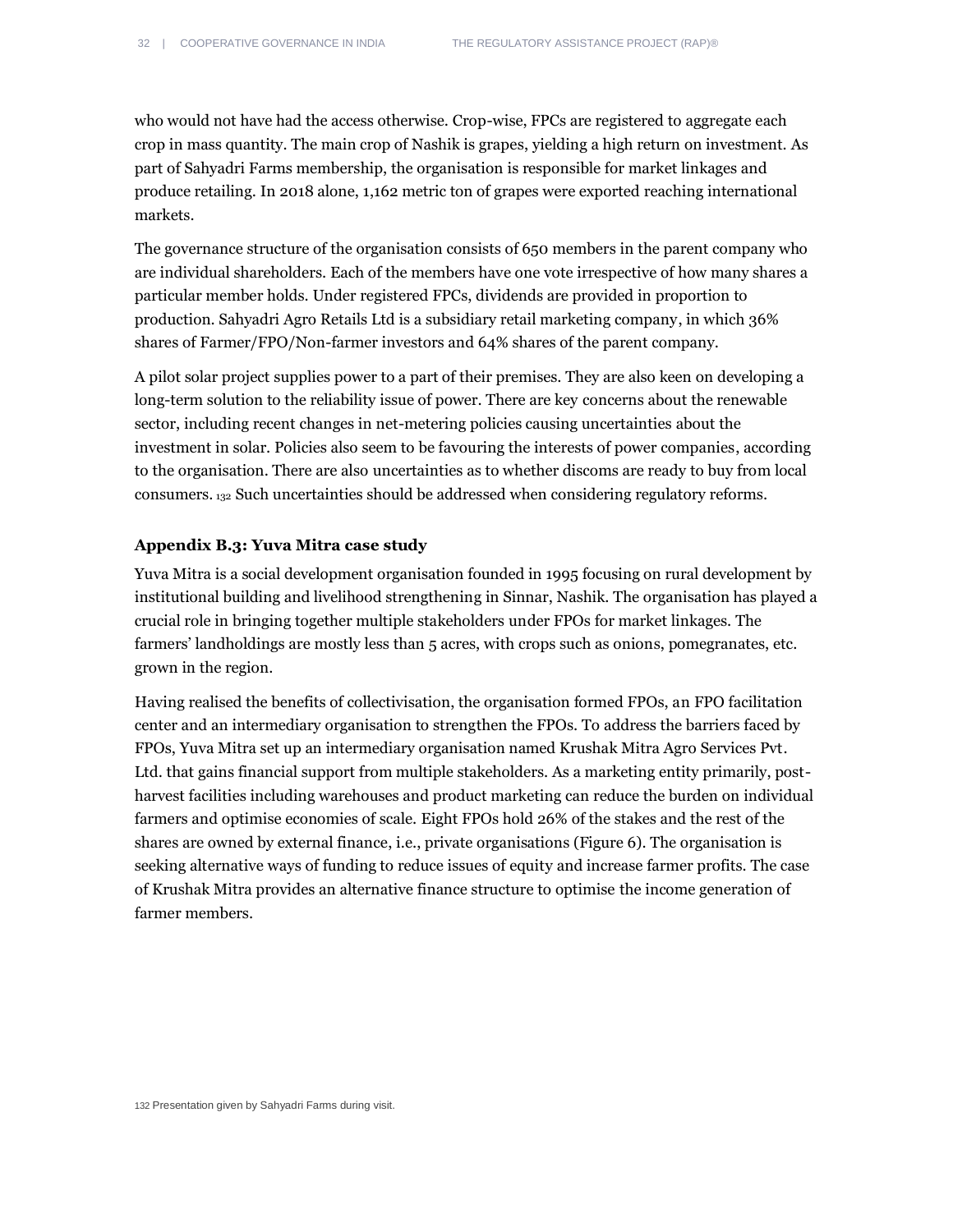### **Figure 6. Financial linkages between farmer producer organisation and special purpose vehicle (SPV)**



#### **International experience with agriculture cooperatives**

There are a number of examples internationally of fostering cooperative institutions to ameliorate agriculture problems. For example, a producer company called NorminCorp of the northern Mindanao vegetable producers' association (NorminVeggies) in the Philippines has been successful in interfacing between large buyers and small farmers of vegetables by working as a cooperative (Figure 7).<sup>133</sup>

Quality farming and postharvest management is carried out by each farmer in the cluster, and coordination is provided for the sequence of activities that include order taking, shipment logistics, billing/charging, fee collection and remittance to the farmers. NorminCorp plan production at the cluster level with marketing facilitation for a fee, and use the income to cover the marketing management overhead.

133 Singh, S., and Singh, T. (2014). Producer Companies in India: Organization and Performance, p.16. Ahmedabad: Centre for Management in Agriculture, Indian Institute Management. Retrieved from https://www.iima.ac.in/c/document\_library/get\_file?uuid=6eb2a966-9b58-4a85-94bd-b1aa38cd98a3&groupId=62390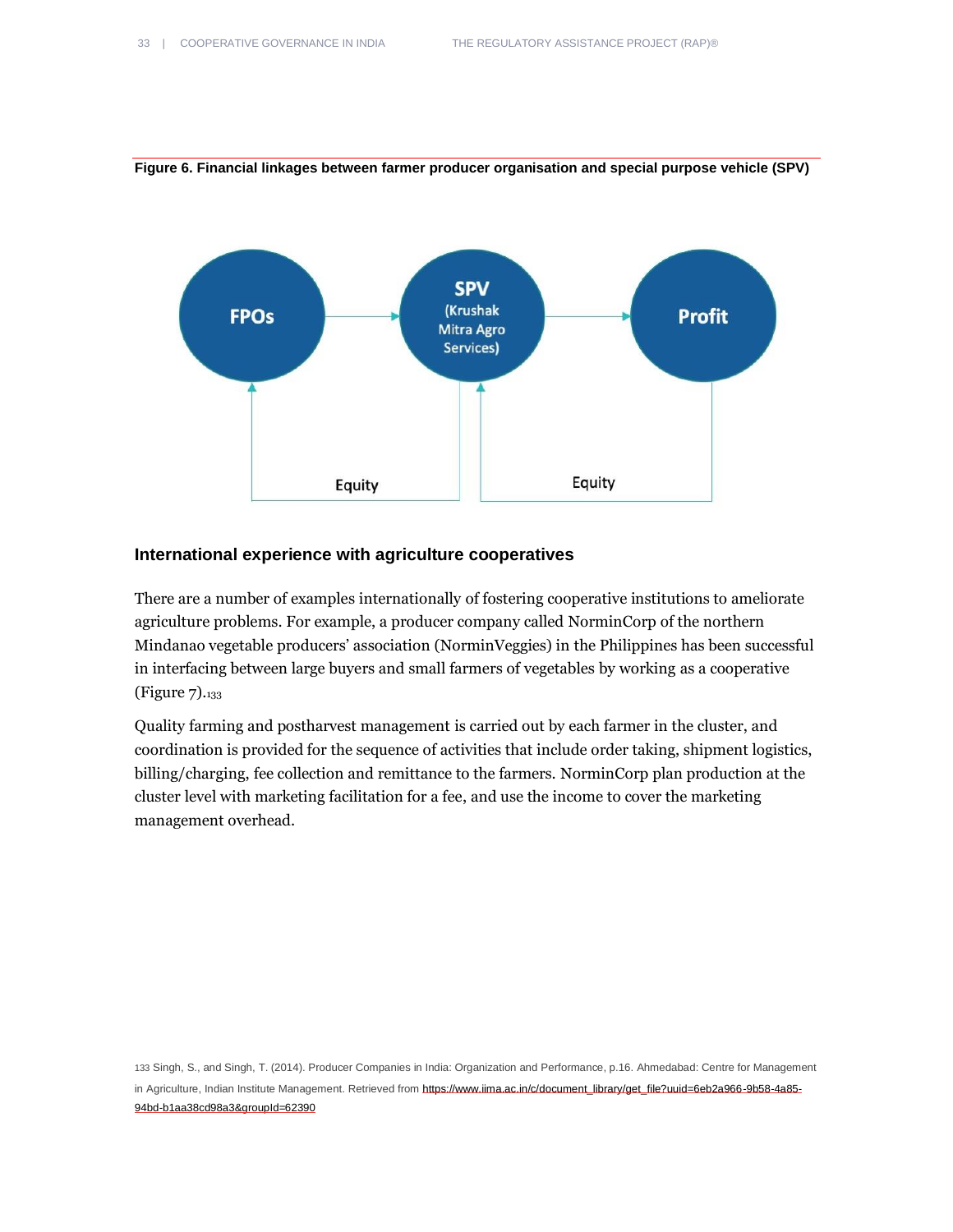**Figure 7. NorminCorp market flow**



Note: NorminCorp is a market facilitator linking the farmers through their cluster directly to the buyer. The farmer is given the buyer's price and is accountable for the product and retains ownership of the product until sale. This encourages the farmer to supply the best quality since the price is given to him/her and all sales are remitted directly after deducting the market facilitation fee, which is based on the quantity of accepted vegetables. The farmer and the buyer are responsible for quality and delivery, based on which the commercial terms are agreed upon. Products are labelled per farm or farmer provider for traceability.<sup>134</sup>

134 Vorley, B., Lundy, M., and MacGregor, J. (2009). Business Models that are Inclusive of small farmers. In da Silva, C. A., Baker, D., Shepherd, A. W., Jenane, L., and Miranda-da-Cruiz, S. (eds.): Agro-industries for Development, FAO, UNIDO and CABI Oxfordshire, pp. 186- 222.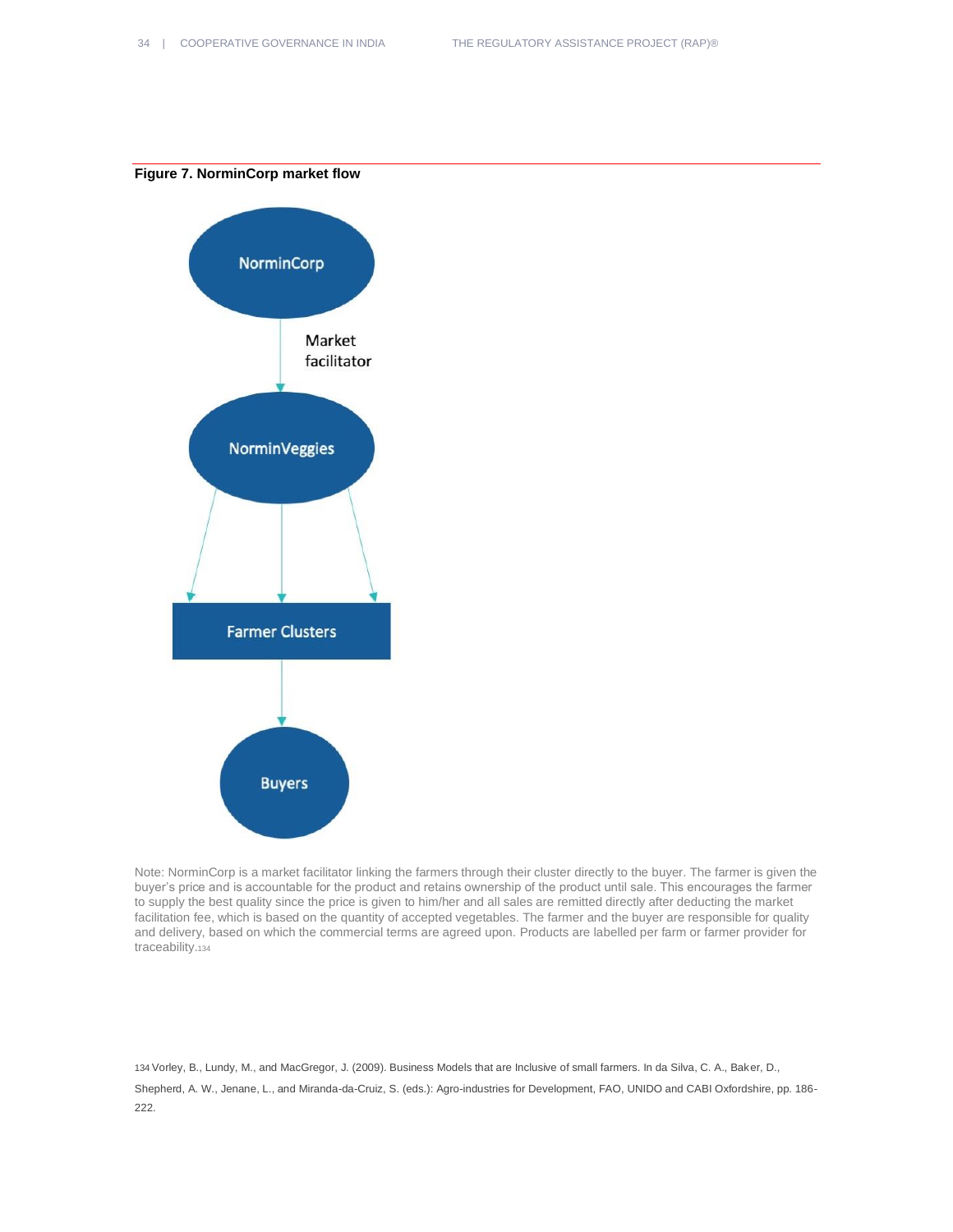# <span id="page-34-0"></span>**Appendix C: Water cooperatives case studies**

Legislation under state water policies have collaboratively promoted farmers' participation in irrigation management through WUAs. Currently, 24 states out of 28 states have adopted Participatory Irrigation Management (PIM )partially or fully through the formation of WUAs by the enactment of specific acts or amendments to existing irrigation acts.<sup>135</sup> States such as Andhra Pradesh, Rajasthan and Maharashtra have advocated farmer participation in irrigation schemes – Andhra Pradesh Farmers Management of Irrigation Systems Act 1997; Rajasthan Farmers' Participation in Management of Irrigation Systems Act 2000; Maharashtra Management of Irrigation Systems by Farmers Act 2005. A few states including Andhra Pradesh and Maharashtra have formulated legislation to inculcate the water institutional framework – Andhra Pradesh Water Resources Development Corporation Act 1997; Maharashtra Water Resources Regulatory Authority Act 2005.<sup>136</sup> National Water Policy has encouraged active involvement through a bottom-up approach in irrigation management, with 56,539 WUAs being formed by 2017.<sup>137</sup> We visited various water users associations in different regions to gain a deeper understanding on ground.

### **Appendix C.1: Waghad Water Users Association case study<sup>138</sup>**

Maharashtra state government encouraged participatory irrigation management in 1991 by implying regulations on volumetric water allotment and a water cess on fixed volumetric rates. In 2003, multiple WUAs joined to take responsibility of the operation and management of the entire Waghad irrigation scheme by forming a federation called Waghad Project Level Water Users Association (PLWUA). Covering four villages, Waghad area is distributed according to tail, middle and head section, built on the medium irrigation project of Waghad dam. The main issue was that the Waghad dam was irrigating less than 1% of its total irrigatable command area.

Significant positive impacts have been recorded following the establishment of WUAs, such as the increase in land area covered under irrigation and hence an increase in farmer incomes. An average farm income of Rs. 60,000 per ha was recorded by 2007.<sup>139</sup> The irrigated area both under canal and well has increased from 7,377 ha in 2003 to 10,400 ha by 2008. The average income of a farmer in 2003-2004 was about \$1200USD/ha, which doubled to \$2800USD/ha by 2013-14.<sup>140</sup> Waghad is

135 Sinha, P. K. (2019). *Farmers' participation in managing water for agriculture. Water governance: Challenges and prospects*, pp. 131- 155. Singapore: Springer.

136 Cullet, P., and Gupta, J. (2009). *India: evolution of water law and policy. In The Evolution of the Law and Politics of Water*, pp. 157-173. Springer, Dordrecht.

137 Dhawan, V. (2017). *Water and agriculture in India* [Presented as a background paper for the South Asia expert panel during the Global Forum for Food and Agriculture (GFFA) 2017]. With support from the Federal Ministry of Food and Agriculture, Germany. Retrieved from https://www.oav.de/fileadmin/user\_upload/5\_Publikationen/5\_Studien/170118\_Study\_Water\_Agriculture\_India.pdf

138 Waghad Project [Website]. Retrieved from <https://www.waghadproject.org/aboutus.htm>

139 Somawanshi, S.M. et al., 2009

140 Somawanshi, S.M. et al., 2009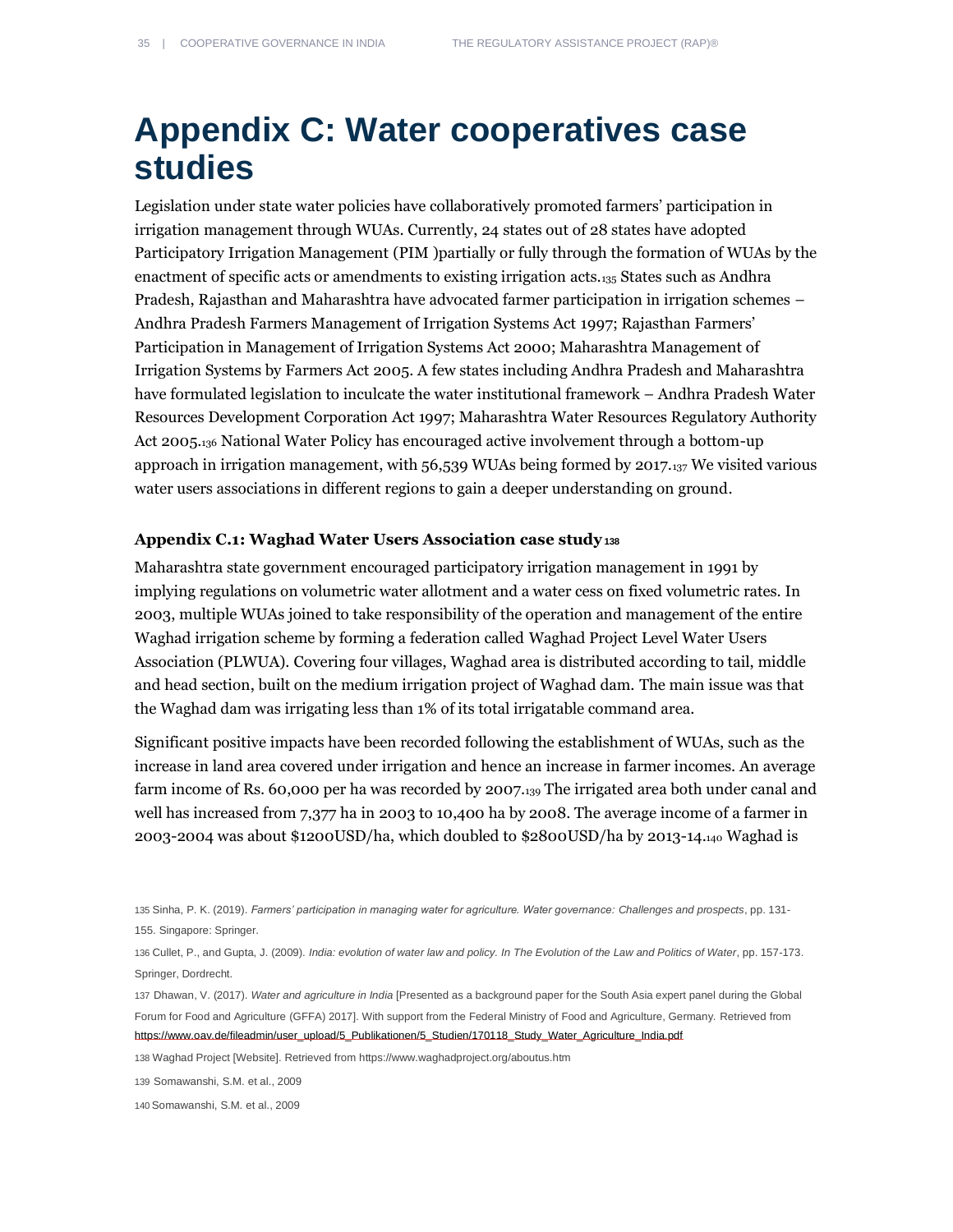able to receive at least five to seven rotations in the Rabi and hot weather seasons together.<sup>141</sup>

The organisation complies with the regulatory framework set by the state under the Maharashtra Water Resources Regulatory Authority Act, 2005. With the strong backing of a regulatory policy managed through a financing mechanism, successful water management is enabled. All WUA s are governed through an election of members to form a Board of Directors, which takes on the responsibility of operation and management. The board makes a collective decision about the annual crop pattern, crop rotation and water distribution strategy according to water entitlements. Water bills are issued by the Water Resources Department, Government of Maharashtra (WRD) to the Water User Association for the total volume of water released at the canal head in every season. The government has allocated an executive engineer for the site to monitor payment and delays. The Federation has a patrolling team in place to ensure accountability by all members.

### **Appendix C.2: Yuva Mitra case study**

The rural block of Sinnar is located in the Nashik district of Maharashtra near the Dev River. The state government has initiated infrastructure development by constructing highways and an airport. Farmers and villagers, however, do not receive reliable electricity supply or financial access such as affordable loan interest rates. Sinnar is a drought-prone area with a scarcity of water, fodder and food grains. People are primarily dependent on rain-fed agriculture and hence most choose to migrate to urban areas for employment. Water is sourced solely from wells extracting groundwater. The villagers' immediate needs are appropriate support for their agricultural-based livelihoods.

Yuva Mitra, which has formed FPOs as per previous discussion, was formed primarily to begin solving the water scarcity issue. Through the establishment of 296 diversion-based irrigation systems, the organisation has improved water availability in dams by desiltation. Water management is inculcated through catchment basin development from ridge to valley to maximise the irrigation potential, acknowledging the village topography. The organisation adopted an integrated water management approach by setting up WUAs subsequent to dam redevelopment and ensures successful implementation of participatory irrigation management. There are 24 WUAs registered under the Cooperative Societies Act.

### **Appendix C.3: Bharatiya Agro Industries Foundation (BAIF) case study**

Bharatiya Agro Industries Foundation (BAIF) is a development research foundation working in agricultural development since 1967, and based in Urali Kanchan near Pune, Maharashtra. The organisation has taken an integrated approach to watershed development in many parts of India, and has established a strong network over time in rural and tribal areas. The organisation gathers funds for individual projects from mainstream financial institutions, public and/or private funding. Our field visits consisted of two villages — Randullabad and Karanjkhop, Maharashtra. In both villages, participatory irrigation management has been adopted to manage water by forming watershed development committee (Figure 8). Installation of farm bunds, line ponds and drip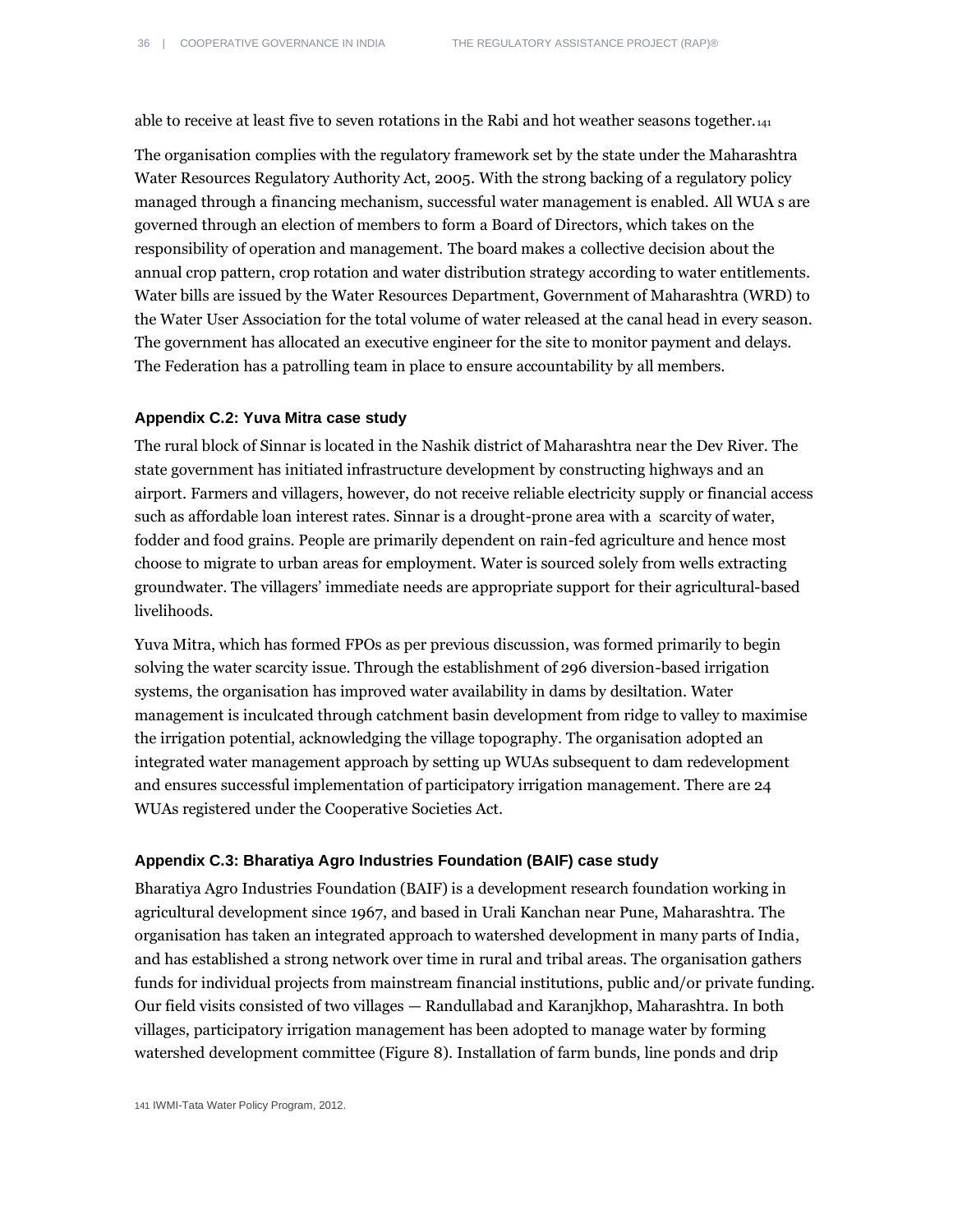irrigation systems have been put in place. BAIF representatives manage the responsibility of operation and maintenance as well as address the communities' concerns.





The farmers emphasised their need for a reliable and quality supply of electricity. Currently, the agriculture feeders receive a nighttime supply of approximately two to four hours per night. As a result, surge fees for labourers at night hours and environmental threats such as snakes are constant challenges. There is a significant demand for an effective governance structure similar to a water users association to manage the village's power load. In addition, the farmers have requested competitive price for the surplus electricity that gets produced. Small-scale solar has been procured, e.g. solar pumps have been installed to transfer water into overhead tanks. Currently, a village water committee run by women allocates water that be used by the population and maintains the drinking water system. These established institutional organisations can be given responsibility to manage village-level power distribution. Realising the need for electricity supply, rural electric cooperatives can emerge.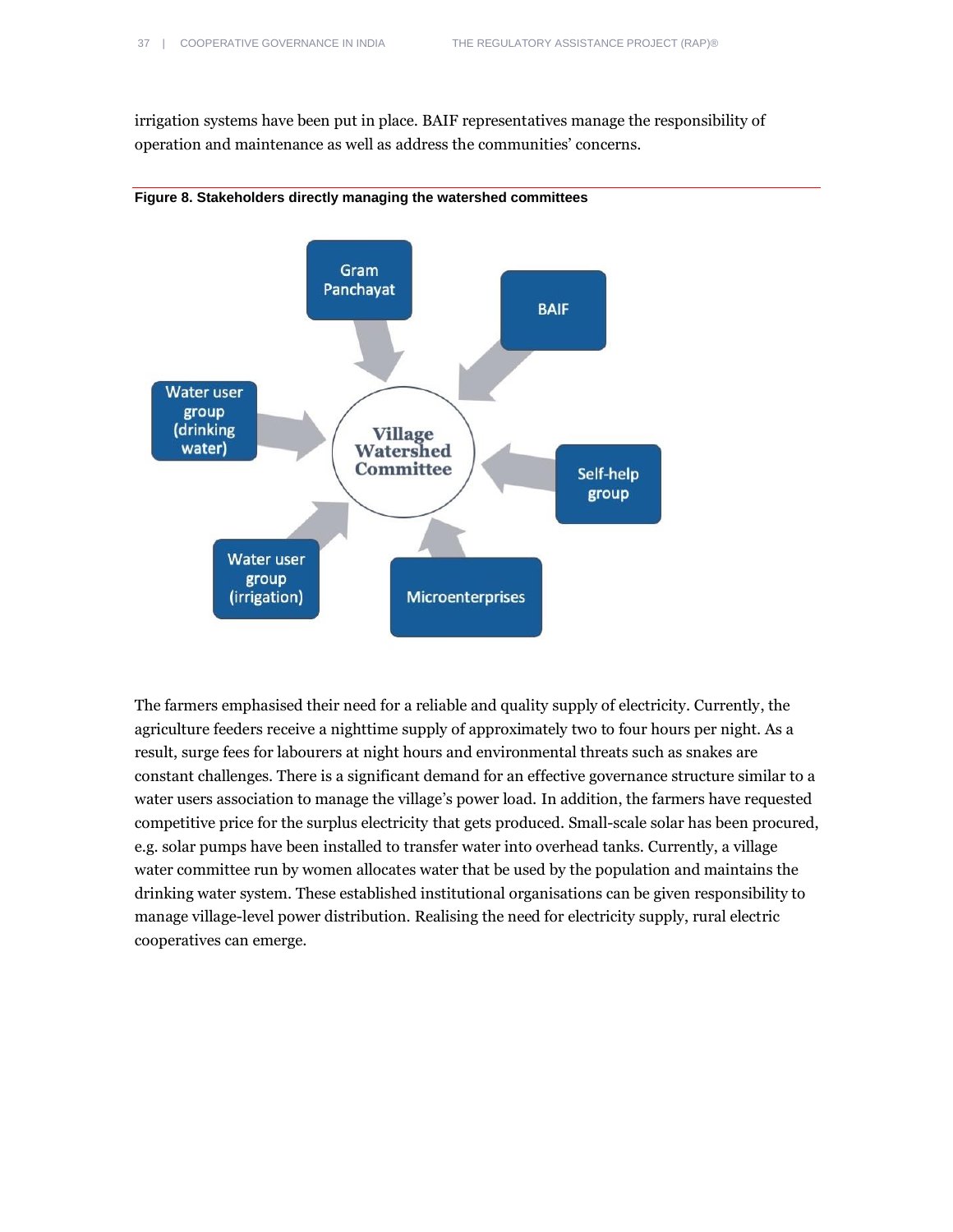# <span id="page-37-0"></span>**Appendix D: Electric cooperatives case studies**

The concept of local cooperatives targeting rural energy access has been successful in the past. Extensive knowledge gleaned from international case studies of cooperatives provides crucial learnings for the Indian power sector. In 1930, fewer than 10% of farms in the United States had access to electricity.<sup>142</sup> By the mid-1950s, nearly every farm in the country had electricity. Within less than 15 years, a thousand rural electric cooperatives had directly increased the share of farms electrified from 10.9% in 1935 to approximately 78% of all farms in 1949.<sup>143</sup>

The establishment of the Rural Electrification Administration (REA) in 1935 as well as the Rural Electrification Act in 1936 fueled the development of locally owned rural cooperatives which enabled the expansion of electricity in the United States. Infrastructure financing was accomplished through the REA, resulting in 90% farms electrified by 1953.<sup>144</sup> The most crucial takeaway is that the electrical cooperatives were not solely an organic, grassroots movement. They were, and remain, creatures of strong and sustained government policy frameworks that provided substantial funding, technical expertise and institutional legitimacy. This policy framework was not only crucial in the early years of the electrical cooperatives, but has in large measure continued to the present. A detailed case study analysis on U.S rural electric cooperatives can be found in the referenced document.

Now a total of 930 rural electric cooperatives (864 distribution and 66 generation and transmission cooperatives) serve 42 million people in 47 states. These cooperatives own assets worth \$75 billion USD and employ 70,000 people. They own and maintain 2.6 million miles of the nation's electric distribution lines (42%) covering 75% of the nation's landmass, deliver 11% of the total kilowatt hours sold, and generate nearly 11% of the total electricity produced in the country each year. Cooperatives also pay more than \$1 billion USD in state and local taxes.<sup>146</sup>

The context of India differs and hence it will be crucial to analyse an example of an electric cooperative in India.

### **Appendix D.1: Dhundi Solar Cooperative Case Study**

A first of its kind, Solar Pump Irrigator's Cooperative Enterprise (SPiCE) was formed by the International Water Management Institute (IWMI) in 2016 to facilitate irrigation through pumps powered by a solar plant. A cooperative was established in Dhundi, an off-grid village in the Kheda district of Gujarat where there is no access to the agriculture feeder supply. A power purchase agreement was made between six farmers with the support of IWMI and Madhya Gujarat Vij

142 1930 U.S. Federal Census Records.

143 U.S. Department of Agriculture. (1933). *Rural lines, USA; the story of cooperative rural electrification*. Washington, DC: Author.

144 National Rural Electric Cooperative Association (NRECA) [Website]. Retrieved from [www.nreca.org/](http://www.nreca.org/)

145 National Rural Electric Cooperatives Association, 2017.

146 Yadoo, A. et al., 2010.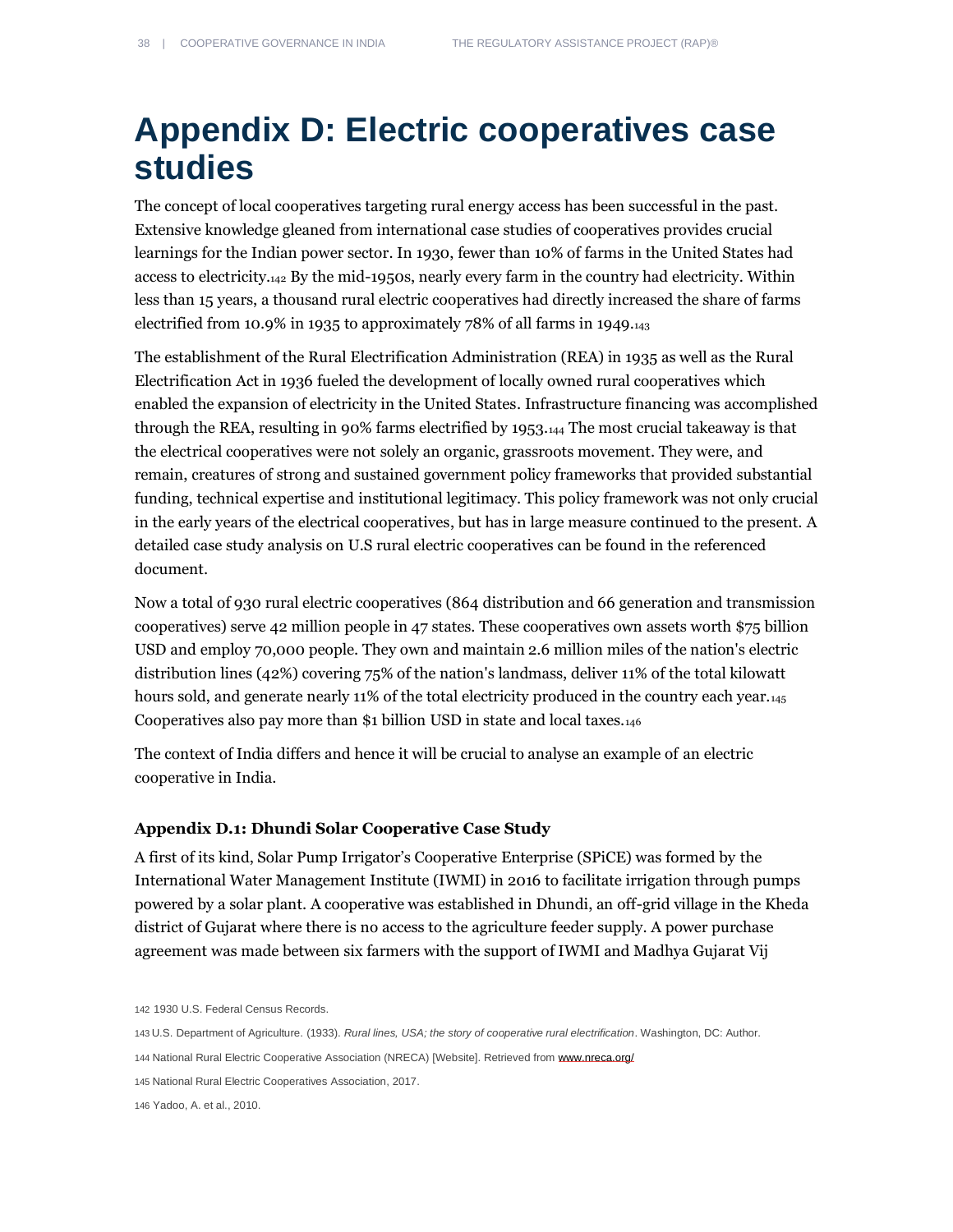### Company Ltd (MGVCL).

Under the agreement, the state discom will buy power from the cooperative at Rs. 4.63 per unit for the next 25 years with total installed capacity of of 56.4 kW. Thus, an additional source of income has been generated for the farmers. Farmers have also started selling water to neighbouring farmers as the price of pumping water from diesel is higher than the cooperative model. The cooperative is registered under the Cooperatives Act, 2002. A secretary is appointed who is responsible for overall management including operation, maintenance and complaint redressal. A monthly fee of INR 400 is charged to each farmer to cover maintenance costs.

As a result of the Dhundi cooperative, a sub-national programme was initiated in Gujarat called the Suryashakti Kisan Yojana (solar initiative for farmers, or SKY in short).<sup>147</sup> The initiative provides the purchase of excess electricity from the farmers at INR 3.5/kWh under a 25-year power procurement agreement plus an additional payment to farmers of INR 3.5/kWh capped at 1000 kWh/kW/year — interestingly called an Evacuation Based Incentive (EBI). The EBI payment will go directly to the farmers' loan repayment for the solar panels. The SKY initiative is being run as a pilot project capped at 175 MW of load from the agriculture sector.